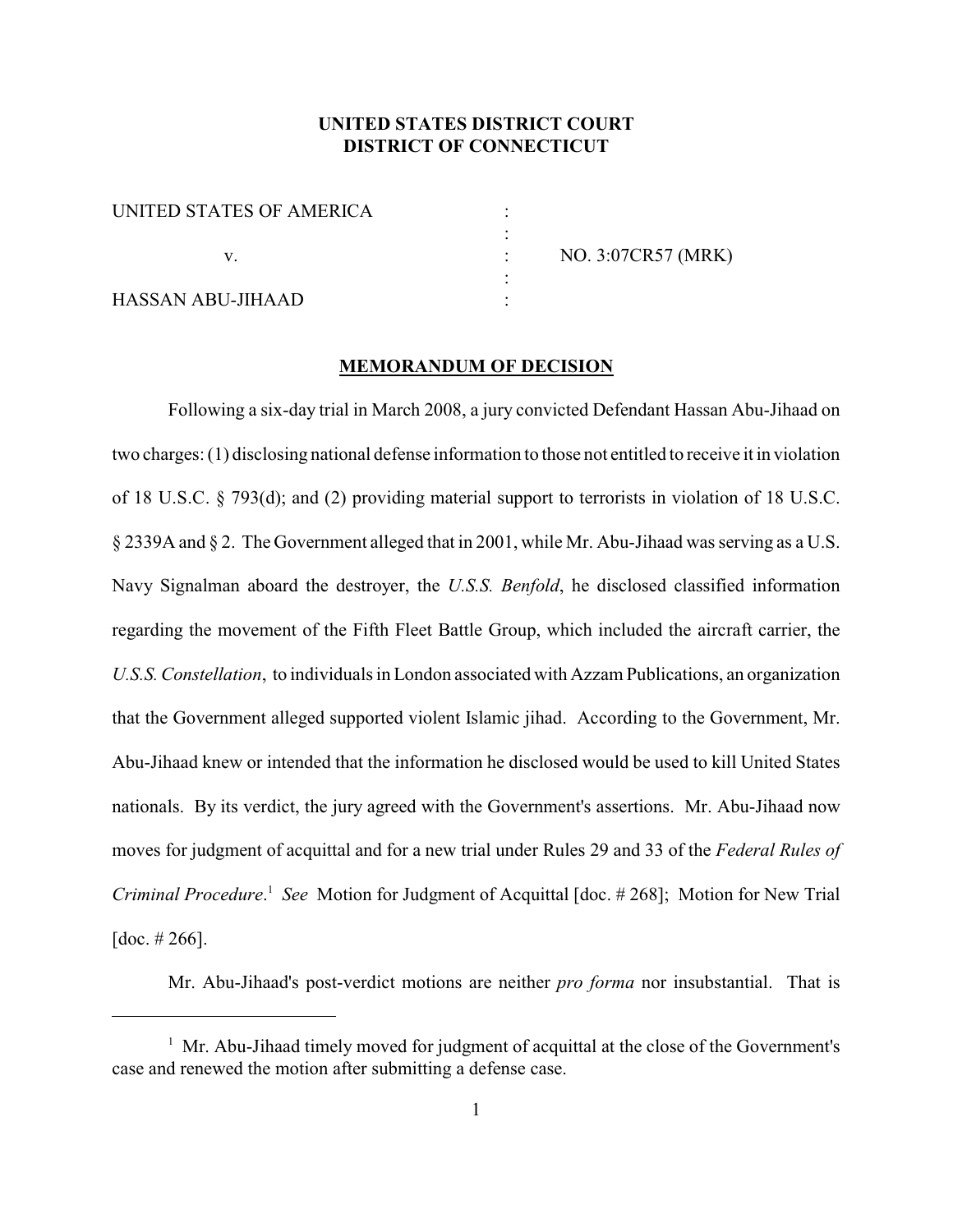apparent from, among other things, the Government's 112-page response to the motions. Since the Government's case rested entirely on circumstantial evidence, and there was evidence in the record that favored Mr. Abu-Jihaad, his motions raise important questions regarding the quantum of evidence necessary to support a jury's finding of guilt beyond a reasonable doubt, as well as the proper role of the court and the jury in our criminal justice system. And, of course, these motions arise in a case that from its inception has tested whether an individual accused of terrorism can receive a full and fair trial in the federal court system.

At the risk of sounding self serving, the Court is firmly convinced that Mr. Abu-Jihaad received a full, fair, and impartial trial. Mr. Abu-Jihaad was represented by two experienced criminal defense lawyers, who were given access to experts, consultants, and investigators and to volumes of information provided by the Government in discovery. The Court decided numerous issues in advance of trial, ruling for the Government on some issues and for Mr. Abu-Jihaad on others. The jury was selected from a panel of more than 500 individuals who answered detailed questionnaires about their views and possible prejudices. Both sides agreed on each for-cause strike of potential jurors. Befitting the experience of the lawyers involved, the evidence at trial was submitted largely without objection and without dispute. The same was true of the Court's jury instructions. The jurylistened carefullyto the evidence presented and to the Court's instructions, and they deliberated conscientiously. For these reasons, among others discussed below, the Court does not believe a new trial is necessary or appropriate.

Instead, the central issue raised by the pending motions is whether the evidence presented by the parties would permit a rational jury to find Mr. Abu-Jihaad guilty of both charges beyond a reasonable doubt. In particular, the motions focus on the proper inferences that could be drawn by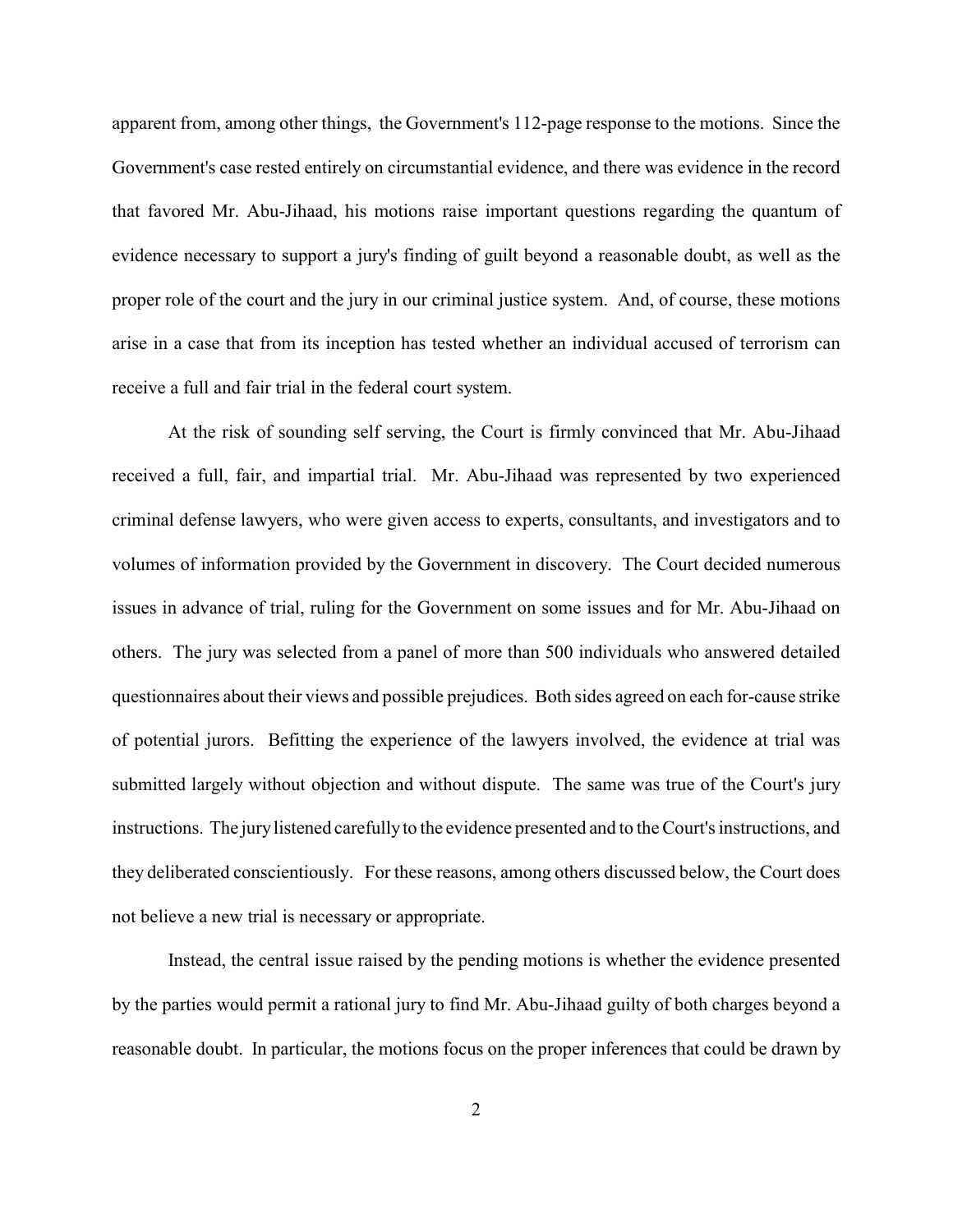a rational juror from the circumstantial evidence presented and whether the circumstantial support for a theory of guilt was equal to or nearly equal to a theory of innocence. For if so, a reasonable jury must necessarily entertain a reasonable doubt. After careful consideration, the Court believes that the evidence was sufficient to support a jury verdict beyond a reasonable doubt that Mr. Abu-Jihaad disclosed classified information. However, for reasons largely related to the language of the governing statute, the Court concludes that Mr. Abu-Jihaad's conviction on the material support charge should be set aside. The Court is acutely aware that its decision will not be the last word on these important issues.

Before turning to the pending motions, the Court would be remiss if it did not pause to note that throughout this case, it has been assisted by extremely able counsel on both sides. They have worked tirelessly and with great professionalism in support of their respective positions and to present the Court and the jury with all the tools needed to decide this case properly. The Court is grateful to them for their skill, sensitivity, civility, and candor. In the highest tradition, counsel for both the Government and Mr. Abu-Jihaad were scrupulously fair and candid with the Court and each other. The Court is particularly grateful to defense counsel, who volunteered for this difficult assignment and will not be properly reimbursed for all of the time they devoted to this case.

### **I.**

The following description of the evidence at trial is related in the light most favorable to the verdict. *See United States v. Triumph Capital Group, Inc.*, 544 F.3d 149, 158 (2d Cir. 2008) (quoting *United States v. Glenn*, 312 F.3d 58, 63 (2d Cir. 2002)) (on judgment of acquittal, stating that courts must view evidence in the light most favorable to the Government). While there is much dispute about the proper inferences to be drawn from the evidence, there is no dispute about the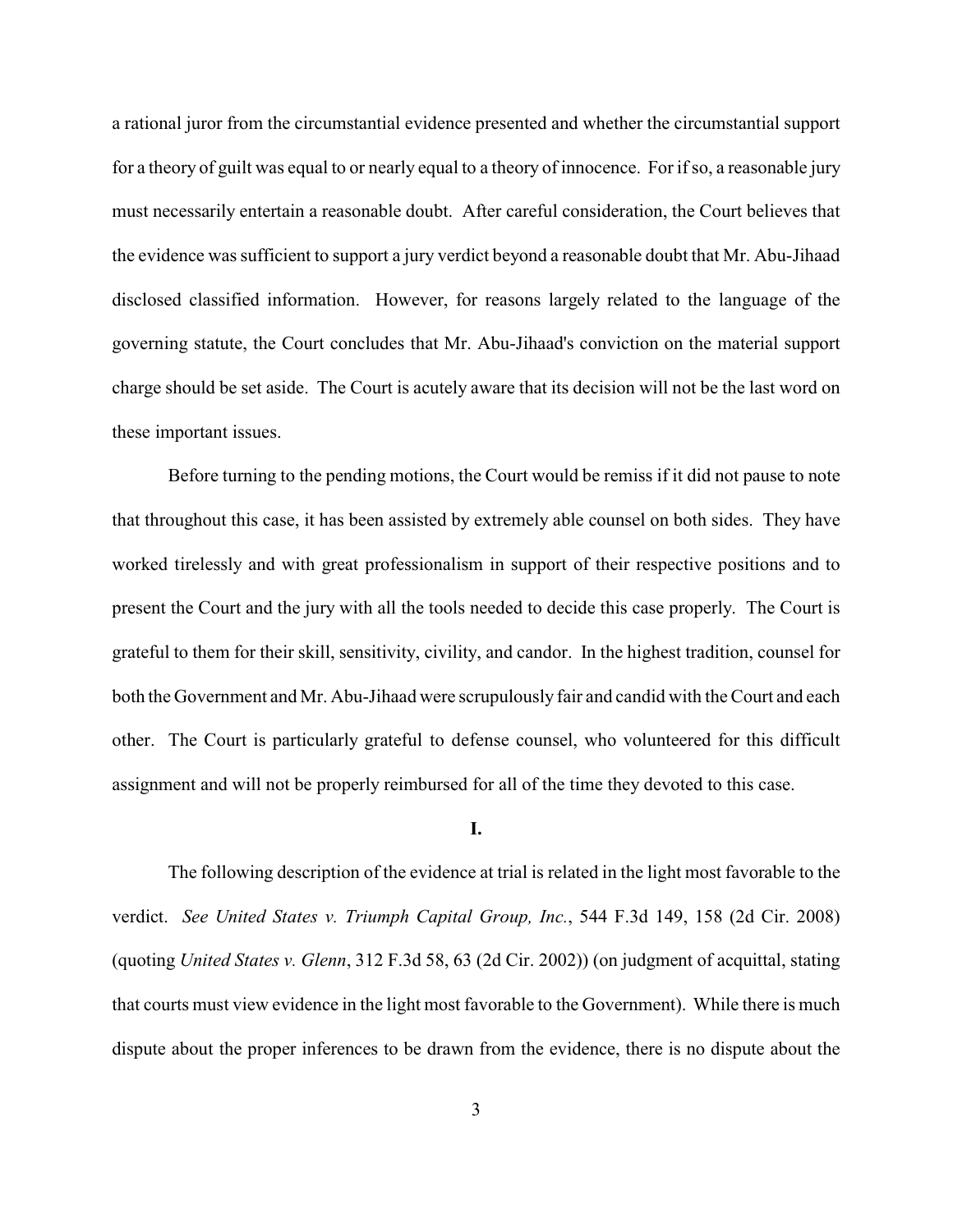testimony and evidence presented at trial. The Court has taken some pains in this initial section to describe the evidence presented in considerable detail so as to aid in understanding the Court's legal conclusions.

**Azzam Publications.** In late September 2001, Supervisory Special Agent Craig Bowling of the Department of Homeland Security began investigating a group known as Azzam Publications ("Azzam"), which operated a number of related websites, including www.qoqaz.net ("qoqaz" meaning "Caucusus" in Arabic), www.azzam.co.uk, and its principle website, www.azzam.com. These websites were hosted in places like New York, Malaysia, Ireland, the United Kingdom, and other parts of the world. Azzam was brought to the Government's attention by a Connecticut company that was then hosting www.azzam.com ("the website"). The investigation ultimately included a number of search warrants, subpoenas, and court orders allowing the retrieval of Azzam's computer records. American and British authorities eventually began collaborating on the investigation, and some searches were undertaken in the United Kingdom in response to treaty requests by the United States.

From 1997 through 2002, the family of Azzam websites contained information that promoted violent Islamic jihad, or "holy war." Evan Kohlmann, an expert in international terrorism and the internet, explained that Azzam advertised itself as a provider of breaking news about conflict areas like Afghanistan, Bosnia, and Chechnya.<sup>2</sup> Azzam marketed English translations of books written

 $\mu$ <sup>2</sup> Mr. Kohlmann has previously testified as an expert in numerous other terrorism cases, including several cases in the Second Circuit. *See, e.g., United States v. Sabir*, No. S4 05 Cr. 673(LAP), 2007 WL 1373184, at \*1 (S.D.N.Y. May 10, 2007); *United States v. Aref*, No. 04-CR-402, 2007 WL 603508, at \*16 (N.D.N.Y. Feb. 22, 2007), *aff'd* 285 Fed. App'x 784, 792 (2d Cir. July 2, 2008); *United States v. Paracha*, No. 03 CR. 1197(SHS), 2006 WL 12768, at \*18 (S.D.N.Y. Jan. 3, 2006).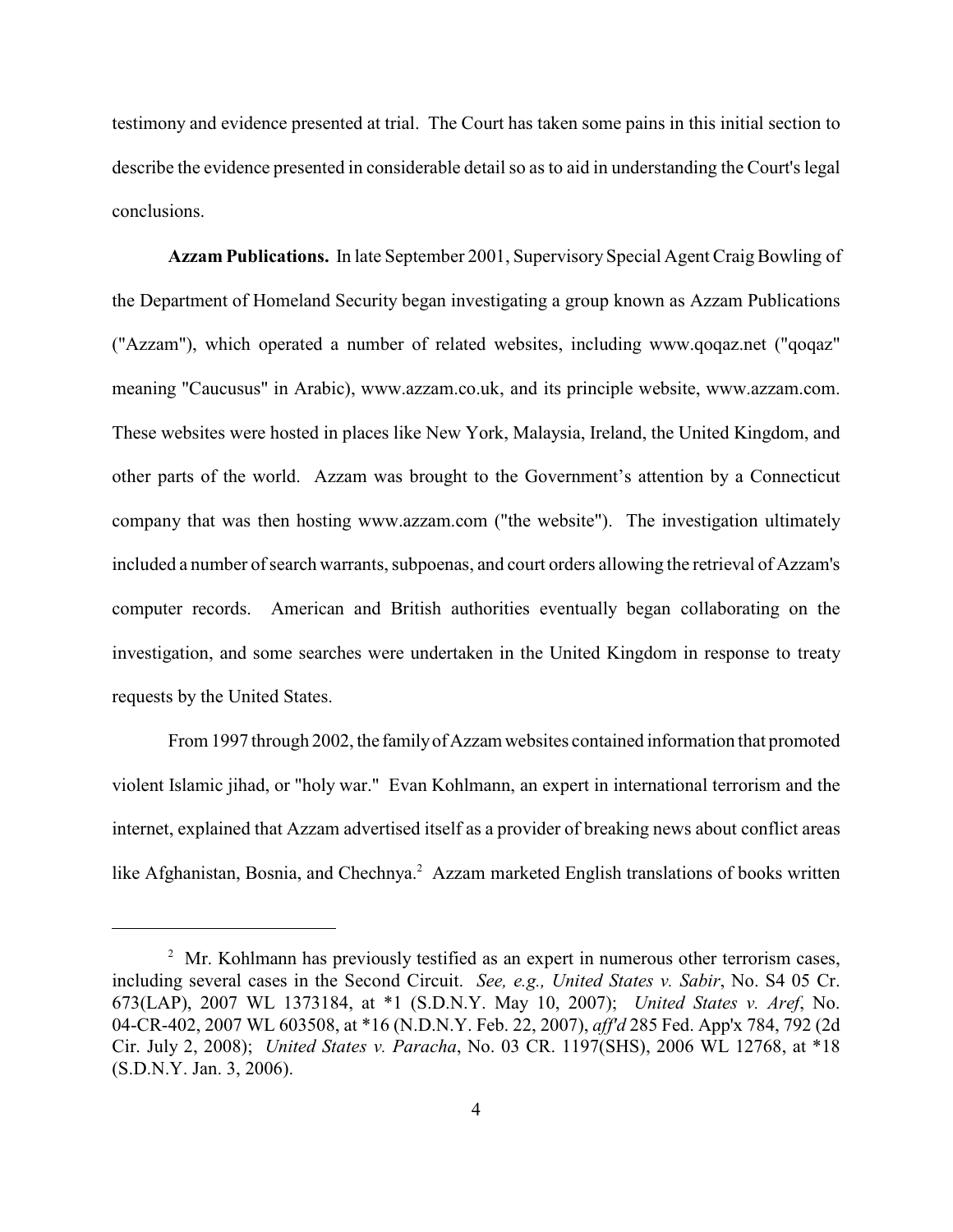by its namesake, Sheikh Abdullah Azzam, who was instrumental in reviving the idea of violent jihad in the 20th century. Azzam glorified the cause of martyrdom in the name of jihad by telling the stories of martyrs. These biographies, according to Mr. Kohlmann, were "meant to show how individuals with no real connection to the jihad or to the mujahideen, including people living in western European countries and North America, people who had lived relatively normal lives, could all of a sudden jump up and join the mujahideen and become a hero figure among the mujahideen."

Azzam also published video and audio recordings extolling the exploits of the mujahideen in various places around the globe. One section of the website was designated a "jihad photo library," which contained photos that claimed to have been taken "by the foreign mujahideen in Chechnya." The photos were said to be "taken from actual events that took place," and "are exclusive to Azzam Publications." Some of the photos depicted ambushes on Russian forces by foreign mujahideen. Viewers could download video clips of influential foreign mujahideen leaders fighting in Chechnya or order longer videos by mail. Some of these videos were being newly marketed in September 2000, and their contents were described in the "Products" section of the website.

In November 2000, the website warned its readers of an imminent "Joint U.S.-Russian chemical attack on Afghanistan," which would be targeting the Taliban. The website reported that the U.S. assault was meant to retaliate for the bombing of the *U.S.S. Cole* in Yemen only a month earlier in October 2000, an attack for which al-Qaida had publicly claimed credit. Azzam recommended that its readers immediately come to the Taliban's aid by sending money or gas masks, or traveling to Afghanistan to provide battlefield medical services. The website provided a hyperlink to a news article from the *Guardian*, reporting that in 1998, the United States had fired cruise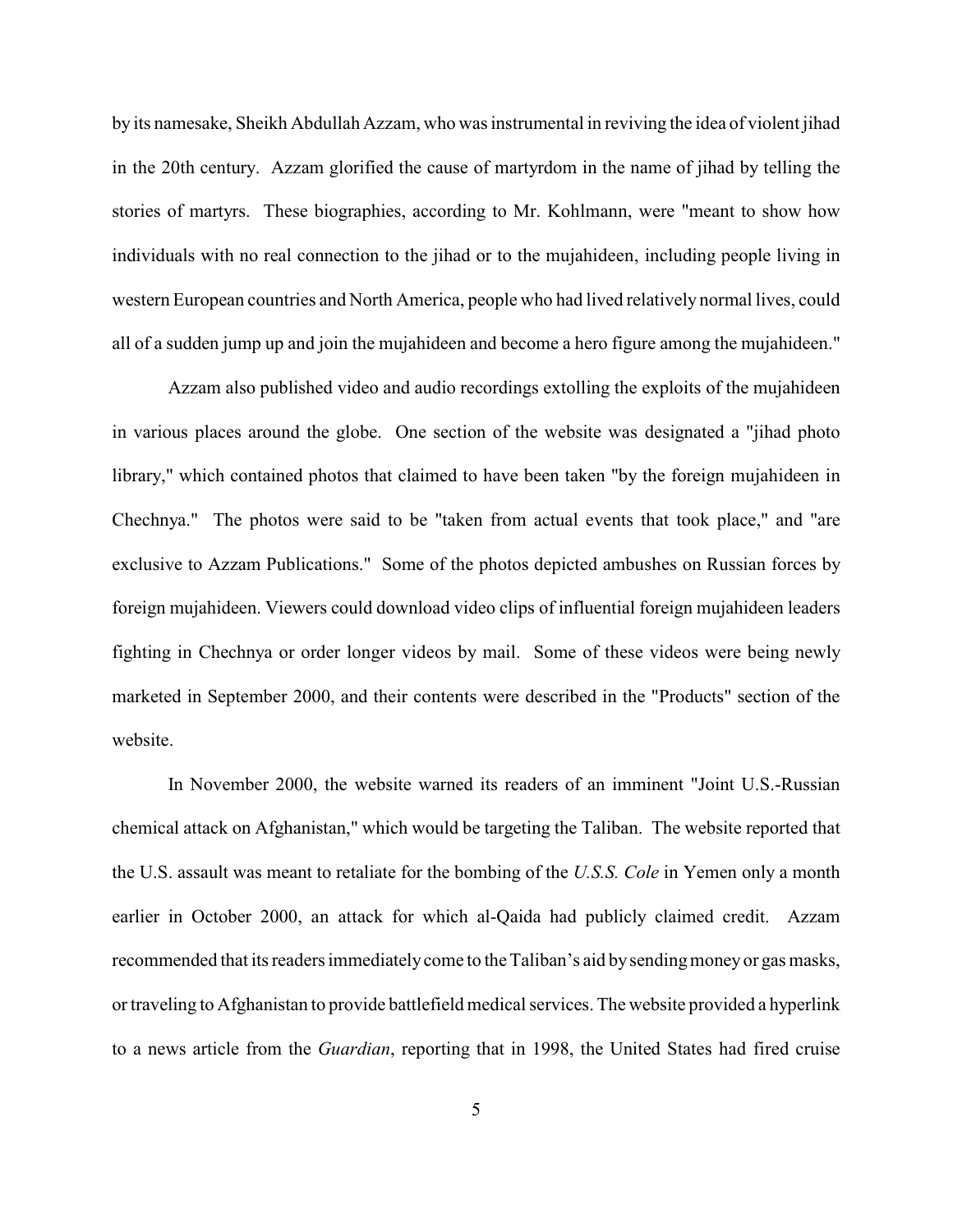missiles at Usama bin Laden's camps in retaliation for al-Qaida's bombing of U.S. embassies in East Africa. The website sought cash donations for the Taliban and offered a copy of Usama bin Laden's "Declaration of War Against the Americans Occupying the Land of the Two Holy Places." That Declaration asked Muslims to rise up in arms against the United States and to kill U.S. military personnel in the Arabian Peninsula as a way to rid the Peninsula of infidels.

**The Battlegroup Document.** Beginning in December 2003, British authorities had been involved in an investigation of a man named Babar Ahmad, who worked as an information technology expert at Imperial College, London. Detective Sergeant Ian Vickers of the London Metropolitan Police's counter-terrorism command, who had been involved in the investigation from its inception, testified that the investigation came to encompass Mr. Ahmad's involvement with Azzam. On December 2, 2003, British authorities searched Mr. Ahmad's workplace, as well as his home and his parents' nearby residence, where he had lived just prior to the investigation. In the front bedroom, Detective Sergeant Ian Elgeti testified that he found a floppy disk on the shelf of a wardrobe. On the disk was written "password: lp." Other items relating to Mr. Ahmad were also seized from the same bedroom.<sup>3</sup>

Forensic analysis of the floppy disk revealed that it contained a number of files, including a Microsoft Word document named "letter.doc." This file was password protected with the password "lp," which had been written on the front of the diskette. The file contained a three-page unsigned document discussing the anticipated deployment of U.S. Naval Forces from the west coast of the

<sup>&</sup>lt;sup>3</sup> For example, agents recovered Mr. Ahmad's frequent-flyer card and commercial correspondence addressed to him, together with an English version of Usama bin Laden's "Declaration of War Against the Americans Occupying theLand ofthe Two Holy Places." They also found a small notebook bearing Mr. Ahmad's name, as well as what appeared to be a handwritten script for an Azzam audiocassette.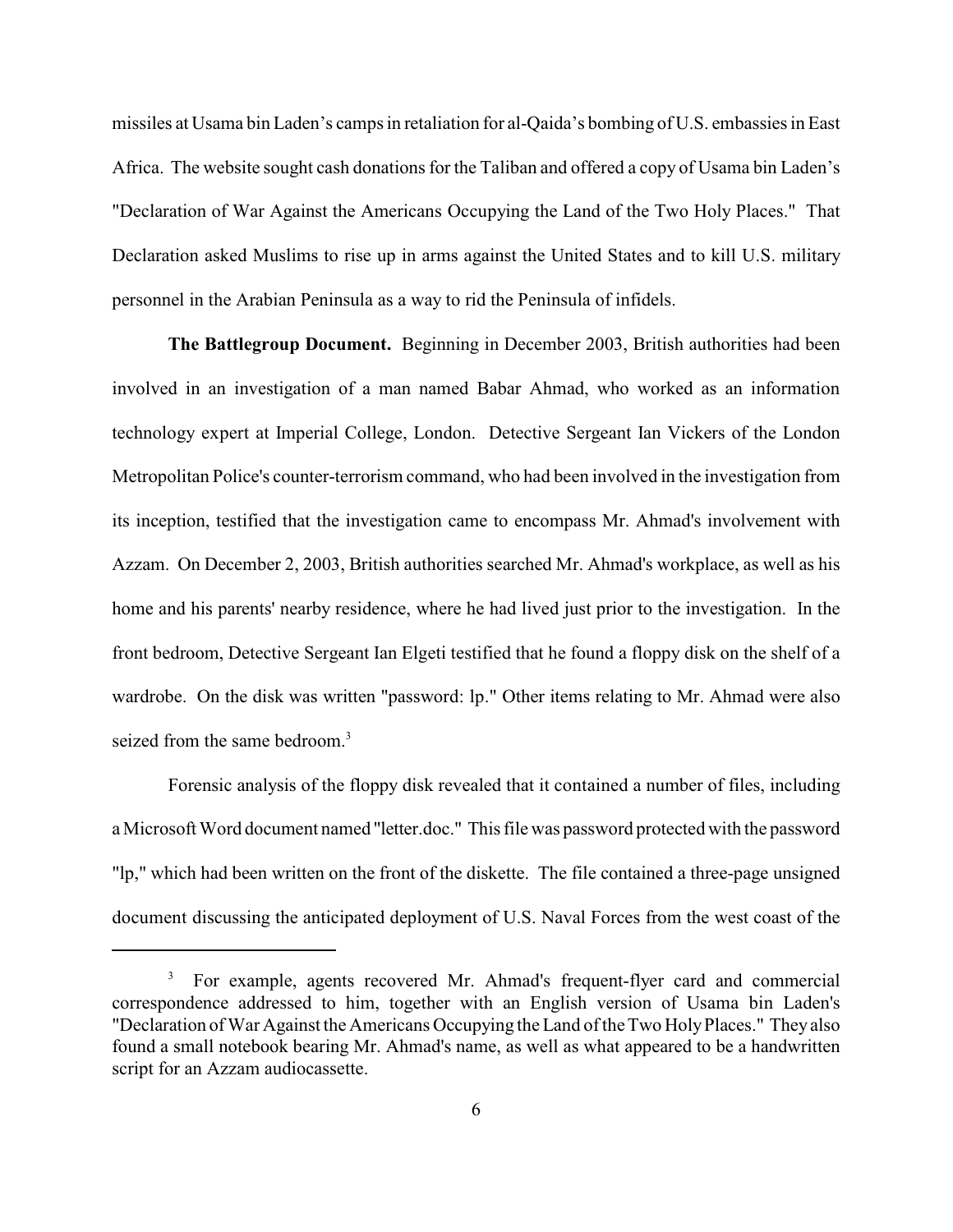United States to the Persian Gulf in the spring of 2001. The document contained the following notation in brackets: "[Necessary changes made in grammar and spelling, and for the sake of clarity.]" This notation, along with other bracketed notations throughout the document, suggested that the document had been edited by someone.

The document – which was often referred to at trial as the "Battlegroup Document" –

purported to predict ship movements beginning on March 15, 2001, and therefore, the information

contained in the document appeared to have been provided before that date. The first page of the

document began as follows:

In the coming days the United States will be deploying a large naval/marine force to the Middle East.

This will be a two group force: the Battle Group (BG) and the Amphibious Readiness Group (ARG) - these groups will be replacing the already deployed groups in the gulf.

The BG mission is to hold up the sanctions against Iraq, e.g. patrolling the No-Fly Zone, carry out Maritime Interception Operations (MIO) or launch strikes.

There is a possibility that the ships and submarines that are capable will carry out a strike against Afghanistan. Main targets: Usama and the Mujahideen, Taliban etc.

A two star admiral COMCRUDESRON 1 (his title), a high ranking officer of the BG said that "there will be certain ships of this BG sitting off the coast of Pakistan with 'launch pads.'"

Most of the ships that are part of the BG will deploy on March 15 2001 leaving their home ports out of California and Washington State. They will meet up with the other ships that are part of the BG which are stationed in Hawaii. Their first port stop is Hawaii on March 20, 2001, where some ships will load Tomahawk D missiles. The same missiles used on Afghanistan and Sudan. It has a warhead and 166 [mm?] fragment bomblets. Then the whole BG will head towards Australia. The main ship with high ranking officials will be at Sydney on April 6 2001, other ships - Melbourne, Perth, Bunbary etc. The BG will be going through the straits of Hormuz on the April 29 2001 at night, cutting off certain "infocoms" and "Emcoms" to divert their enemies on how many ships are actually coming through. This will be a night time set-up.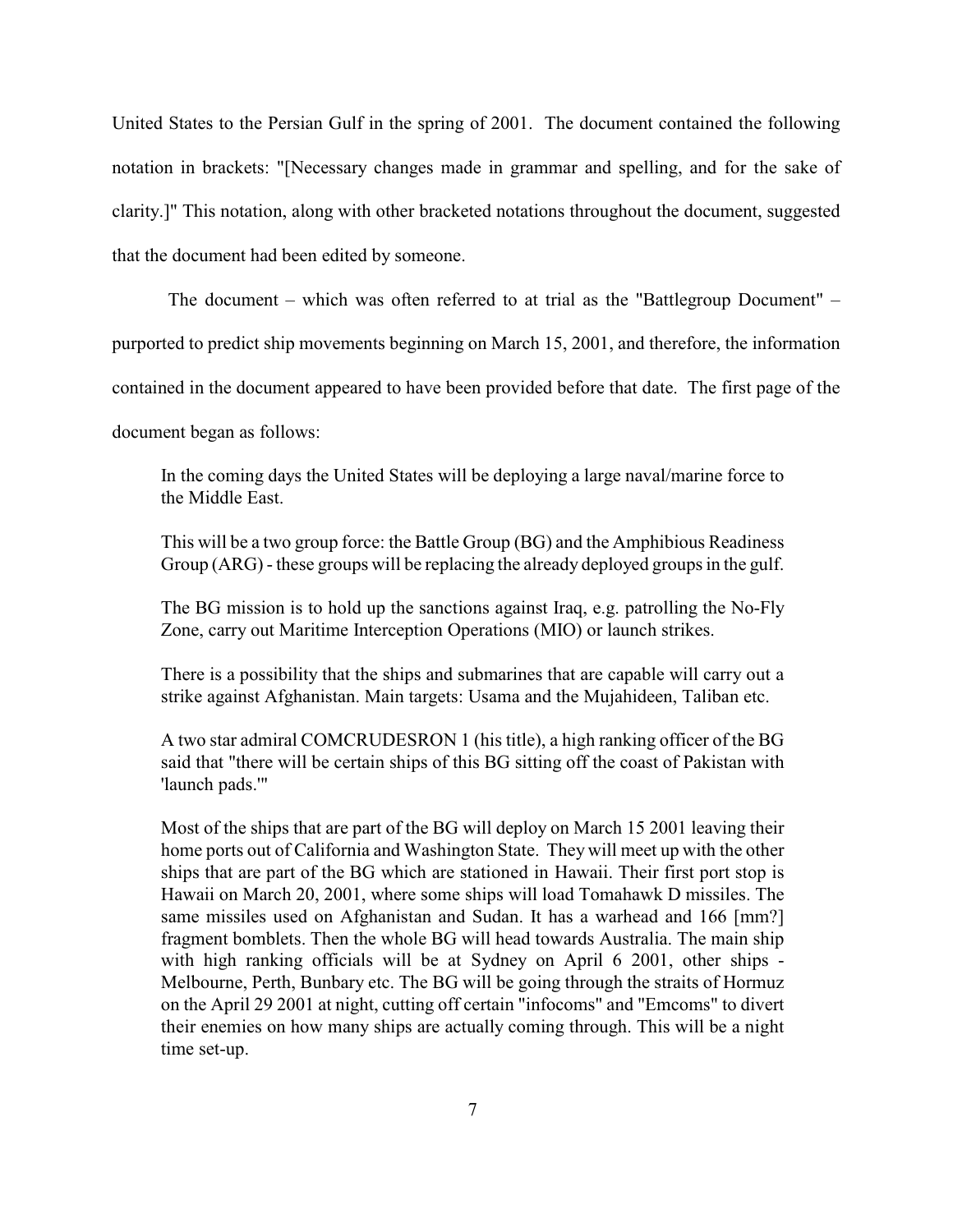Beneath this text was a diagram labeled "Formations Through Straits," which purported to show in a two-column formation each of the components of the battlegroup. Thereafter, the document described the capabilities of each vessel in the battlegroup, led by the aircraft carrier, the *U.S.S. Constellation*, plus smaller vessels including a destroyer named the *U.S.S. Benfold*.

The document then listed the ships to be included in the Amphibious Readiness Group ("ARG"), which was prefaced by the notation that "[t]hese consist of three ships which are deploying out of homeport San Diego, March 14 2001." The itinerary for the ARG was less detailed than that of the battlegroup: "The ARG port visit will be in South-East Asia before heading to the ME. Thailand (their favourite), Singapore, etc." The document contained the English spelling of the word "favorite." The document described the ARG operations as follows:

Mission covert ops for special forces, evacuate embassies or beach/land assaults.

Marine train off the coast of Qatar or Jordan or maybe even Saudi Arabia.

American arms: Berreta 9mm and tactical shotguns; plus 4 man Rhib team no arms connected to boat or personnel.

Canadians: same set-up, better weapons, MP5 and 9 mm pistols.

For risky missions, usually done alone by Navy Seals, Vessel-board search and siege teams (VBSS). These teams carry out MIO in the Northern part of the Gulf.

The document ended with an overall assessment of the battlegroup's vulnerabilities:

## **Weakness:**

They have nothing to stop a small craft with RPG etc, except their Seals' stinger missiles.

**Deploy ops in Gulf 29 April - 04 October.**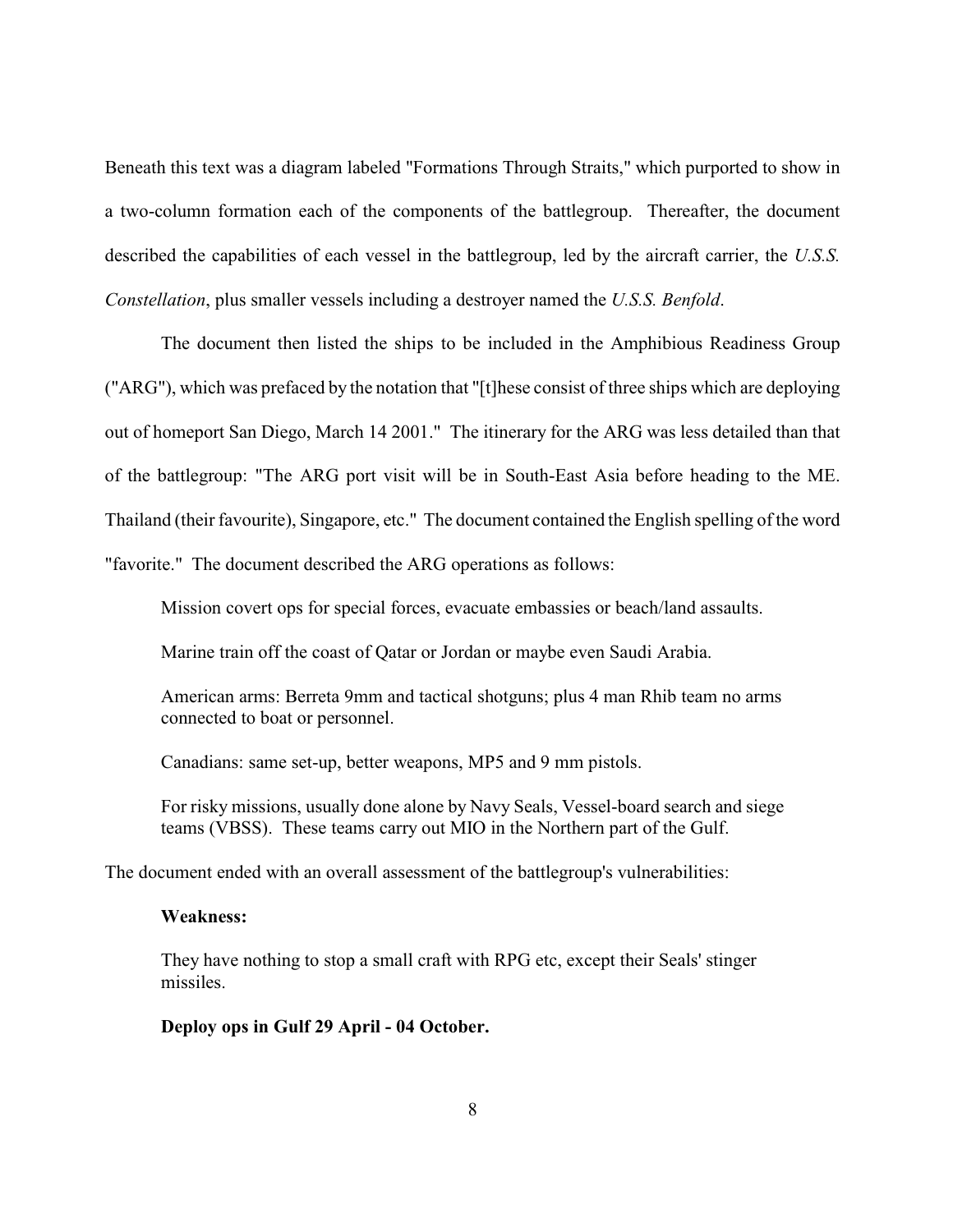**29th APRIL is more likely the day through the Straits. For the whole of March is tax-free - a moral booster. Many sailors do not like the Gulf.**

**Please destroy message.**

**Forensic Analysis of the Battlegroup Floppy Disk.** On the floppy disk containing the Battlegroup Document were several other files, some of which were encrypted, that directly related to the administration of Azzam and its websites. For example, one encrypted file on the floppy disk was entitled: "FOR THE GUY IN CHARGE TO READ (01–08–01).zip."<sup>4</sup> Agent Bowling explained that Microsoft Word automatically fills in the author field when a document is created, but that a user can later change the contents of the field by right clicking the file outside of Word, and editing the author field. There was a one-minute gap between the time the file was "last saved" and "last modified," which indicated to Agent Bowling that the author field had been modified outside of Microsoft Word by right-clicking on the document icon after the document had been closed. Another encrypted file, "readme 31 July 2001.txt," was apparently a response to the "guy in charge" document, and contained instructions for people to do certain things for Azzam and a related site, www.qoqaz.net, including to e-mail "MA" [Makhtaba al-Ansar, an Islamic bookstore in England that sold jihadi materials] regarding printing and money; and to "request from Mr. T that the products backlog must be finished by Monday evening 10 p.m." The disk also included saved e-mail messages

<sup>&</sup>lt;sup>4</sup> Among other things, this document listed usernames and passwords to afford access to e-mail accounts for qoqaz.net@yahoo.co.uk and azzamcom@yahoo.com; discussed how "our guy" edited material and "all the other guy has to do is put in html format and upload it"; how "EoS" [i.e, E-mails of Support] updates would be handled; how to manage inventory of "JR000 CDs" [Russian Hell 2000], "MoB videos" [Martyrs of Bosnia"], "GB labels" [In the Hearts of Green Birds, which were books sold on the website], and "JC" [Join the Caravan, another book sold on the website]; working with "MA" [Makhtaba al-Ansar] contacts; and their bank account details. The document also described how to edit news to "put it online" in connection with translations.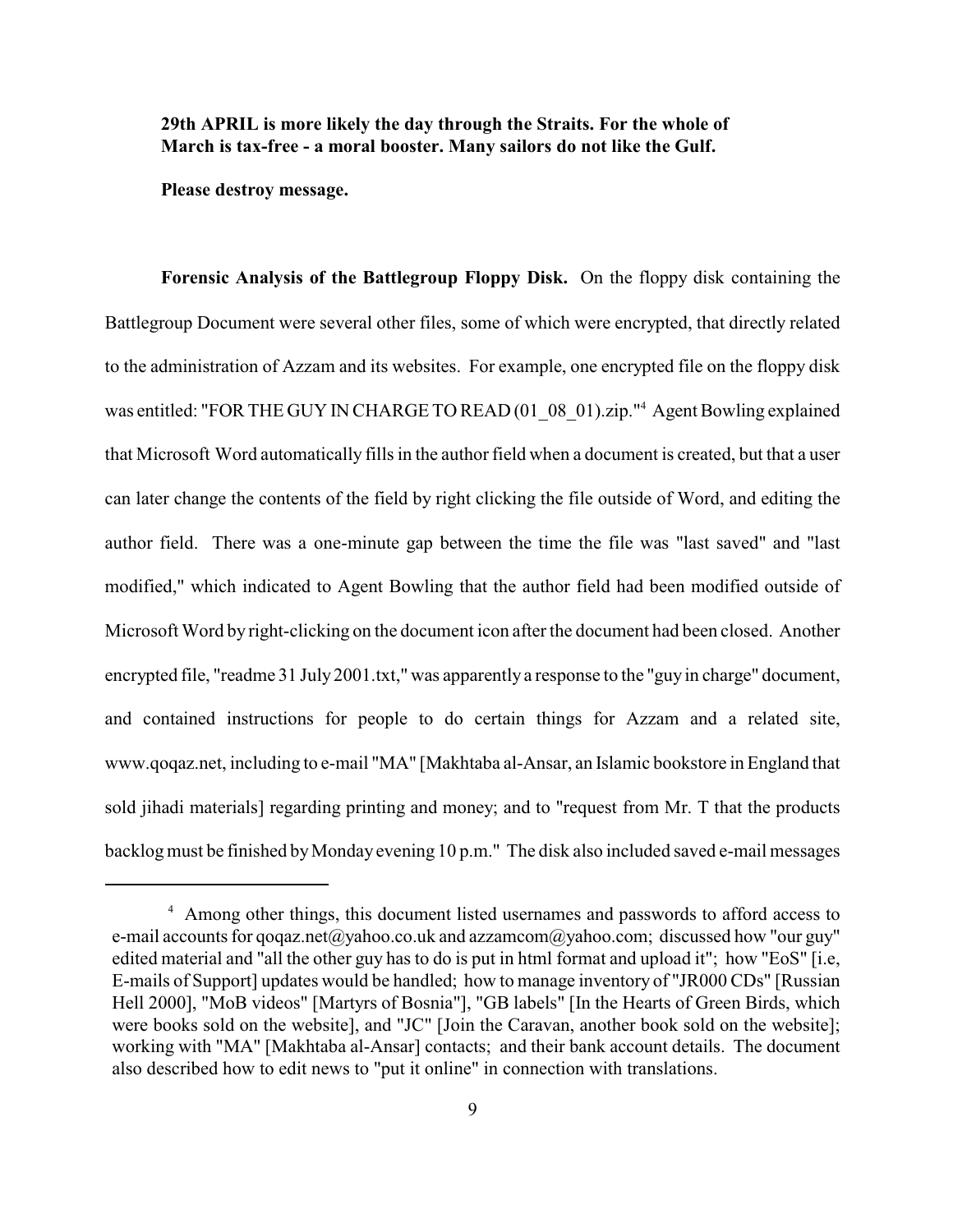that had been addressed to azzam $@$ azzam.com, including one that had been saved in a directory called "stuff to give the boss." The floppy disk contained files with content that appeared verbatim on the Azzam websites, such as materials justifying the Taliban's destruction of the Bamiyan Buddhas in Afghanistan.

Agent Bowling testified that based upon his forensic analysis of the floppy disk, the evidence strongly suggested that it had been created and saved by a British citizen named Syed Talha Ahsan – the "Mr. T" who handled the products backlog for Azzam – who then transmitted the floppy disk to Babar Ahmad. Forensic analysis of other documents obtained during the investigation linked a person named Syed Talha Ahsan to the Battlegroup Document. For example, a number of computer files recovered from Mr. Ahsan's residence in London contained references to "S A Ahsan" in metadata. These documents included two versions of his curriculum vitae, as well as class notes for an Islamic course that Mr. Ahsan had sent to Mr. Ahmad, and about which they had corresponded by e-mail. These metadata references to "S A Ahsan" matched the metadata of the Battlegroup Document. Moreover, the Government introduced evidence indicating that Syed Talha Ahsan was referred to as "Mr. T." Mr. Ahsan was ethnically Bangladeshi, and it was common for someone like him to go by his middle name. Mr. Ahsan's computer, seized from his residence, contained a log-in prompt for either "Ahsan" or "mrt." Inside the "mrt" account was another version of Mr. Ahsan's personal curriculum vitae. "Mr. T" was the same name that was used in the file on the floppy disk to refer to the person in charge of clearing Azzam's products backlog. The name also was in the address book for [azzamproducts@yahoo.com.](mailto:azzamproducts@yahoo.com.)

The Battlegroup Document had been saved in Microsoft Word 97 in "UK English." The file had been opened and modified on only two occasions: when it was created on April 2, 2001, and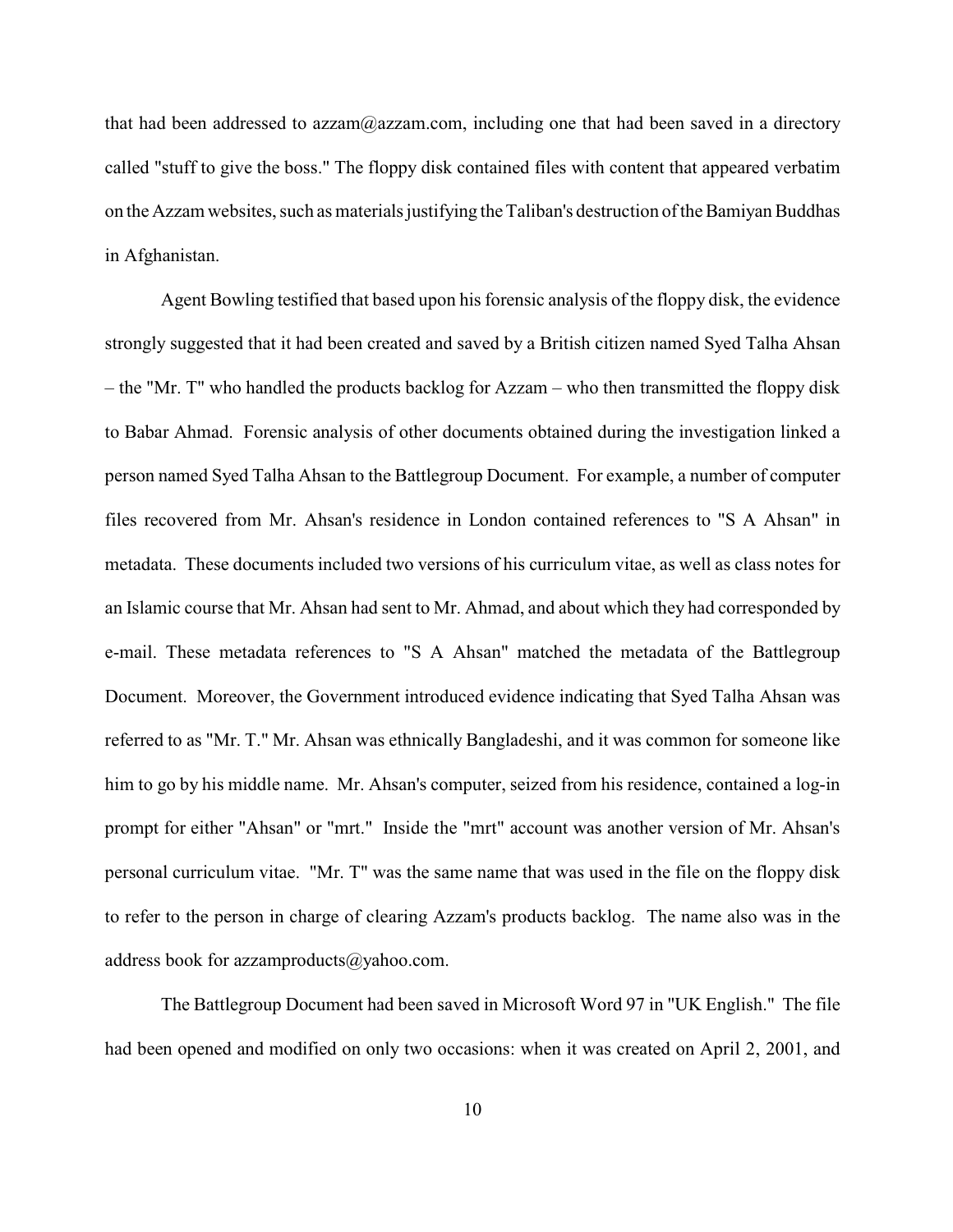again when it was last saved on April 12, 2001. On that latter date, the graphic depicting the battlegroup's formation through the Strait of Hormuz was created and embedded, and the "author" field in the document's properties was changed from "S A Ahsan" to "Jon Greene."

Wiping software called BCWipe had been used on the floppy disk. Agent Bowling was, therefore, unable to recover whatever items had been wiped. Agent Bowling searched all of the electronic data he had accumulated during his lengthy investigation, including all the computers seized by British authorities from Messrs. Ahsan and Ahmad, but found no traces of the information contained in the Battlegroup Document anywhere other than on the floppy disk found on the wardrobe in Mr. Ahmad's bedroom. Agent Bowling's search of those computers also revealed no research relating to U.S. Naval Forces in the Pacific or elsewhere, the *Constellation* battlegroup, or the ARG. Nor did Agent Bowling find any evidence of communications between Azzam and anyone named "Jon Greene," or find anyone named Jon Greene who could have had access to this battlegroup information from the Navy.

**Hassan Abu-Jihaad and His E-mail Communications With Azzam**. British authorities sent their U.S. counterparts a copy, or "image," of the floppy disk containing the Battlegroup Document. Earlier, Agent Bowling had obtained through a search warrant the contents of e-mails from Yahoo accounts associated with the Azzam websites, as well as registration information pertaining to those accounts. The reference to the *Benfold* in the Battlegroup Document was significant to Agent Bowling because he had previously located Yahoo e-mails between Azzam and an American sailor stationed aboard the *Benfold*. That sailor was the Defendant, Hassan Abu-Jihaad.

Agent Bowling located eleven e-mails between Azzam and Mr. Abu-Jihaad dating from August 21, 2000, through September 3, 2001. Some e-mails were to or from his military e-mail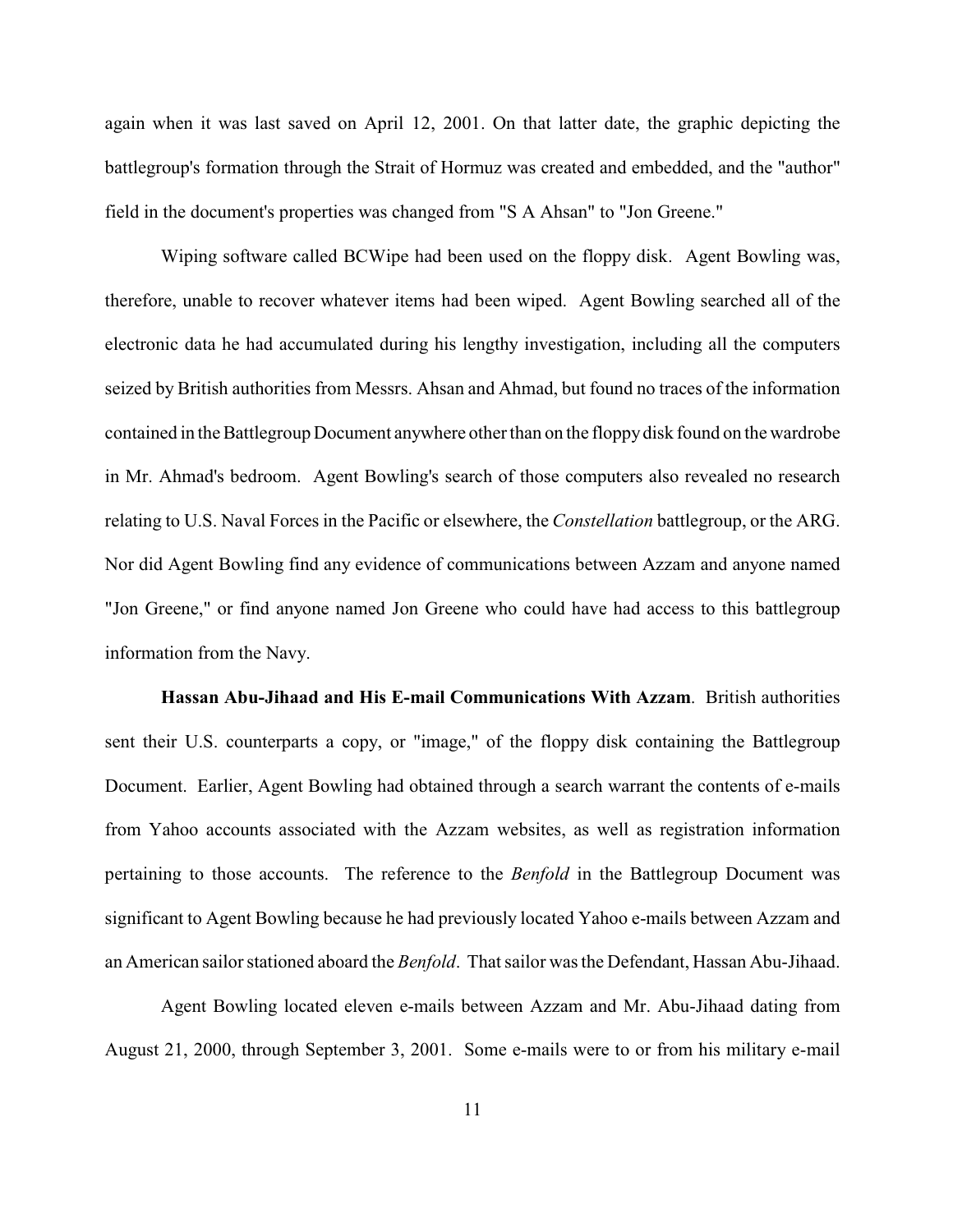addresses (abujihah@benfold.navy.mil and later AbujihaadH@benfold.navy.mil), while others were from his private e-mail address (abujihaad $01$ @hotmail.com). Navy personnel records confirmed that Mr. Abu-jihaad was assigned to the *Benfold* during this period of time. Mr. Abu-Jihaad had enlisted in the Navy on January 26, 1998, and was assigned to the *Benfold* from July 1, 1998, until his honorable discharge on January 25, 2002. The Defendant had been born Paul Raphael Hall, but had legally changed his name in Arizona state court to "Hassan Abu-Jihaad" in 1997. Evan Kohlmann testified that mujahideen often choose as a "nom de guerre" an Arabic "kunya," which begins with "Abu," meaning "father of." He explained that the term "jihad" (often transliterated from the Arabic as "jihaad") literally means "holy struggle," and in the context of mujahideen "exclusively refers to individuals on a battlefield, fighting in the cause of Allah."

From the contents of the e-mails between Mr. Abu-Jihaad and Azzam, it was apparent that he made known to Azzam both his identity and his status as an active member of the U.S. Navy stationed aboard a warship deployed to the Persian Gulf. The e-mails also showed that Mr. Abu-Jihaad was reading the Azzam websites and that he sent money orders to Azzam to purchase various videos that Azzam had created to support violent Islamic jihad. In addition, the e-mails suggested that Mr. Abu-Jihaad and Azzam had other communications that were not among the emails recovered by Agent Bowling. Finally, the e-mails showed that Mr. Abu-Jihaad himself supported the cause of violent Islamic jihad.

The Court describes the e-mails in some detail since they were so important at the trial. The earliest e-mail correspondence between Mr. Abu-Jihaad and Azzam involved his ordering of various materials from the website. In these e-mails, Mr. Abu-Jihaad used his Hotmail address, and the IP addresses were traced back to Navy computers in San Diego. On August 21, 2000, Mr. Abu-Jihaad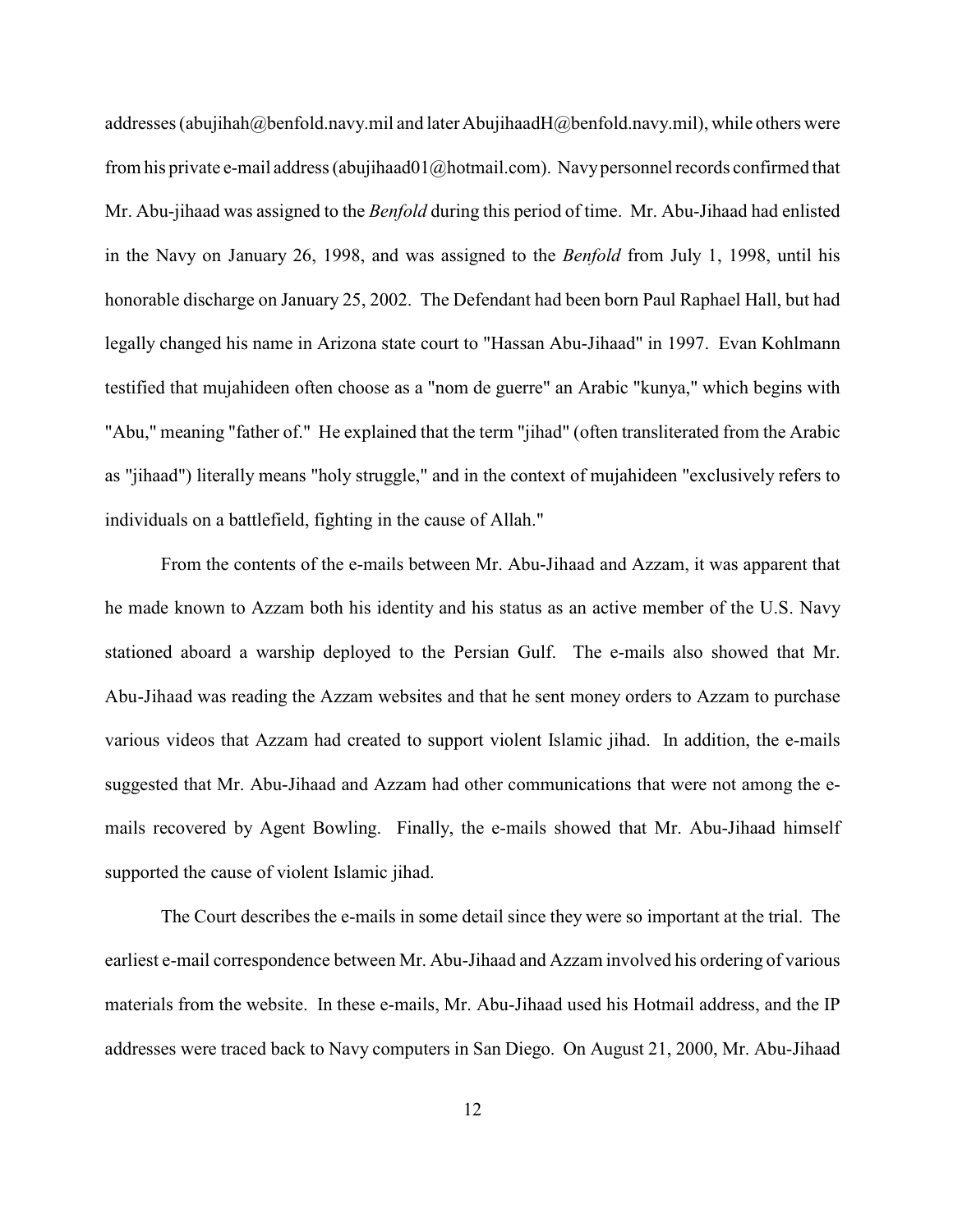followed up on previous correspondence he had with Azzam (apparently via physical mail), which was not recovered:

Salaamu"Alaikum

I will appreciated if you guys can tell me if you guys received the 30.00dollars I sent for the indocumentation of the bosnianwar that going to be issued on SEP 4th. Brothers I will appreciate if you guys can e-mail me at abujihaad01@hotmail.com to confirm my payment. Salaamu'Alaikum

The reference to documentation was apparently to a page from the Azzam website, which had been last updated on August 13, 2000, advertising the upcoming release, on September 4, of a video titled the *Martyrs of Bosnia*, and inviting pre-orders. On August 26, 2000, Azzam responded that it had indeed received Mr. Abu-Jihaad's video order, and would soon send him the video. Azzam noted that the video cost only \$25, and inquired what to do with the remaining \$5. At the end of the Azzam email was their electronic signature file, which contained contact information for Azzam, as well as an inspirational quotation extolling martyrdom:

Azzam Publications >BCM Uhud,London WC1N 3XX,UNITED KINGDOM. http://www.qoqaz.net azzam2000@e-mail.com "And with the likes of all these (martyrs), nations are established, convictions are brought to life and ideologies are made victorious." [Shaheed Dr. Sheikh Abdullah Azzam, assassinated 1989].

The original version of the preceding e-mail (with complete header information) was not recovered

in the Yahoo account, having likely been deleted. But the text and abbreviated header information

was embedded in Mr. Abu-Jihaad's reply the following day, August 27, 2000:

Assalaamu alaikum Dear Brothers you guys can keep the remanding \$5.00 and added to the funds that you Brothers are spending in the way of Allaah via videos,tapes and the great web sites Qoqaz & Azzam Pub .....etc. Assalaamu'Alaikum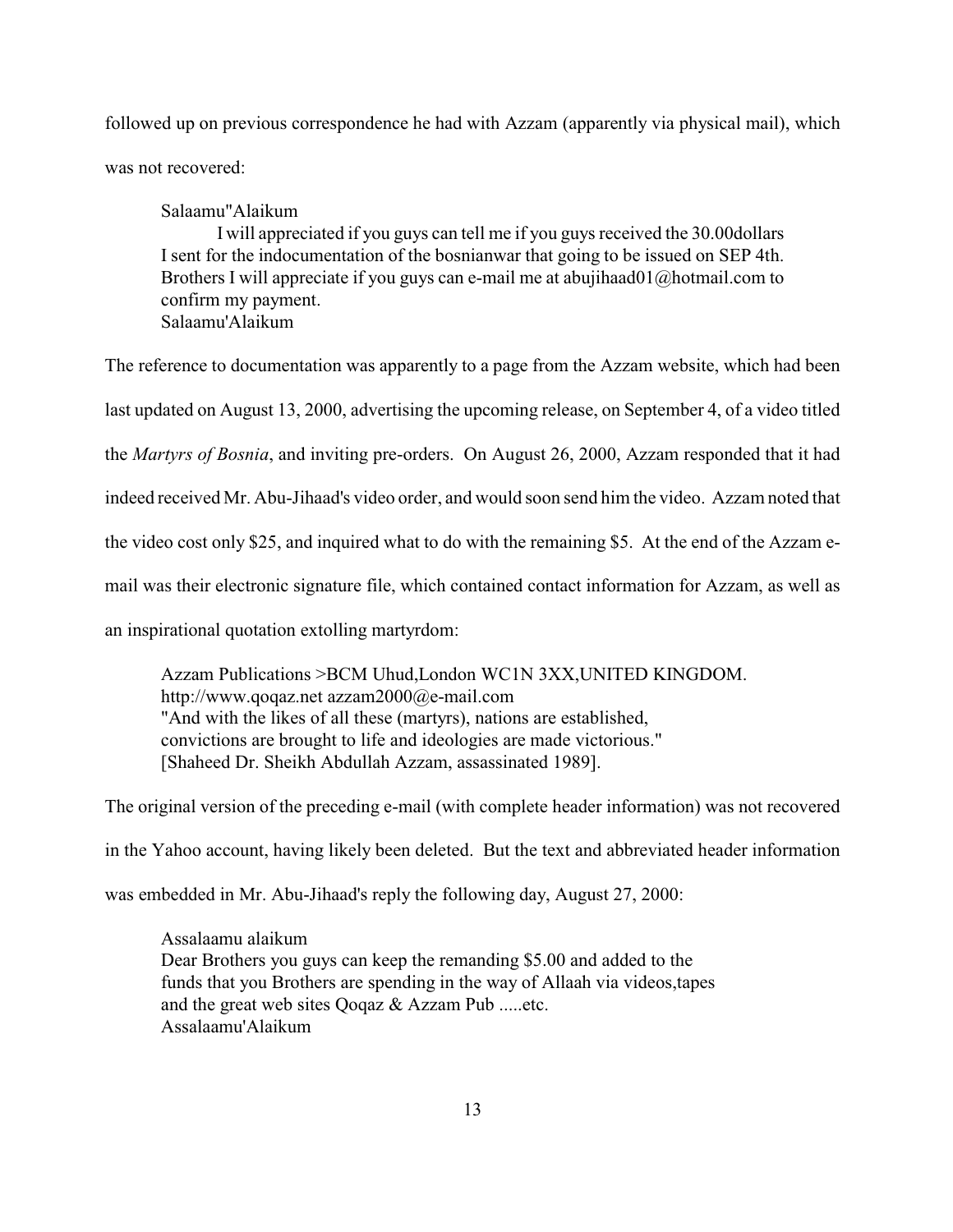Over Mr. Abu-Jihaad's objection, the jury was shown selected, and relatively brief, excerpts from the video, *Martyrs of Bosnia*, after receiving a limiting instruction from the Court. The Court had previously ruled on a motion in limine permitting certain limited excerpts from the videos that Mr. Abu-Jihaad had ordered from Azzam to be shown to the jury subject to a limiting instruction. *See* Ruling and Order [doc. # 221] at 9-11. The video was in Arabic with English subtitles and offered inspirational descriptions of martyrs who had died in violent jihad on behalf of Islam in Bosnia-Herzegovina. For example, the video discussed a "martyr" of Turkish origin who had been living in the United States and whose death had freed him from living with the "disbelievers" in America. The video included a number of combat scenes, in which the videographer was very close, just behind the Islamic fighters. At one point, Sheikh Abdullah Azzam – the website's namesake – was filmed giving a speech, in which he criticizes western Muslims for failing to shed any of their own blood in behalf of the cause. Toward the end of the film was an interview of Ibn Khattab, leader of the foreign mujahideen in Bosnia-Herzegovina, who instructed viewers who wanted to contact the mujahideen to do so through Azzam.

On March 12, 2001, Mr. Abu-Jihaad again wrote to Azzam from his Hotmail account, inquiring about another video order:

Salaamu'Alaikum Br/Sis of Islam I am wondering did you guise recieve my two separate orders the first was Russian hell 2000. Then I ordered Chechnya from the Ashes at a later date. If you have any info please e-mail me back Insha'Allah. Salaam's Hassan Abu-Jihaad

The IP address for this message was traced back to Navy computers in San Diego. Less than six hours later, Azzam replied to the Hotmail account, asking that he e-mail them at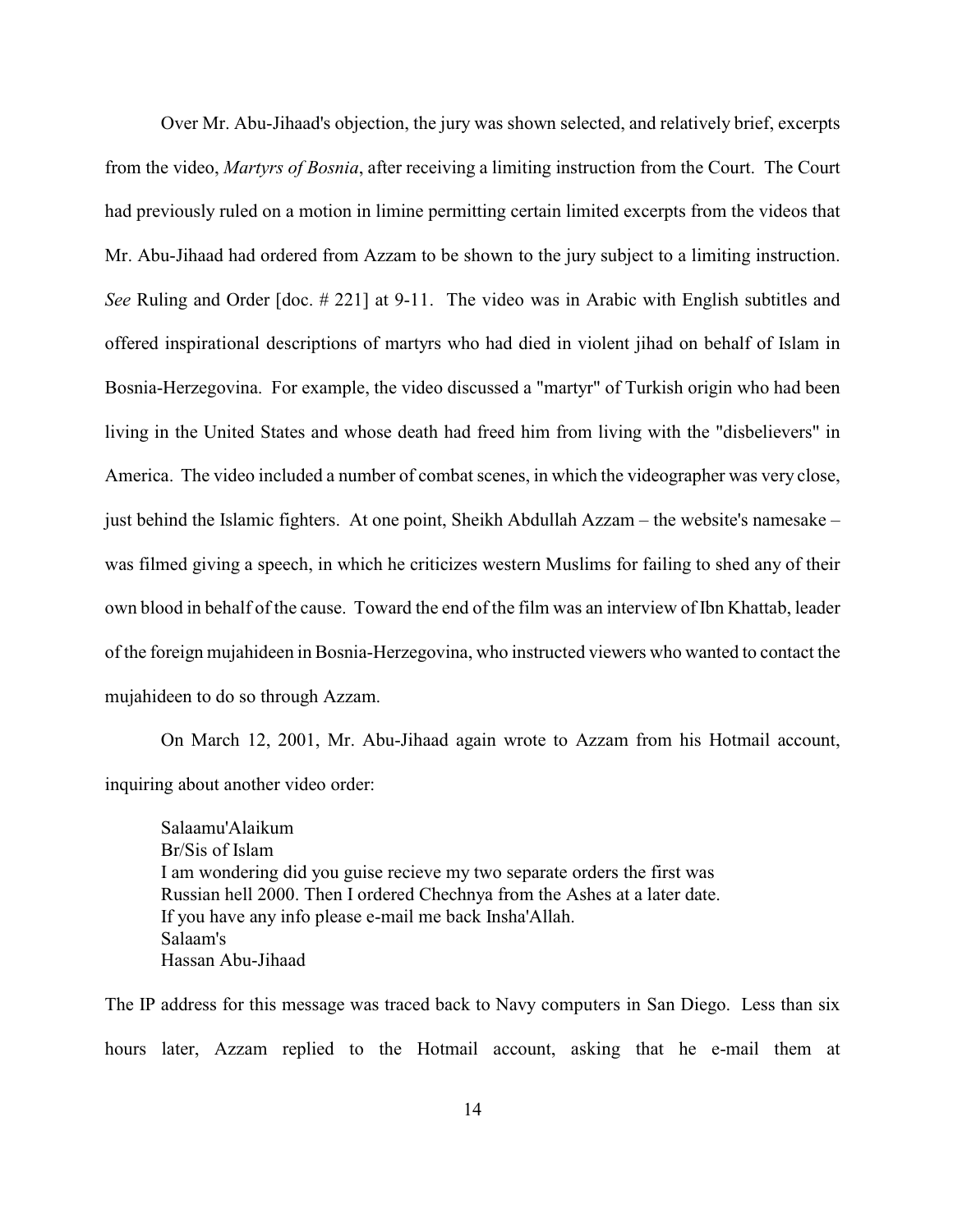"products@azzam.com" with his name, mailing address, and the dates he ordered the CDs. This exchange occurred three days before the date that the Battlegroup Document predicted that the *Benfold* and the rest of the battlegroup would leave San Diego.

Mr. Abu-Jihaad sent Azzam another e-mail on May 15, 2001, this time from his Navy e-mail account (abujihah@benfold.navy.mil) and from a *Benfold* IP address. He noted that he was in the "middle of this giant ucean" and inquired about his order for the video titled *Chechnya from the Ashes*. He also reported that his mother had received his order of the video *Russian Hell 2000*. He listed his home mailing address as "1681 s. 9th street San Bernardino Ca,92411," and relayed both his Hotmail address (with a typographical error) and his Navy e-mail address. Three days later, on May 18, Azzam sent an apologetic reply and promised to send Mr. Abu-Jihaad the video within a week.

Again over Mr. Abu-Jihaad's objection, the Court allowed the Government to play for the jury brief excerpts from both *Russian Hell 2000* and *Chechnya from the Ashes* (which included a number of features, including *Russian Hell 2000 Part II*). The Court gave the same limiting instruction to the jury. *Russian Hell 2000* included footage of mujahideen executing a captured Russian soldier in Chechnya, acting on the orders of Ibn Khattab. *Russian Hell 2000 Part II* included scenes with Chechen mujahideen commander Shamil Basayev and a suicide bomber saying prayers, followed by footage of a suicide truck bombing.

On July 19, 2001, Azzam sent an e-mail to Mr. Abu-Jihaad's Hotmail address, praising him for an e-mail that he had previously sent them. The text of Abu-Jihaad's earlier e-mail, which was not recovered, appears in Azzam's reply. Mr. Abu-Jihaad's e-mail, which was referred to at trial as the "*Cole* e-mail," reads as follows: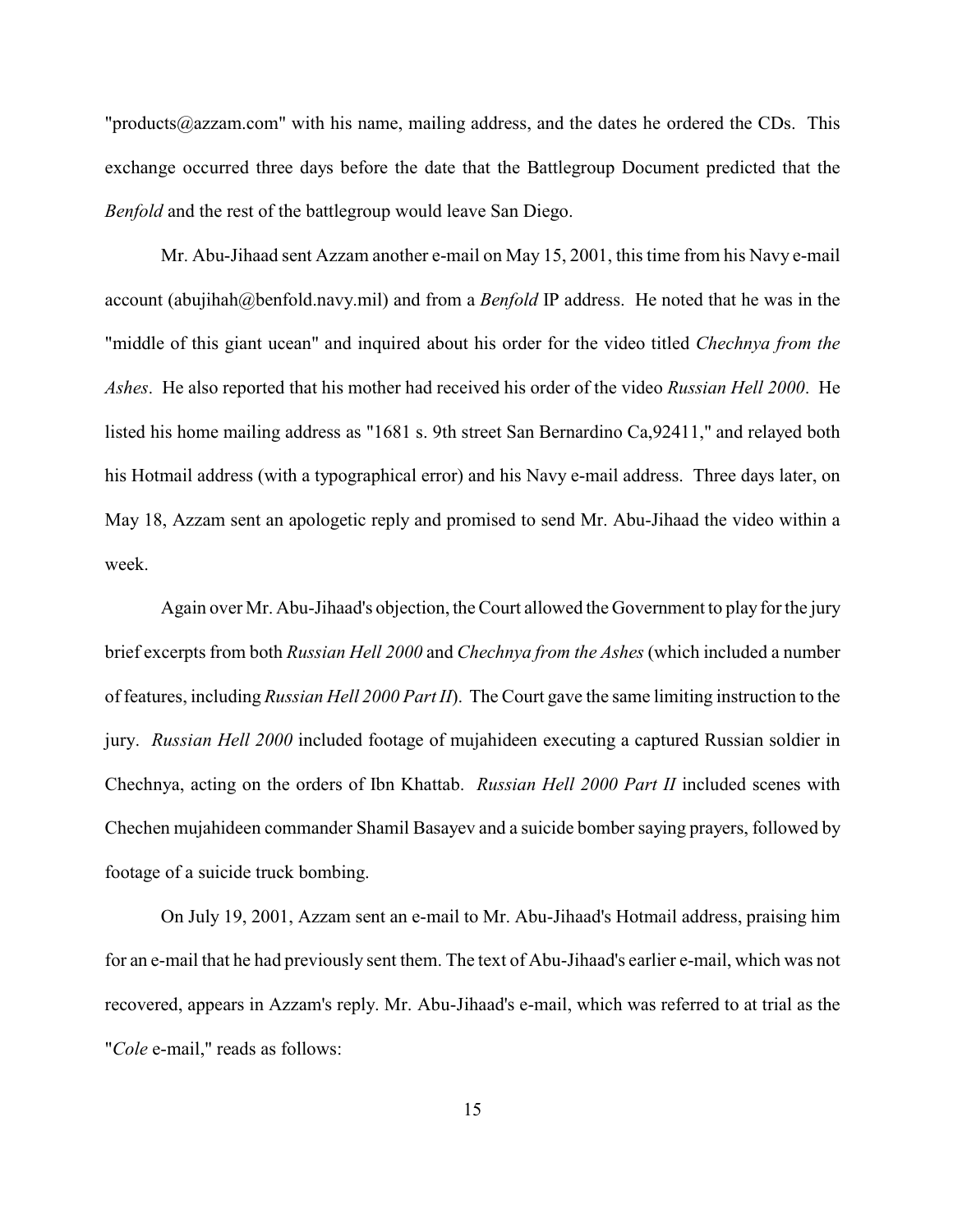## Assalaamu'Alaikum

### Brothers/Sisters of Al-Islam

i am a muslim station onboard a u.s. warship currently operating depolyed to the arabian gulf. it shall be noted before usama's latest video was viewed by massive people all over the world. that psychological anxiety had already set in on america's forces everywhere. all this is due to the martyrdom operation against the uss cole. since then every warship station either on the western or eastern shores of america who come to operate in the 5th fleet op area has to be given a force protect brief. well during the brief, i attended there was one thing that stuck out like thorns on a rose bush. i do not know who was the originator of this either top brass or an american poitician. well here is his/her statement: "america has Never faced an enemy with no borders, no government, no diplomats,nor a standing army that pledges allegiance to no state." Allahu Akbar! Allahu Akbar! i give takbirs [praise to Allah] because i know deep down in my heart that the american enemies that this person has discribe is the Mujahideen Feesabilillah [holy warriors fighting in the cause of Allah]. these brave men are the true champions and soldiers of Allah in this dunya [world]. i understand fully that they are the men who have brong honor to this weak ummah [Islamic community] in the lands of jihad afghanistan,bosnia,chechnya, etc. Alhamdulillah! [Praise to Allah!] With their only mission in life to make Allah's name and laws supreme all over this world. i want to let it be known that i have been in the middle east for almost a total of 3 months. for these 3 months you can truly see the effects of this psychological warfare taking a toll on junior and high ranking officers. but after the latest video supporting palestine. the top brass and american officials wererunning around like headless chickens very afraid, wondering if there is a possible threat. but this time the american population got wind of this and they came to know just how afraid the u.s. government is. thomas l. friedman wrote an article in the new york times.called:

"what it takes to make the americans to turn tail, run." thisarticle was distributed on my ship and most of the sailors said it was so true about the american government, and they feel like they are working for a bunch of scary pussies..........*a Brother serving a Kuffar [infidel] nation*..

Astaghfir'Allah [Forgiveness from Allah]....Hassan

(Emphasis added).<sup>5</sup> Although there was no header information for the original e-mail, the Thomas

Friedman column referred to in Mr. Abu-Jihaad's e-mail had run in the *New York Times* on June 26,

2001. Therefore, Mr. Abu-Jihaad must have authored his e-mail some time between June 26 and July

<sup>&</sup>lt;sup>5</sup> Agent Bowling provided the translations in brackets during his testimony at trial.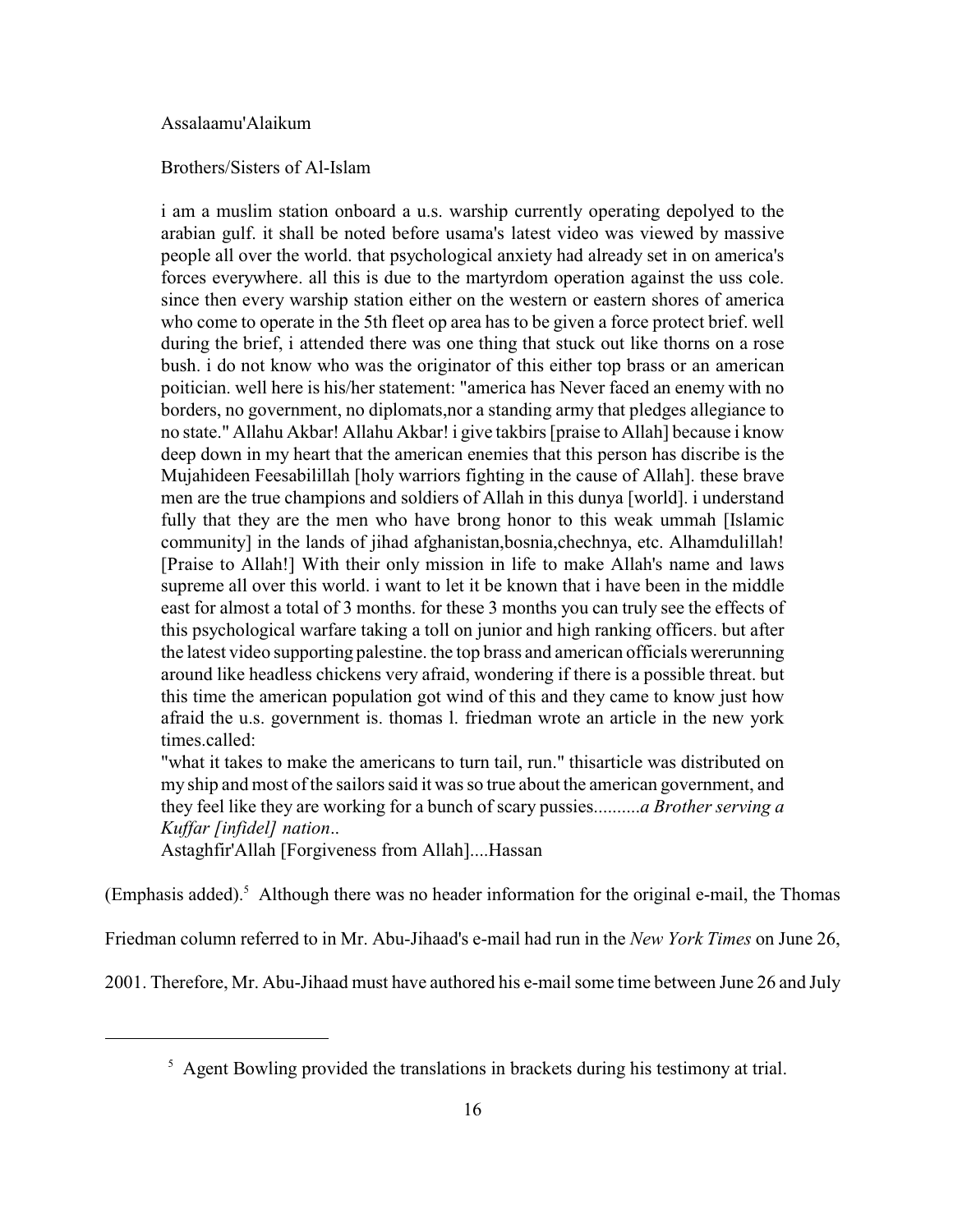19; that is, while the *Benfold* was in the Persian Gulf. The jury heard testimony from Evan Kohlman that the incident praised by Mr. Abu-Jihaad as a "martyrdom operation" involved the suicide boat bombing of the *Cole* – a U.S. Navy destroyer like the *Benfold* – as it lay off the coast of Yemen in October 2000. Al-Qaida had taken public credit for the bombing, which killed seventeen U.S. sailors and caused millions of dollars of damage.

Azzam replied to Mr. Abu-Jihaad as follows:

AsSalaamAlaikum brother hassan, What can we? You said it all, and all I can add is that the Kufar know that they cannot defeat the Mujahideen (the warriors of Allah). I trust that you are doing your best to make sure that the other brothers & sisters in uniform are reminded that their sole purpose of existence in this duniya [world] is purely to worship our Lord and Master, Allah (SWT) [praise being given to Allah]. May Allah be with you  $\&$  your brothers and sisters and keep you from all harm. Keep up with the Dawah [preaching Islam] and the psychlogical warefare. WasSalaam, [peace be upon you] From just another slave of Allah at Azzam Publications......

The jury was also shown pages from www.qoqaz.net, one of the Azzam websites, that solicited readers to "keep sending your e-mails of support to qoqaz@azzam.com." This was the same e-mail address that had been included in the "to" and "reply-to" field of Azzam's July 19 response. The "e-mails of support" page on Azzam's website posted testimonials from readers around the world.

After receiving Azzam's reply to his *Cole* e-mail, Mr. Abu-Jihaad inquired again about his video orders. Writing from his Navy e-mail address (AbujihaadH@benfold.navy.mil), he explained that he had received *Russian Hell 2000 Part II*, and had accidentally ordered a second copy (which, he noted, "will be a good gift for someone" in any event), but apparently had not received the first part of *Russian Hell 2000*. He then noted that he had previously given his military address (though it does not appear in any other e-mails recovered by the Government), and inquired about whether that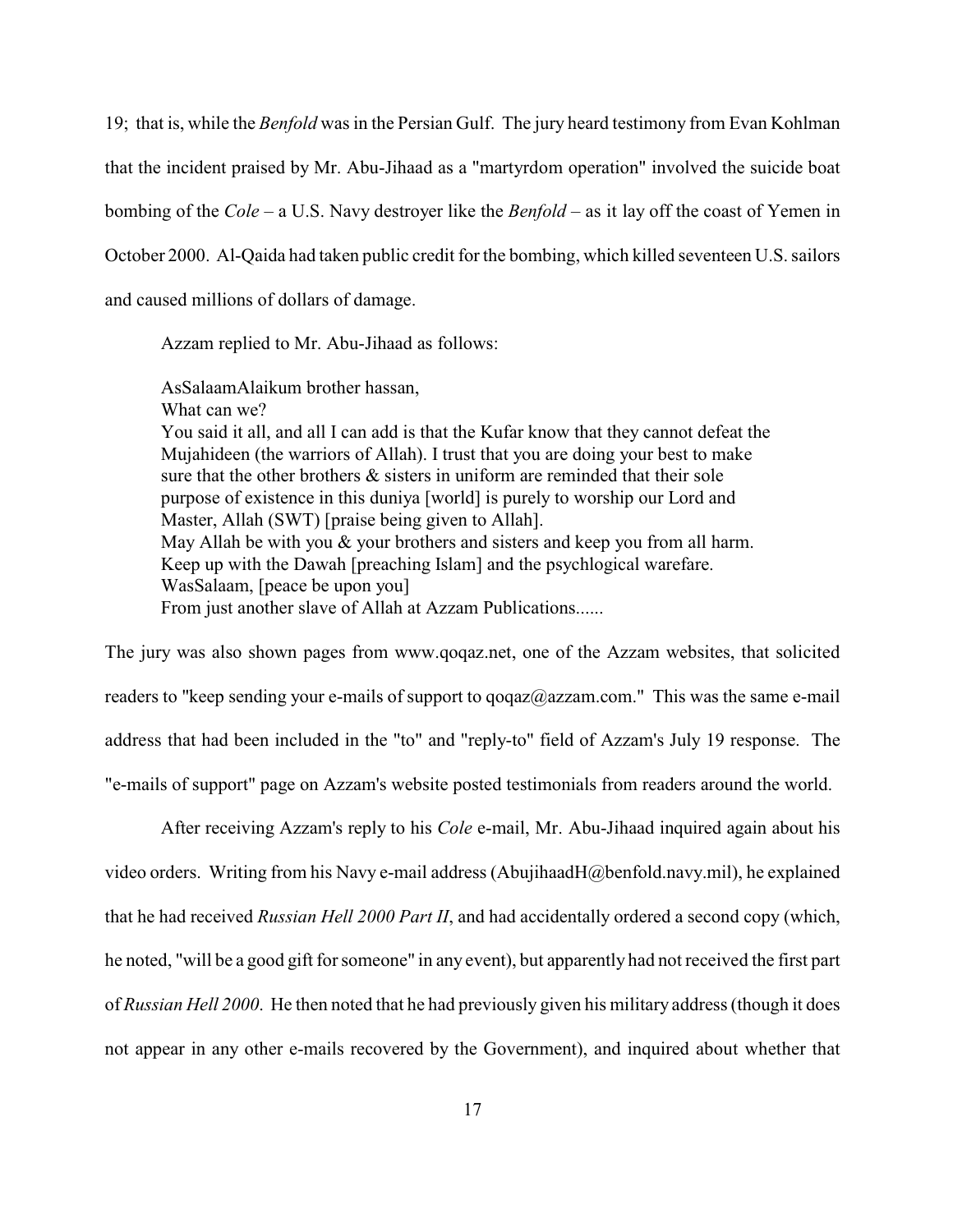address was workable:

the address i gave you Bothers is:

Uss Benfold DDG-65 Fpo Ap 96661-1283

do you guys mail to military addresses plus do you guys ship through UPS i ask this because the address above do not except packages shipped through (UPS)....

besides that i want to give you Bro/Sis a heads up that i will be sending an order form for "RUSSIAN HELL 2000 PART 1", how many days will it take? and should I send a different address than the one above.

Your Brother of Al-Islam Hassan Abu-Jihaad

Keep up the great work it is very well appreciated Alhamdulillah!!!

The IP address for this e-mail was traced back to the *Benfold*.

On July 26, Azzam wrote back to Mr. Abu-Jihaad, apologizing for the mishap, and stating that "[t]he address is OK as long as you think it is safe and you are confident that you will get our product." It was signed "Products department (Azzam Publications)." One day later, Mr. Abu-Jihaad wrote back – again from his Navy e-mail address, from a *Benfold* IP address – confirming that Azzam should send his order to his Navy FPO address.

Records produced by Yahoo disclosed that Mr. Abu-Jihaad's military e-mail address was saved in one of Azzam's electronic address books. Specifically, his e-mail account "Abujihah@benfold.navy.mil" was saved. Yahoo turned over more than 23,000 e-mail messages to and from Azzam's e-mail accounts, but only a small portion of the e-mail addresses – including Mr.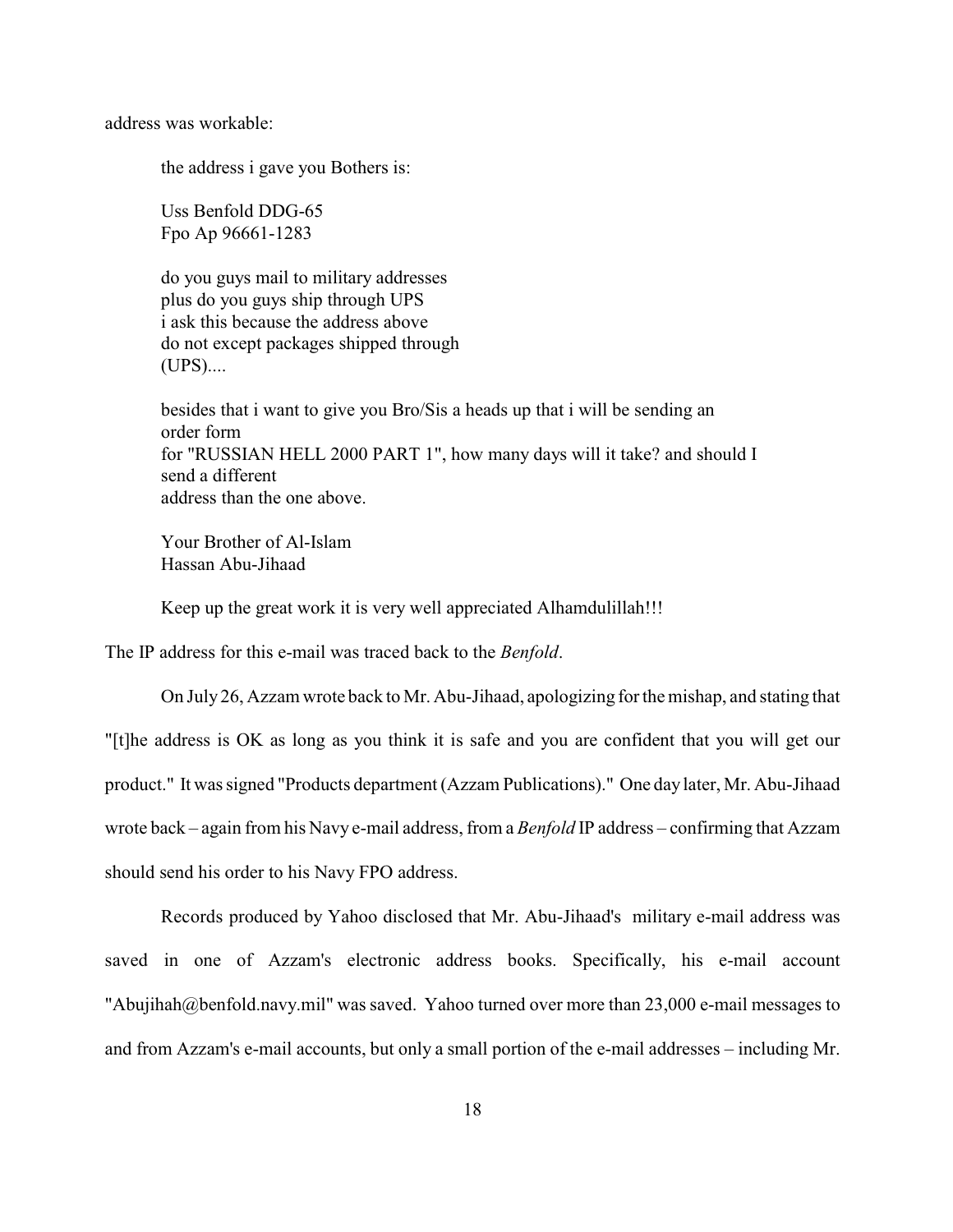Abu-Jihaad's – had been saved to the online address books associated with these accounts. Only an account user of the Azzam Yahoo e-mail account could have saved Mr. Abu-Jihaad's e-mail address, since it would not have been saved automatically. Furthermore, Agent Bowling testified that he had searched for e-mail extensions such as .mil or .gov that would indicate use of a U.S. military or government e-mail account, for IP addresses associated with the Navy, or the military or government more generally; and for particular words that appeared to be unique to the Battlegroup Document itself, such as the names of the ships or other key terms. With one exception, Mr. Abu-Jihaad was the only correspondent with a .mil address that showed up in the pool of Yahoo e-mails to and from Azzam. The only exception was a disparaging e-mail sent by a Navy Commander to Azzam in late September 2001, which was met with a terse and unfriendly response from Azzam.

On September 2, 2001, Mr. Abu-Jihaad wrote the final e-mail ofthe eleven e-mails that Agent Bowling was able to recover. This e-mail was sent to Azzam from Mr. Abu-Jihaad's Navy e-mail account with a *Benfold* IP address. He complimented Azzam on their coverage of the Taliban in Afghanistan, but stated that in his opinion, the Taliban were too soft when enforcing Islamic law against foreign aid workers found guilty of converting Muslims to their faith. He wrote as follows:

#### Assalaamu'Alaikum

I feel that Azzam Publication have done a great job on analyzing the notable quotes of the western media's and the Taliban officials themselves. I have been keeping myself updated with this particular incident that is occurring there. What disturbs me more is the two decrees. 1st stating that who ever commits apostasy and the one who incites it ,and are found guilty of such actions shall be punished by death. i personally agree with this decrement. 2nd decrement states that a foreign aid worker found guilty of converting Muslims to their faith shall be placed in jail for a month then expelled from Afghanistan. My opinion about this decrement is that it is to weak of a punishment (watered down ). I personally feel that the foreign aid workers shall get the same punishment that the Afghan Nationals shall receive. I feel that this will be real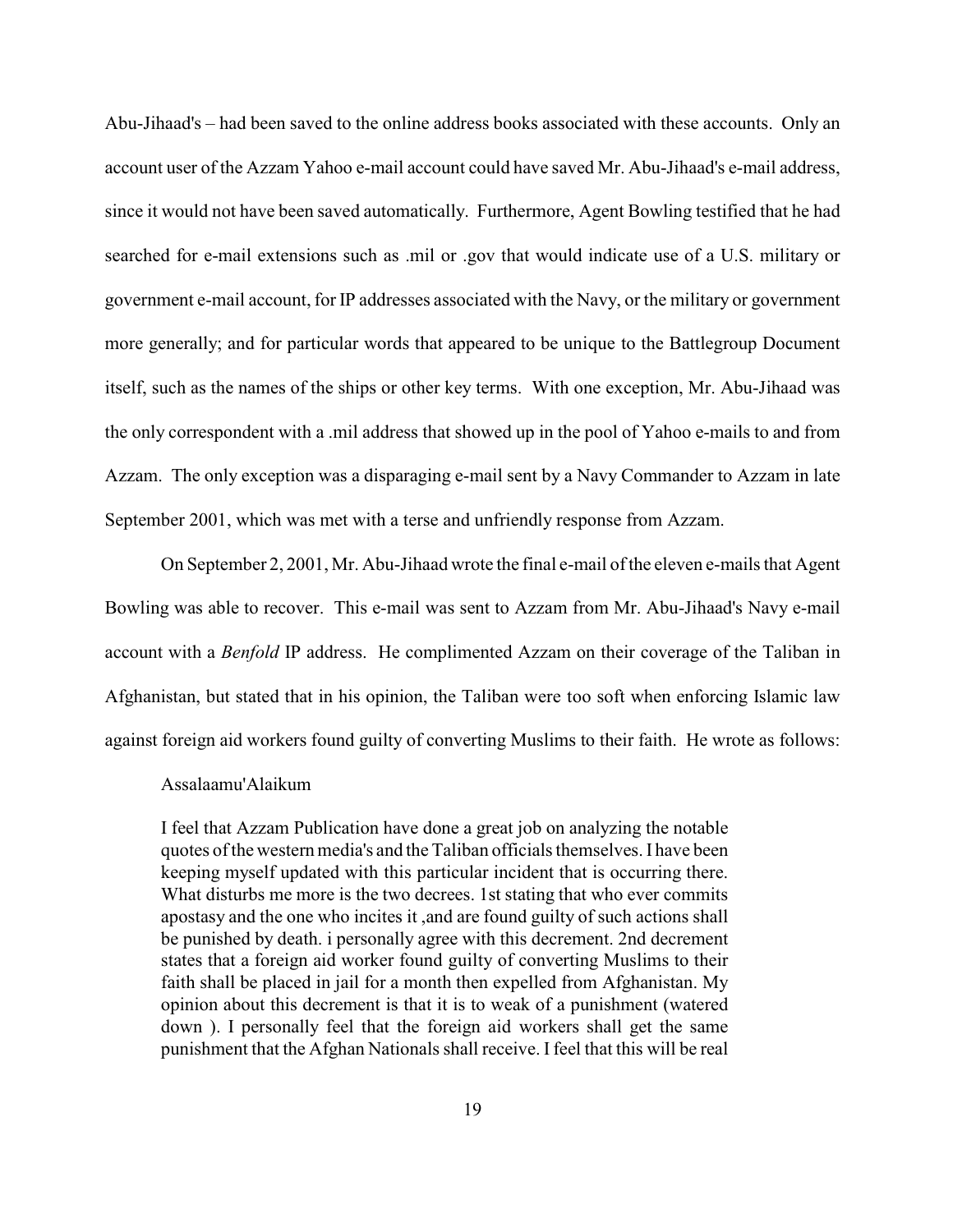justice according to Sharee'ah [Islamic law] in the sight of Allah and to the true people who adhere to this Deen [religion]. i would like to know your intake on this matter? That is if you like to share your opinion. Your Brother of Al-Islam. Hassan

Agent Bowling did not find the Battlegroup Document or information from the Battlegroup Document in any of the e-mails between Mr. Abu-Jihaad and Azzam. Therefore, the Government's case against Mr. Abu-Jihaad was built solely on circumstantial evidence regarding his motive and his access to information contained in the Battlegroup Document.

**The Battlegroup Mission and Transit Plan.** Retired Rear Admiral David C. Hart, Jr., testified about the mission of the *Constellation* battlegroup in 2001. Admiral Hart served two years out of San Diego as a carrier battlegroup commander, with the *Constellation* as his flagship. He held that position from October 1999 to June 2001, and participated in two deployments to the Persian Gulf. A battlegroup typically includes an aircraft carrier, five or six combat ships, two submarines, and one or two replenishment vessels. The composition of a battlegroup is determined by the commander-in-chief of a particular fleet, here the Pacific Fleet. In 2001, the *Constellation* battlegroup was deployed to the Middle East to enforce Operations Southern and Northern Watch over Iraq, to enforce U.N.-mandated no-fly zones in the south of that country, and to enforce the U.N. oil embargo against Iraq through maritime shipping operations in the Persian Gulf.

The battlegroup proceeded from San Diego to the Persian Gulf according to a Transit Plan. Drafting the Transit Plan was a labor-intensive project, taking months to plot out, and was subject to numerous changes or iterations. Admiral Hart's staff was responsible for promulgating the Transit Plan for the *Constellation* battlegroup for the 2001 deployment. The person who actually drafted the Transit Plan was Quartermaster Chief Petty Officer Adam Conaway, who had spent nearly his entire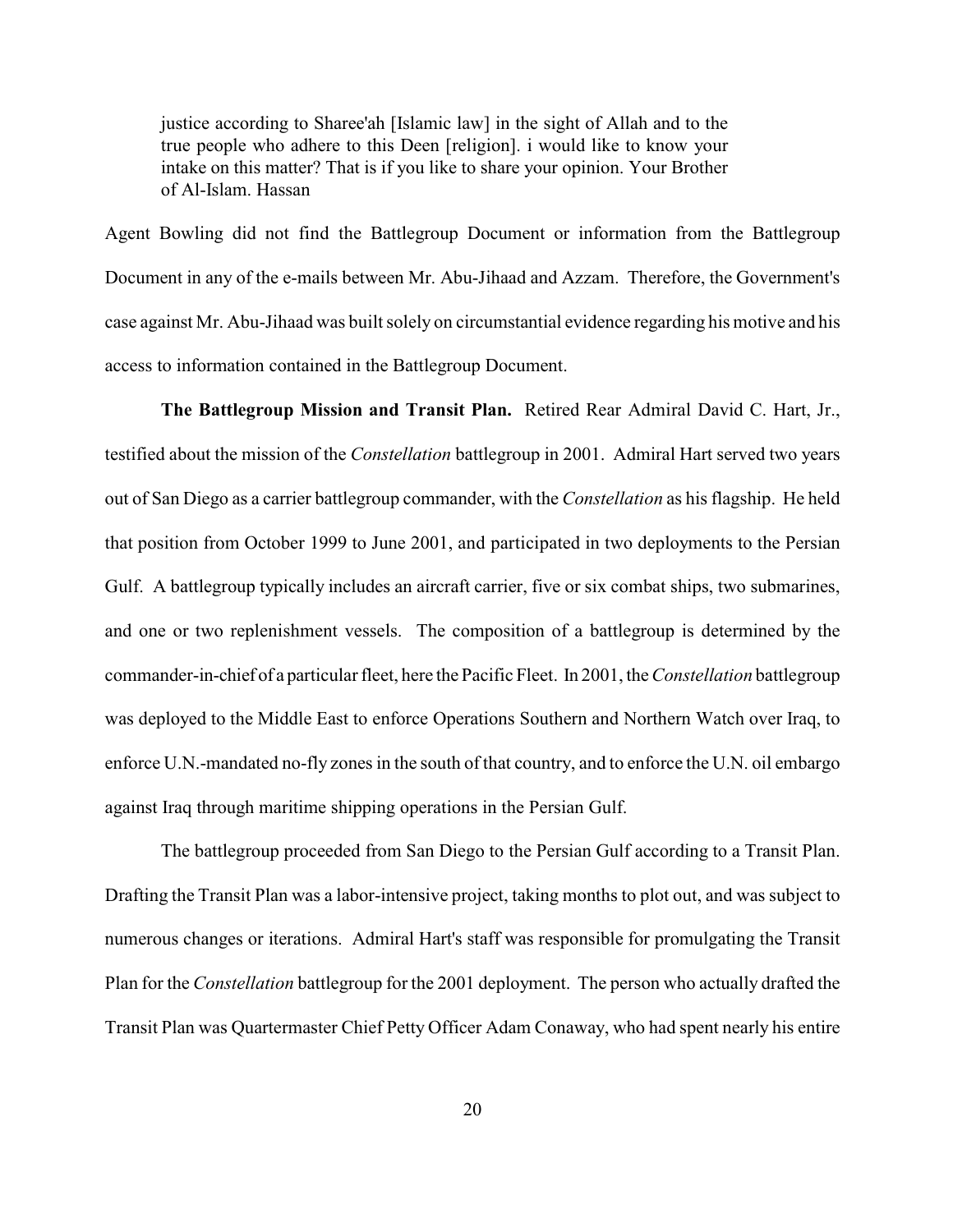career working in navigation and had spent almost five years drawing up ship schedules. Chief Conaway explained that drawing up a battlegroup's schedule required "over a thousand hours of work." He and his supervisor would sit down and determine whether to use the northern or southern route to the Middle East, choose the port calls, and determine the amount of time needed to sail from San Diego to their area of operations. The Transit Plan would often undergo several revisions for any number of reasons before being finalized.

The first iteration of the *Constellation* Transit Plan was circulated on September 29, 2000, with successive revisions on the following dates: October 3, 2000; December 20, 2000; February 10, 2001 (which could not be located in Navy archives); and finally February 24, 2001. In each version of the Transit Plan, there was a general "milestones" section, or executive summary, at the front of the plan that listed the anticipated entry into the geographic region controlled by the U.S. Fifth Fleet. That date was April 30, 2001. This entry was known as the "CHOP" point, referring to "change of operational control." The more detailed section of each Transit Plan, however, described the precise dates, times, and locations for each milestone, and more precisely identified entry into the CHOP point as occurring just before midnight on April 29, 2001. Notably, the Transit Plan did not list a date for when the battlegroup would transit the Strait of Hormuz, which the battlegroup had to transit in order to enter the Persian Gulf, where it would be deployed. That is, the last date in the Transit Plan was the date of entry into the CHOP point. Furthermore, at the time of deployment from San Diego, there was no transit plan for the battlegroup's return trip from the Persian Gulf back to San Diego.

The final version of the Transit Plan dated February 24, 2001, contained a port call that had not appeared in the September, October, or December 2000 revisions: a brief stop for the *Benfold* to load ammunition at the naval magazine in Lualualei, Pearl Harbor, Hawaii on March 20, 2001.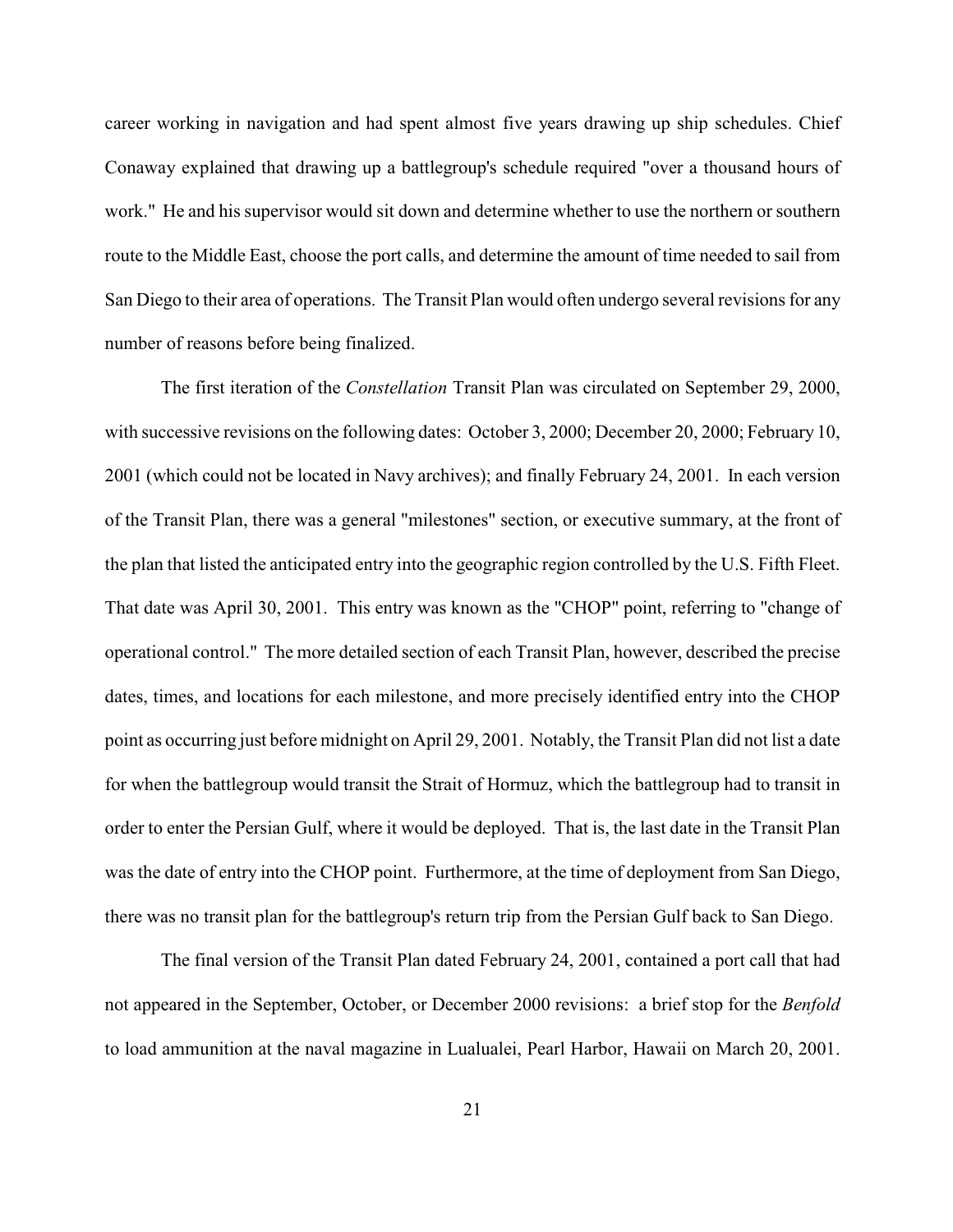This stop had first been added in either the February 10 or February 24 iteration of the Transit Plan. Commander Jay D. Wylie, who served on the *Benfold* during the events in question, recalled that the navigation division had to do significant last-minute work before deploying from San Diego on March 15, including adding charts for the Hawaii port call. He explained that the stop in Hawaii was added because the *Benfold* had been forced to stay at sea for a missile shoot that had cut into the crew's leave during the stand-down period. As compensation, the Navy agreed to reward the *Benfold* crew with a liberty port call in Hawaii. The *Benfold* was the only ship in the battlegroup to pull into Pearl Harbor to load ammunition.

The navigation division of each ship in the battlegroup, including the *Benfold*, received a copy of the Transit Plan revisions, and was responsible for plotting its ship's track over the course of the transit. Each revision of the Transit Plan would be electronically transmitted to each of the member ships of the battlegroup and certain Navy commands via classified message traffic. Testimony at trial indicated that access to the Transit Plan would have been limited to about 40 people out of the *Benfold's* crew of 300 sailors. However, Commander Wylie testified that before the *Benfold*'s deployment from San Diego on March 15, 2001, access to the Transit Plan would have been limited to the ship's officers, the operations specialists in the CIC, the quartermasters and signalmen, and the radio operators who processed the message. In the month-long "stand-down" period immediately before the March 15 deployment, the navigation division of the *Benfold* spent hours plotting out the ship's intended movements on paper charts, with a duplicate track being plotted by the operation division. Commander Wylie testified that during this period, the signalmen worked alongside the quartermasters to finish last-minute preparations for the ship's charts.

Mr. Abu-Jihaad was a signalman on the *Benfold* in 2001, and had access to the Transit Plan.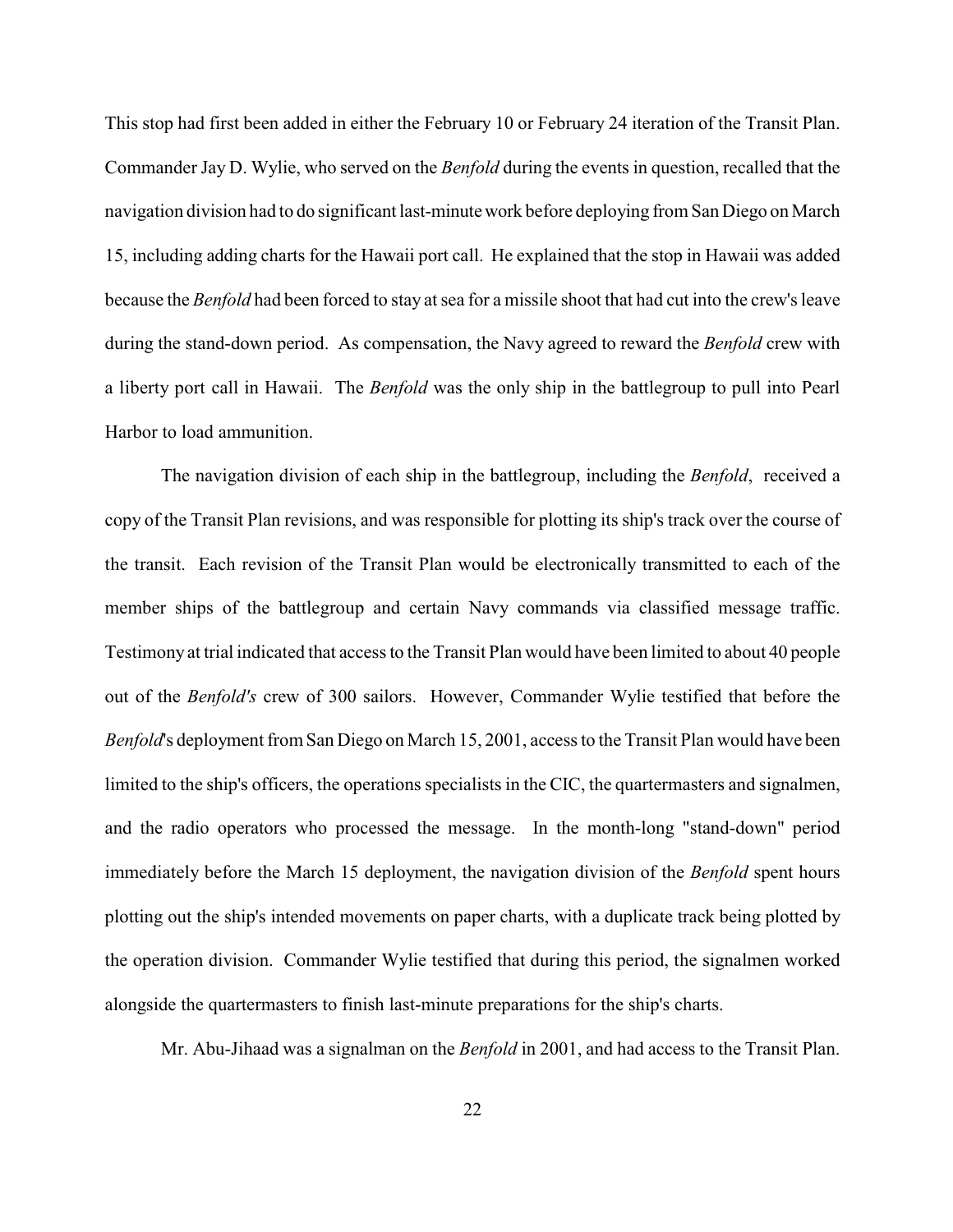The *Benfold*'s navigation division was composed of four quartermasters, supplemented by four signalmen – an enlisted rating responsible for visual communications, which was then being abolished and folded into the quartermaster rating. Signalmen on the *Benfold* at that time were cross-training to learn quartermaster skills. Commander Wylie, who supervised all ship operations including the navigation division, recalled that Mr. Abu-Jihaad participated in that cross-training and had qualified as quartermaster of the watch. Moreover, Mr. Abu-Jihaad regularly worked on the bridge where the chart room was located (where the ship's paper charts and classified transit plans were stored) and in the adjacent signal shack. The jury was shown photographs of these locations.

**Confidential Information.** The Transit Plan was classified at the "confidential" level, and that classification marking appeared on the face of each revision of the plan. The jury heard evidence about the importance of maintaining the integrity of classified materials. By Executive Orders 12958 and 13292, information can be classified at different levels, ranging in increasing seriousness from "confidential," to "secret," to "top secret." "Confidential" information is defined as "information, the unauthorized disclosure of which reasonably could be expected to cause damage to the national security that the original classification authority is able to identify or describe."<sup>6</sup> The jury also saw an operational instruction that guides the Navy's classification decisions, indicating that "precise current or future operational deployment, locations of surface combatant ships," and "planned foreign port calls" should be classified as "confidential" until after deployment or the visit has been approved by the host government. Chief Conaway testified that diplomatic clearances sometimes do not get approved until the day before a ship pulls into port. Another Navy document instructed that the

<sup>&</sup>lt;sup>6</sup> "Secret" information is defined as information that, if disclosed, could cause "serious damage" to national security, and "top secret" as information that could cause "exceptionally grave damage."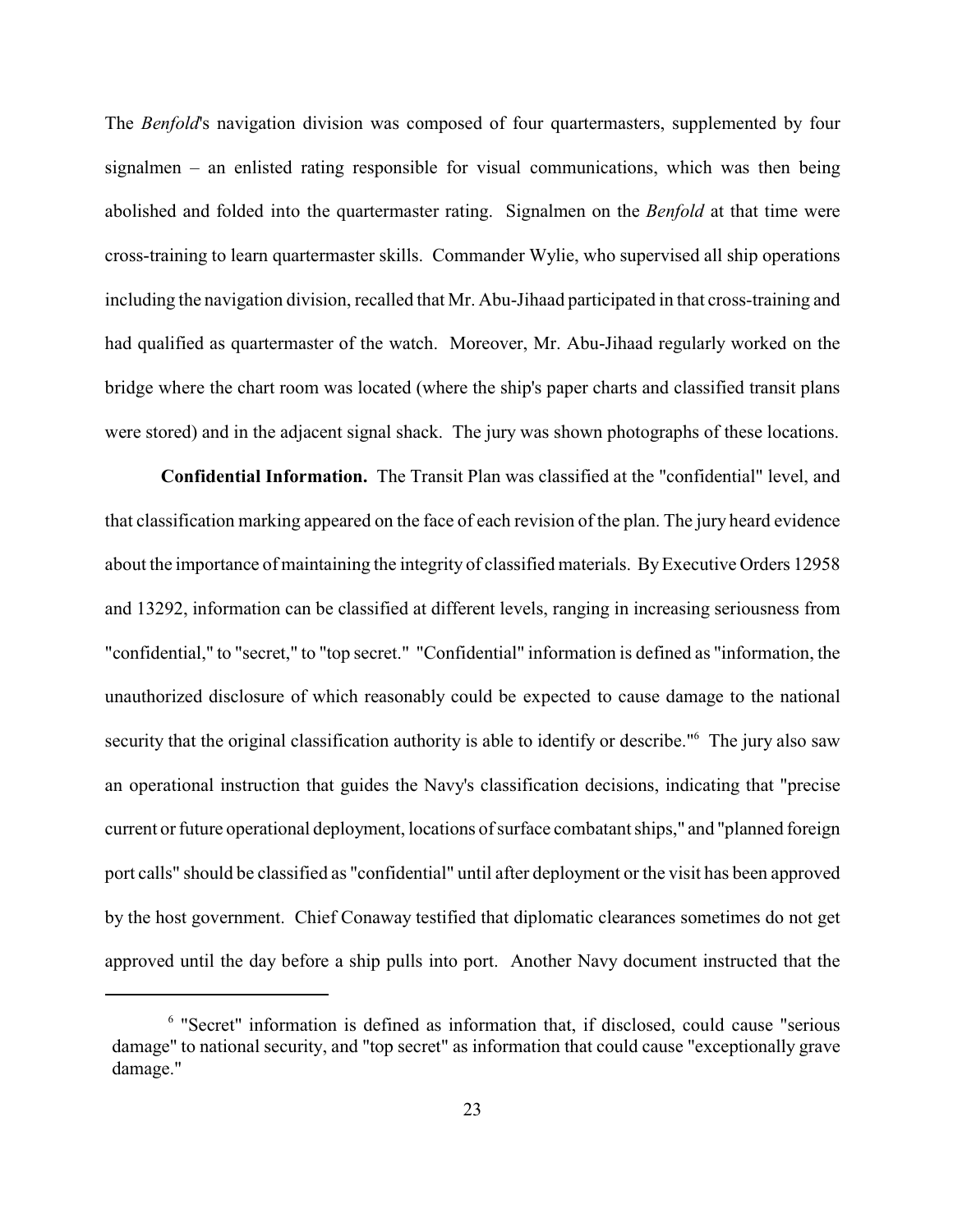"secret" level of classification should apply to transits of "choke points" and deployments in areas "when there are potentially hostile forces present and foreknowledge would permit adversaries to position forces secretly and mount attacks, particularly surprise attacks, on naval forces."

Commander Wylie was responsible for approving security clearances aboard the *Benfold*, and granted secret clearances for quartermasters and signalmen due to their work on the bridge. He explained that someone in the navigation division would have no authority to release classified information to someone who lacked a security clearance. The jury also heard evidence about steps that the Navy took to maintain the secrecy of classified information, including the advance location of its ships. Admiral Hart testified that the Navy did not ever publicize classified information, nor did it publicize in advance the dates of anticipated port calls or the dates of a transit of the Strait of Hormuz. Chief Conaway testified that he had a security clearance to handle classified information up to the "secret" level. Based on his training and experience in the navigation division, Chief Conawaytestified that classified information cannot be transmitted to anyone without a clearance and a "need to know" the information. Signalmen were likewise required to hold a secret clearance due to the nature of their work. Navy records showed that Mr. Abu-Jihaad had been granted a secret-level clearance.

Senior Chief Dennis R. Amador testified that the *Benfold*'s transit plans were stored in the chart room on the bridge, and were accessible only to personnel with appropriate security clearances. Because advance knowledge of ship movements is classified, Chief Amador would not tell his wife the precise time and date of where and when he was going to be deployed. Instead, he worked out a system to tell his wife in code the general region of the world where he was located, using coordinates on a map grid that he had drawn up. Petty Officer Josh Kelly testified that as a deck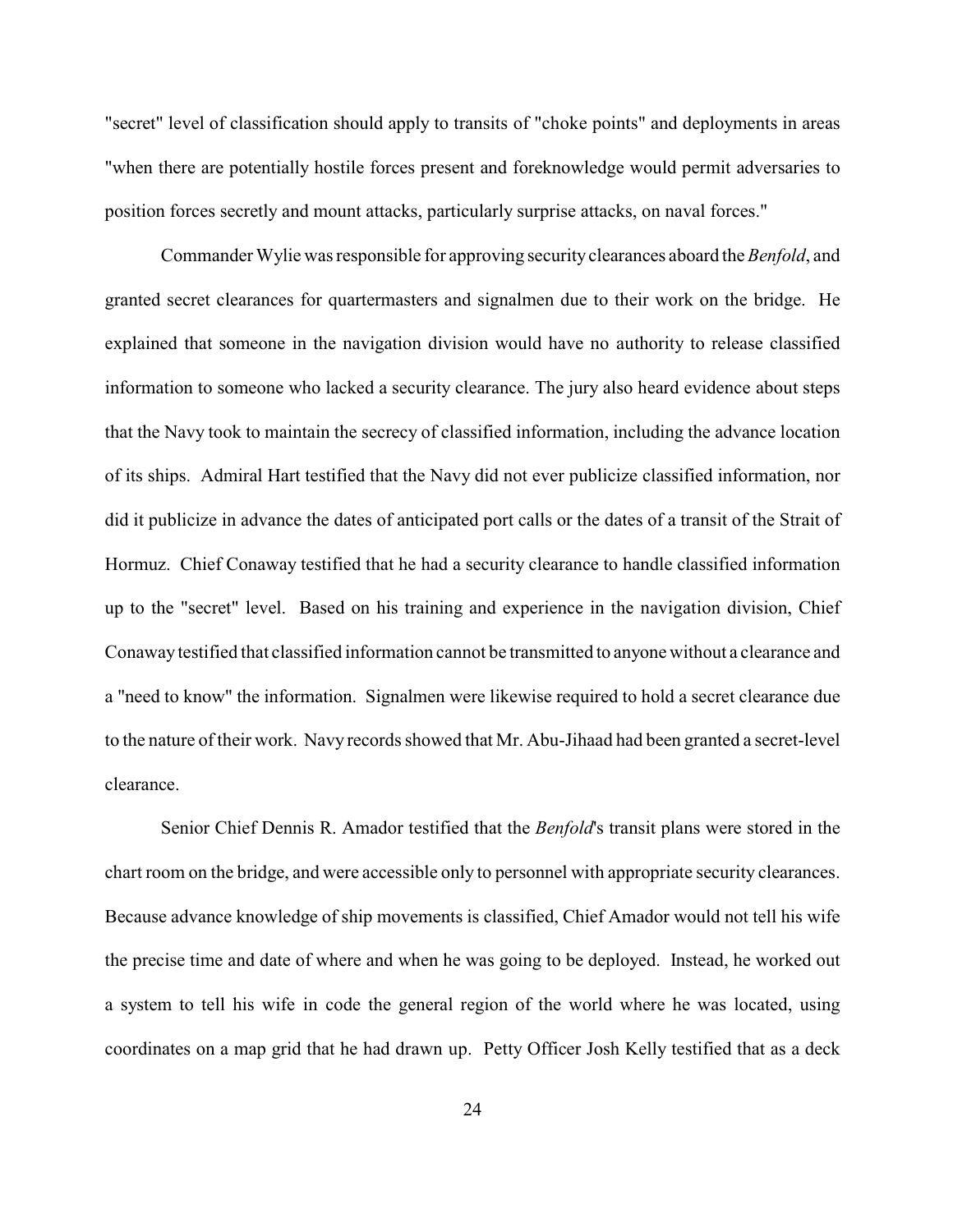seaman and later a personnel specialist aboard the *Benfold*, he had no advance knowledge about where the ship was going. Before leaving San Diego in March, Petty Officer Kelly did not know which port calls the ship would make before reaching the Persian Gulf. He also did not know whether the ship would be taking the northern or the southern route to the Middle East.

The jury heard testimony that an officer in the battlegroup would have broader access to classified information via the Navy's SIPRnet (the secure intranet for classified information) than a signalman. The national security information in the Navy's SIPRnet was potentially more damaging to national security than the information contained in the Transit Plan or the Battlegroup Document. Chief Conaway testified that Navy personnel with SIPRnet access could have accessed significantly more information – including classified information – about the battlegroup than what was contained in the Transit Plan. For example, SIPRnet afforded access to the Pacific Fleet's overall deployment plan. Not all personnel with secret clearances were given SIPRnet access. Mr. Abu-Jihaad did not have access to the Navy's SIPRnet.

The jury also heard evidence about the relevance of the information contained in the Battlegroup Document. By way of background, Navy witnesses testified that force protection became an especially important concept after the suicide bombing of the *Cole* in October 2000 off the coast of Yemen. Admiral Hart explained that Navy ships can be particularly vulnerable while in port – as the *Cole* was – and they were "[a]bsolutely" more vulnerable during particular portions of their transits. An example of such a vulnerable area was the transit of the Strait of Hormuz, a choke point where geography narrows the Strait and limits vessels' opportunities to maneuver. The Strait is a high-traffic area containing many large ships that are very slow to maneuver, together with all sorts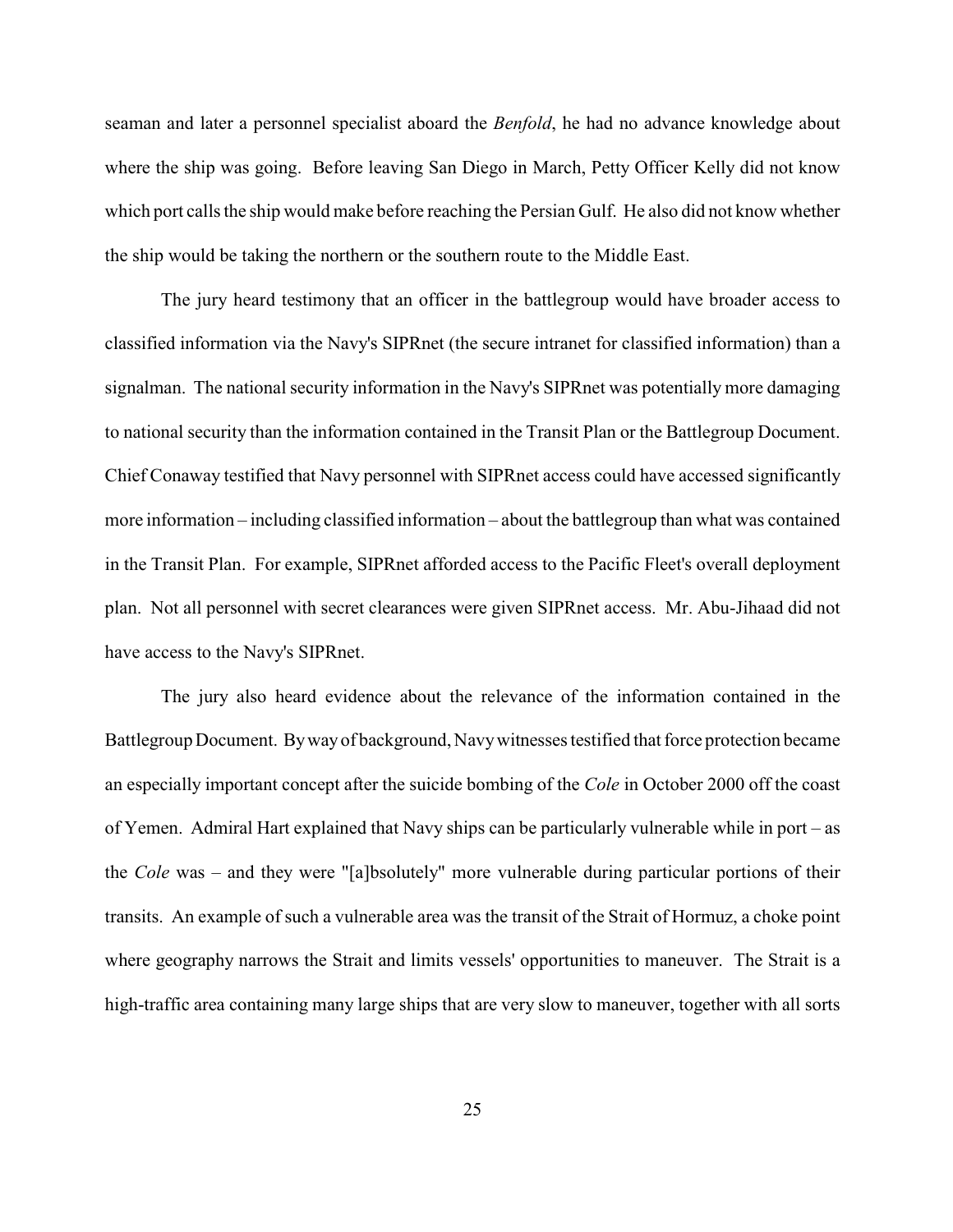of other vessels engaged in cross-Strait traffic.<sup>7</sup> During a transit of the Strait of Hormuz, the battlegroup would enter a heightened state of readiness, manning additional weapon systems, posting additional watches, sending up patrol aircraft, and closing off more compartments below deck to protect the ship's watertight integrity if hit. Admiral Hart testified that at that heightened state, and with all the traffic, it sometimes can be difficult to determine who may or may not pose a threat to the vessels of the battlegroup.

Admiral Hart and the other Navy personnel who testified acknowledged that the Battlegroup Document contained a number of inaccuracies, which will be discussed in greater detail below. Indeed, Admiral Hart agreed that it was "riddled with errors." Nevertheless, he said that he regarded the information in the Battlegroup Document as a threat to the battlegroup's safety. On direct, he testified as follows:

- Q. If you had known, in 2001, prior to deployment or while you were underway that this document was in the hands of individuals in London who were running a website extolling the virtues of jihad and martyrdom, what if anything would you have done?
- A. I would have immediately alerted my superior, in this case the commander of the Fifth Fleet, and would have sought an opportunity to change the time and nature of our transit through the strait of Hormuz.
- Q. Why is that?
- A. Once again, as you earlier indicated by your question in sequence, it's a very vulnerable period of time for us so one of the things you try to achieve, as best you can, is some element of surprise, as you transit through the strait.
- Q. What specifically about the Battlegroup Document would have compromised that?
- A. The actual date and time expected to transit the strait.

 $\frac{7}{7}$  The Strait borders the countries of Iran, Oman, and the United Arab Emirates.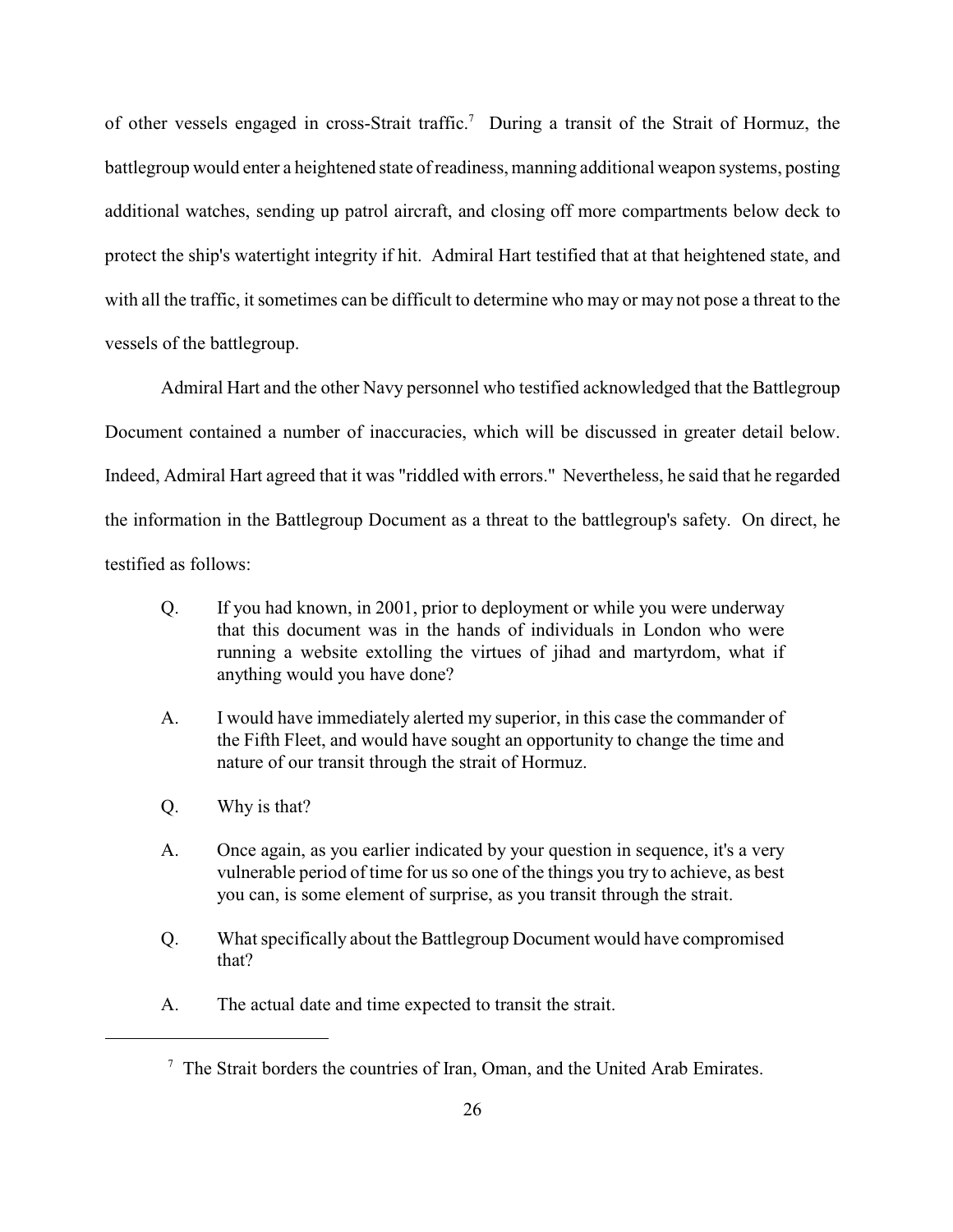The Battlegroup Document predicted that April 29 was the most likely date for transiting the Strait of Hormuz, though the battlegroup had never planned to transit the Strait on April 29; that was the date for crossing the CHOP point, which was between 600 and 1000 nautical miles from the Strait. Despite this inaccuracy, Admiral Hart said he would still have been concerned because "we have just given away one of the key tactical elements that you like to have on your side, which is surprise." To Admiral Hart, the single most troubling aspect of the Battlegroup Document was "the time frame at which we would be operating in the Fifth Fleet area of responsibility and intent to try to transmit vulnerabilities, whether necessarily accurate or not, of the ships under my command." Admiral Hart testified that in asymmetrical warfare, it would be critical for attackers to have advance information about where a ship could be located.

Commander Scott Graham testified that had he been aware that the Battlegroup Document was in the possession of someone in London who was affiliated with a website promoting violent jihad, he would have been greatly concerned. He regarded the Battlegroup Document as containing classified information, and its release as a breach of security. As an officer with force-protection responsibilities for the *Benfold*, Commander Graham would have considered the ship's vulnerabilities when approaching the Strait, and whether to go to a heightened condition level as a result of the disclosure of the Battlegroup Document.

The defense called one witness – Molly Raskin, a researcher – through whom it introduced numerous pages from publicly available websites in or about 2001. She testified that simple internet queries regarding the *Constellation* battlegroup yielded thousands of responses. Through Ms. Raskin, the defense sought to show that the battlegroup's schedule would have been available for anyone performing research on the internet. For example, one of the ships in the battlegroup– the *U.S.S.*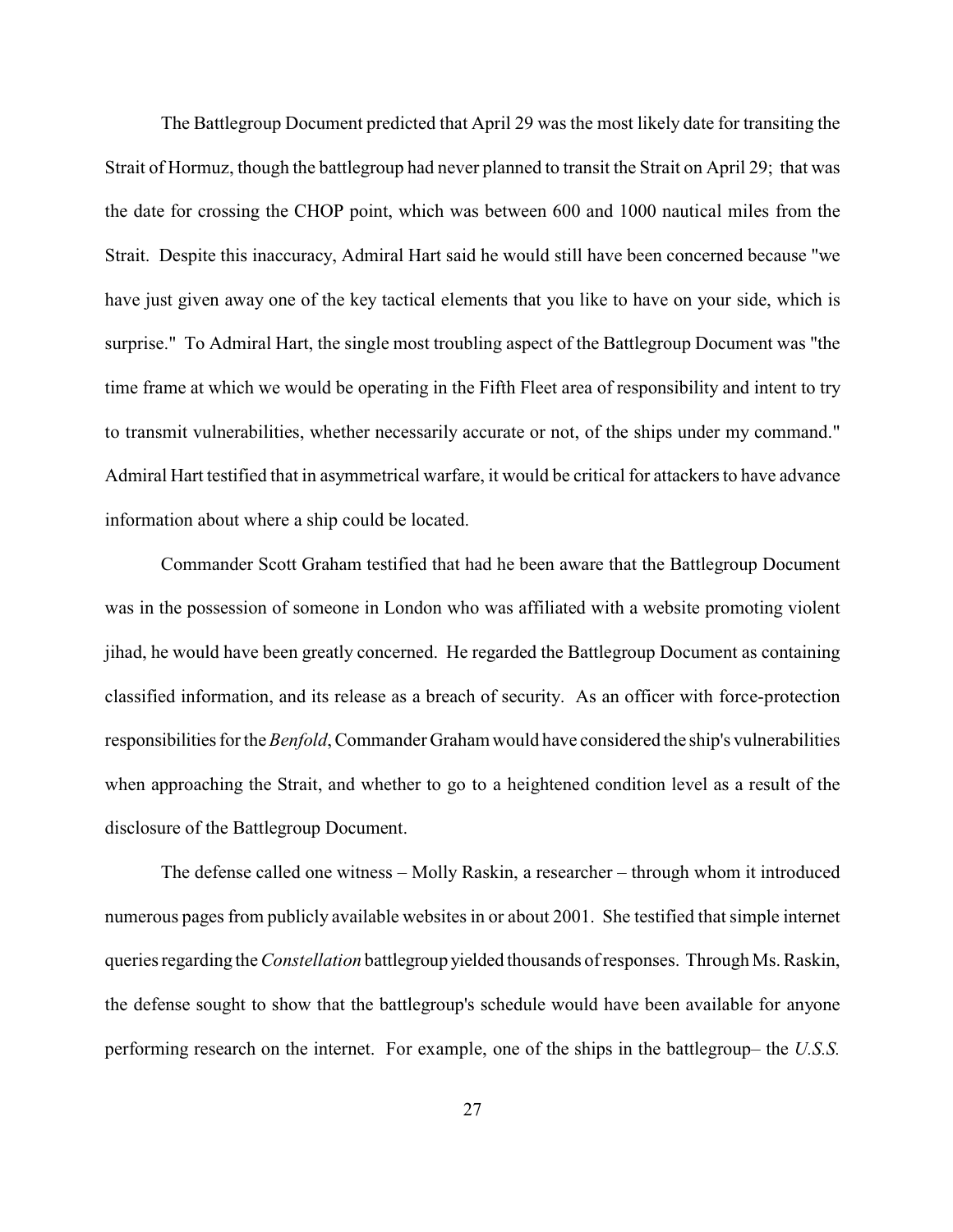*Thatch* – posted a schedule on its website. The schedule itself was limited to describing each day as either "Deployed," "Port Visit," or "Inport San Diego"; and the names of the ports were never added to the website, even after the port calls were completed in March and April 2001. The website had been retrieved in April 2001, after the *Thatch* had departed from San Diego on March 15, 2001. The defense also presented webpages posted by the *U.S.S. Boxer* about its port visits; those, too, were posted only after those visits had been completed. The defense also found news articles discussing the battlegroup's Australian port calls. Those articles were all written in April 2001 – after the battlegroup had left San Diego, and well after the Battlegroup Document appears to have been written.

Ms. Raskin also testified about documents that she was able to locate on the internet predating March 15. One that discussed the *Constellation*'s deployment was an entry in the MIT alumni website dating to February 11, 2001. In a class note, a recent graduate told his classmates that he would be deploying for six months as a carrier pilot aboard the *Constellation* from San Diego on March 15, 2001, and that he expected port calls in Sydney, Perth, Bahrain, and Dubai. The note made no mention of Hawaii, nor did it give dates for any of the anticipated port calls. Also, the Canadian Navy posted press releases in early 2001 about the participation of the *HMS Winnipeg* in the battlegroup. One press release recited the March 15 departure date and stated that the battlegroup would arrive in the Arabian Gulf in early May. Also, a February 2001 article about the Tarawa Amphibious Readiness Group described Phuket, Thailand as one of the favorite stops of sailors and Marines, a comment that was reminiscent of a similar comment in the Battlegroup Document.

The defense also showed that it was publicly known that the U.S. Navy regularly deployed carrier groups to the Persian Gulf to enforce sanctions against Iraq, and that these groups would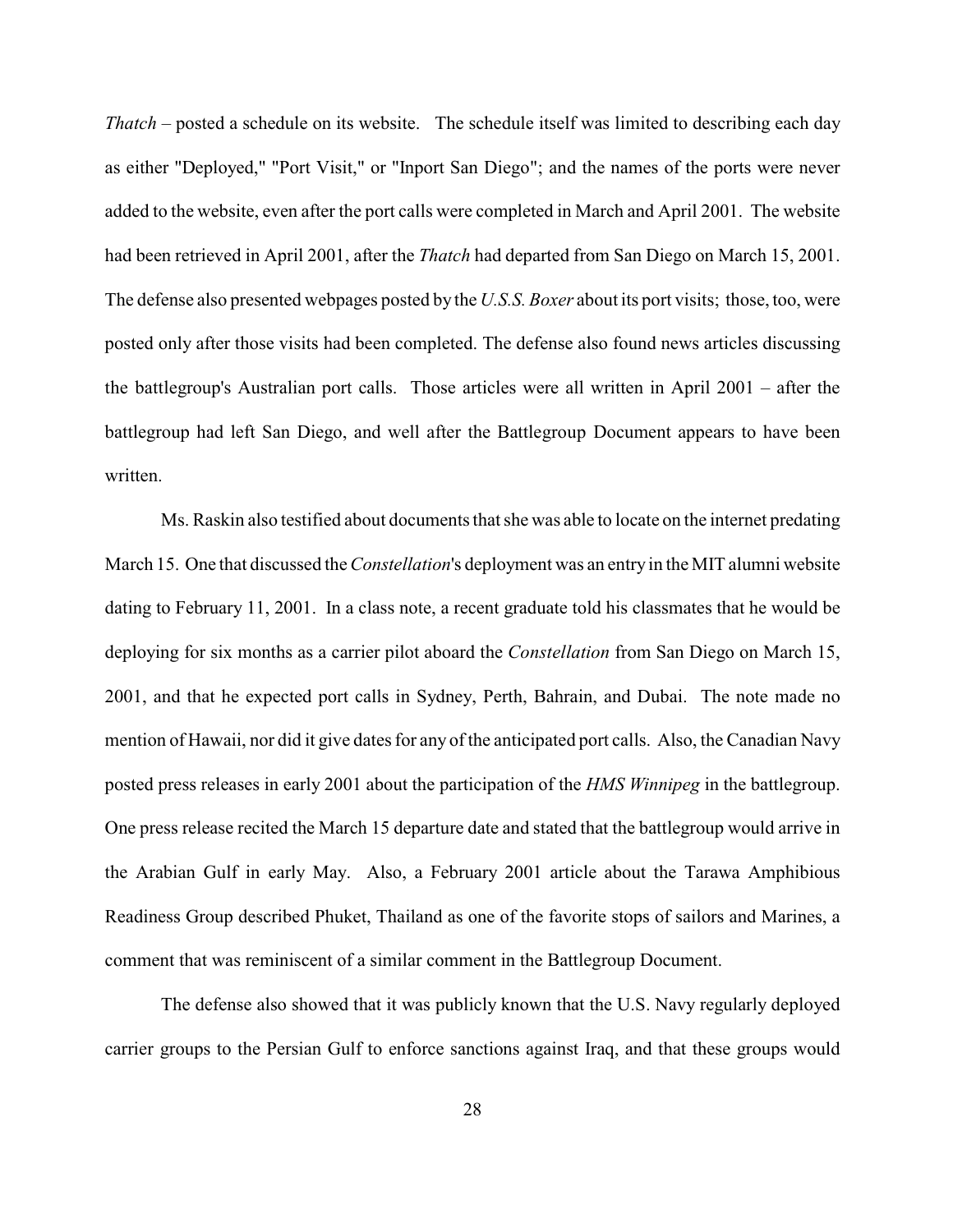deploy for six months at a time. The Navy issued a press release listing the component ships and making a general statement about their mission only when the *Constellation* battlegroup deployed. Also, although there were two typical routes between the west coast of the United States and the Persian Gulf – either via Southeast Asia or Australia – ships could take either route westbound. Ships typically, but not always, took one route outbound, and the other route on their return. Likewise, although it was not uncommon for ships to sometimes stop in Hawaii, Chief Conaway testified that "it's definitely not necessarily the norm by any means." At standard cruising speed, it took six days to sail from San Diego to Hawaii, yet the Battlegroup Document accurately predicted (as set forth in the last revisions of the Transit Plan) that the *Benfold* was scheduled to arrive there on March 20 for an ammunition load. Admiral Hart acknowledged that it was not a secret that the *Constellation* would be following the Australian route to the Persian Gulf, though the route and dates contained in the Transit Plan were all classified as "confidential." Because there are two possible general routes west, a member of the general public would not "be able to predict prior to deployment the dates and times of . . . port calls and the Strait of Hormuz transit . . . ." Commander Wylie testified that he had been deployed to the Persian Gulf many times, but his route there had been different every time. The jury was able to view a number of publicly available command histories for various ships, showing that prior deployments had varied between the northern and southern routes, with different port calls.

**Mr. Abu-Jihaad's Post-Discharge Conversations.** The jury also heard evidence presented by the Government that in late September 2006, nearly five years after the Battlegroup Document had been prepared, the Federal Bureau of Investigation ("FBI") in Rockford, Illinois, asked an informant – William Chrisman – to befriend an individual named Derrick Shareef. Mr. Shareef soon came to live with Mr. Chrisman and his family for about three months beginning in October 2006. During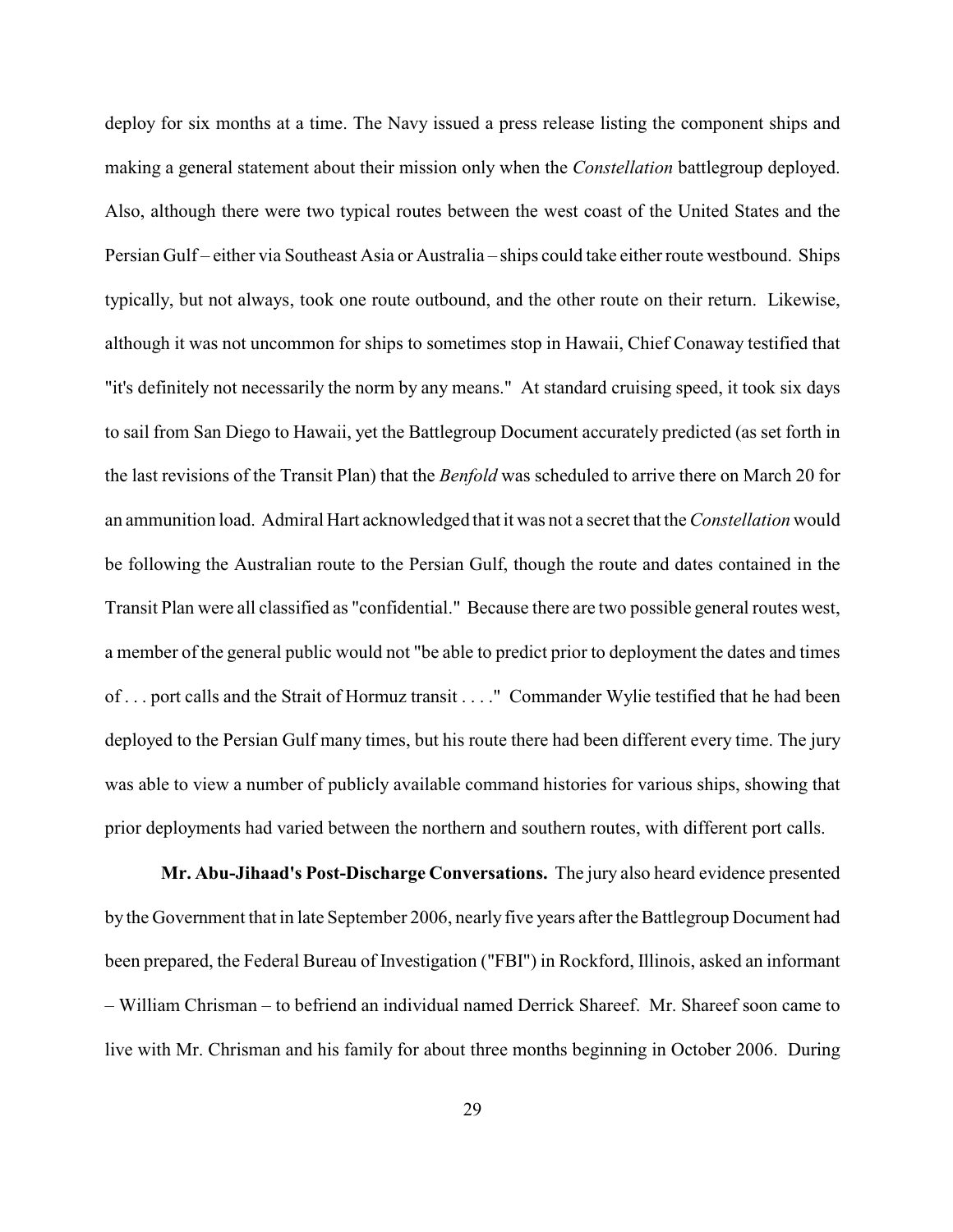that time, Mr. Shareef introduced Mr. Chrisman to Hassan Abu-Jihaad, who was then living in Phoenix and with whom Mr. Shareef had once lived. Messrs. Chrisman and Abu-Jihaad spoke over the phone and via webcam and instant messaging on a computer. The Government wiretapped Mr. Abu-Jihaad's telephone, and recorded all phone conversations between Messrs. Chrisman and Abu-Jihaad, as well as conversations that Mr. Abu-Jihaad had with others. At trial, the jury heard excerpts from a number of recorded calls from late 2006.

Some of the calls showed that Mr. Abu-Jihaad was familiar with the Azzam family of websites. The calls also showed that Mr. Abu-Jihaad was security-conscious and sometimes spoke in code. For example, he referred to jihad as "J" or "7" (a reference to the seventh heaven, where battlefield martyrs go). In one call, Mr. Abu-Jihaad cautioned Mr. Shareef that he did not "like talking on the phone or, or internet . . . just for security purposes . . . ." He continued, "I don't ask any questions – 'cuz . . . asking questions means compromising . . . . You know I ain't trying to compromise anybody . . . Okay?" He emphasized the importance of staying "tight" and not "introduc[ing] many people to . . . what you are." In another call, he cautioned Mr. Shareef not to "trust the phones. The phones are tapped. . . . About as tapped as the internet . . . ." He continued, "I'm also about . . . securing myself. I'm not gonna . . . hand myself to a Kafir [infidel]."

Mr. Abu-Jihaad also spoke with a number of individuals about "cold meals" as opposed to "fresh" or "hot meals." Mr. Chrisman, a participant in some, but not all, of these calls, testified that he understood the term "meal" to refer to "intelligence about military bases." When Mr. Abu-Jihaad spoke about "cold meals," he meant outdated intelligence, whereas a "fresh meal" or a "hot meal" referred to current intelligence. For example, in one call Mr. Abu-Jihaad told Mr. Shareef that he had talked about "L" (meaning "logistics"), but that at that time, "L" for Mr. Abu-Jihaad was "like a cold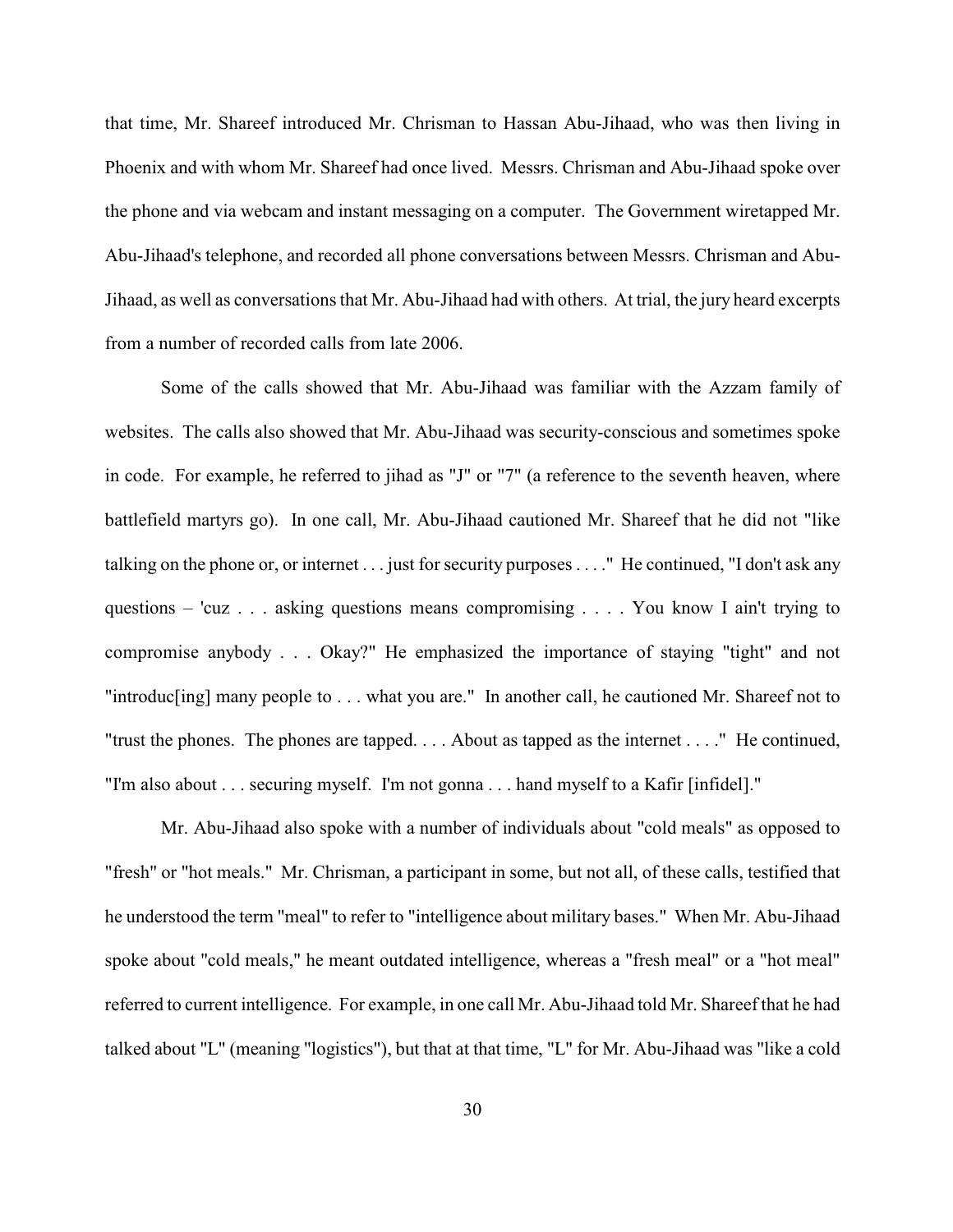meal. 'Cuz it ain't fresh. . . . you should figure out, what a fresh meal is. And if it ain't fresh, it's outdated. . . . it got a bad date on it . . . ." In one three-way conversation in which Mr. Chrisman participated, Mr. Abu-Jihaad apologized for his lack of fresh military intelligence, but pointed Mr. Shareef to an associate who had just recently left the military:

And I said, and I'll say it again, with whatever I can give, that's beneficial, I'll give it to you. But whatever's cold turkey, if it's cold turkey, I can't give it to you. . . . 'Cuz that means that, if it's cold turkey – I'm talking about "L" you figure it out – 'cuz then that means that, that's just saying that, *I haven't been on that job,* so I don't – you know what I'm saying, I haven't been there . . . to see . . . what the fresh meal is. . . . .

If I can't, if I can't give you the fresh meal – I ain't been there in "X" amount of years. . . . See what I'm saying? Now if . . . the Hispanic, if the Mexican, he just, was there a minute ago – he can give you a fresh meal.  $\ldots$  So you put that together.  $\ldots$  If it's – if it's in those terms, he can give you a fresh meal 'cuz, you know what I'm saying, he just finished his job, there, less than a month ago, or . . . two . . . . But I, I mean – in those terms and "L's," – I would be giving you a cold meal.

(Emphasis added). When Mr. Abu-Jihaad said the he hadn't "been on that job," Mr. Chrisman testified that he understood him to mean that he had been out of the Navy for a while. Later in that same conversation, Mr. Abu-Jihaad again referred Mr. Shareef to an associate who could provide a "hot meal . . . where he can eat a whole lot." Mr. Chrisman testified that he understood this associate – whom Mr. Abu-Jihaad referred to as the "Mexican" who "was there a minute ago" – to be Miguel Colon, who left the Marine Corps in September 2006.

Shortly after this call, Mr. Abu-Jihaad spoke with Miguel Colon, and told him about his

conversation with Mr. Shareef. When describing the earlier call, Mr. Abu-Jihaad said as follows:

|        | Abu-Jihaad: I peep, I peep the game that he wants a hot meal. You know what I'm |
|--------|---------------------------------------------------------------------------------|
|        | saying?                                                                         |
| Colon: | Yeah.                                                                           |
|        | Abu-Jihaad: I don't know how to get him no hot meal. I told him I, I ain't been |
|        | <i>working uh, in, in, in the field of making meals and or, you know </i>       |
| Colon: | Yeah.                                                                           |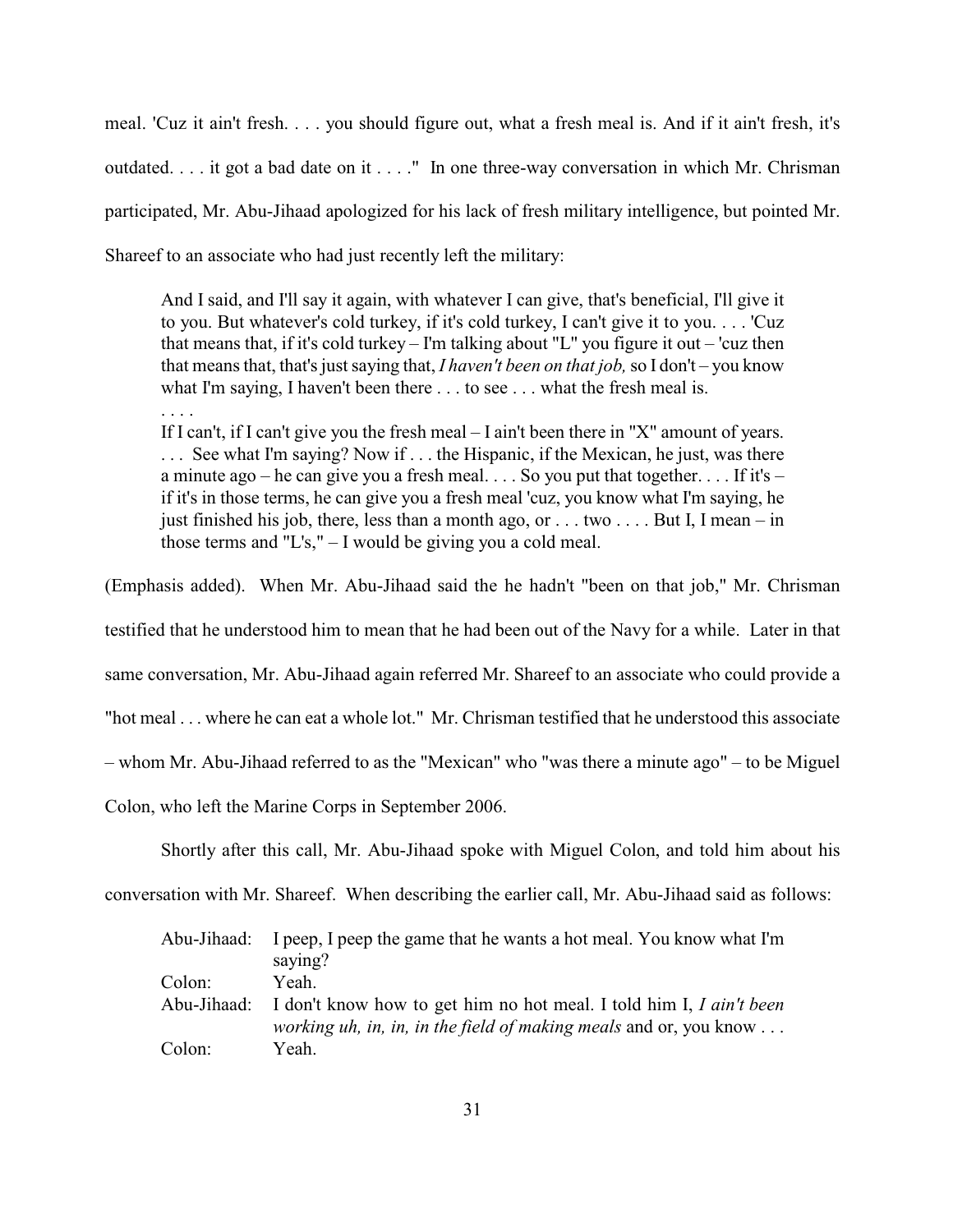| Abu-Jihaad: $\dots$ in a, in a long time. I've been out of that for, uh, over uh, quatro |
|------------------------------------------------------------------------------------------|
| years you know.                                                                          |
| Yeah.                                                                                    |
| Abu-Jihaad: I ain't got nothing for you, homey.                                          |
|                                                                                          |

(Emphasis added). At the time this call was made in 2006, Mr. Abu-Jihaad had been out of the Navy for four years.

### **II.**

The parties are in agreement about the relevant standards for assessing a motion for judgment of acquittal and for a new trial under Rule 29 and Rule 33 of the *Federal Rules of Criminal Procedure*.

"'It is well settled that a defendant seeking to overturn a conviction based upon insufficiency of the evidence bears a heavy burden.'" *United States v. Morgan*, 385 F.3d 196, 204 (2d Cir. 2004) (quoting *United States v. Martinez*, 54 F.3d 1040, 1042 (2d Cir.1995) (citation and quotation marks omitted)); *see also United States v. Reifler*, 446 F.3d 65, 94-95 (2d Cir. 2006). "Not only must the evidence be viewed in the light most favorable to the government and all permissible inferences drawn in its favor," *Martinez*, 54 F.3d at 1042, but the conviction must be affirmed if "*any* rational trier of fact could have found the essential elements of the crime beyond a reasonable doubt." *Jackson v. Virginia*, 443 U.S. 307, 319 (1979) (emphasis in original); *see also United States v. Hardwick*, 523 F.3d 94, 100 (2d Cir. 2008). Put differently, a court can overturn a conviction only if it is satisfied that "*no* rational trier of fact could have concluded that the Government met its burden of proof." *Triumph Capital Group, Inc.*, 544 F.3d at 158 (emphasis added and quotations marks omitted).

On a motion for judgment of acquittal under Rule 29, courts must "defer to the jury's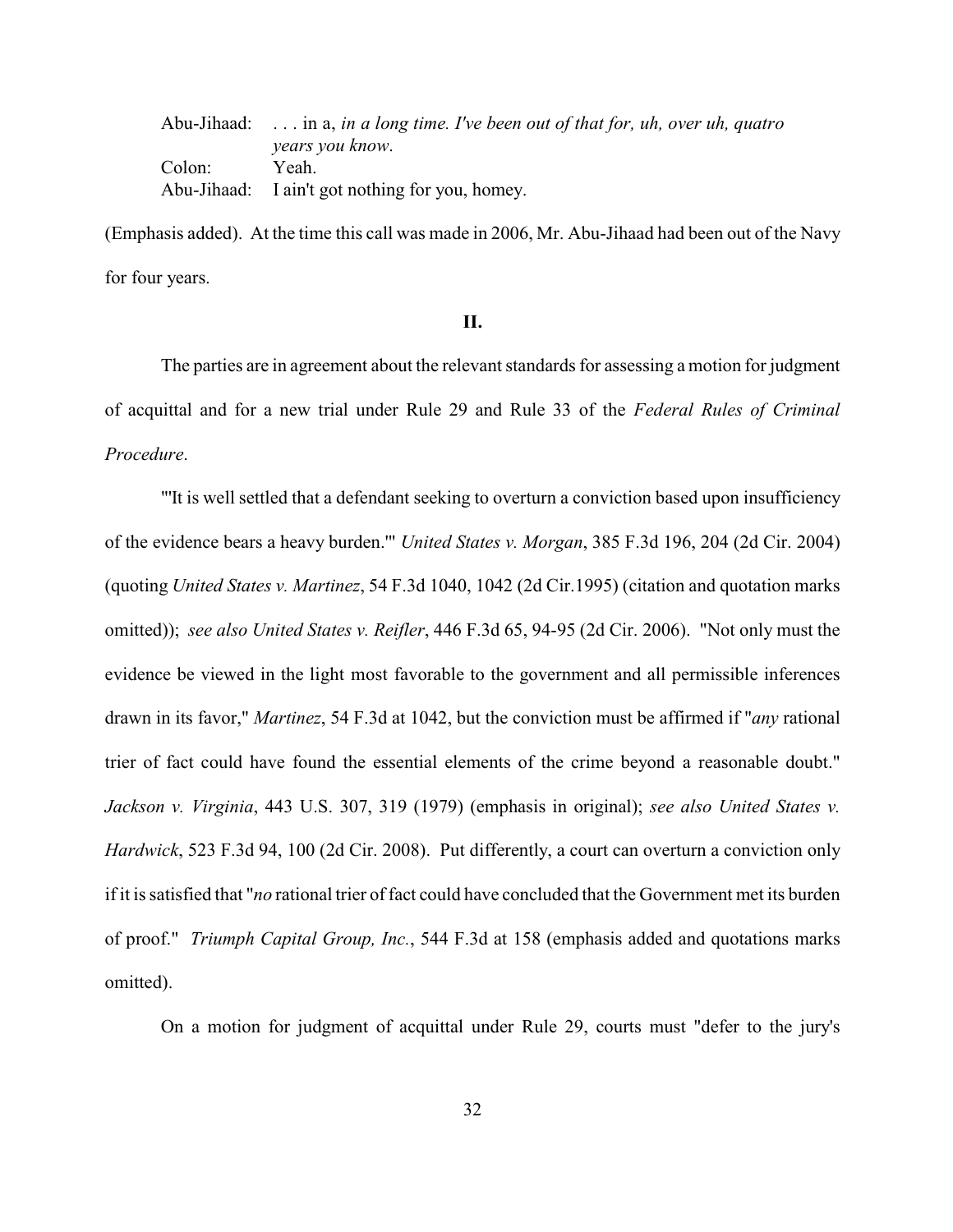determination of the weight of the evidence and the credibility of the witnesses, and to the jury's choice of the competing inferences that can be drawn from the evidence." *Reifler*, 446 F.3d at 94. Furthermore, the Court must consider the Government's case "in its totality rather than in its parts, and may be satisfied by circumstantial evidence alone." *United States v. Hawkins*, 547 F.3d 66, 70-71 (2d Cir. 2008); *see also United States v. Guadagna*, 183 F.3d 122, 130 (2d Cir. 1999). A court must, therefore, be careful not to usurp the role of the jury. *See United States v. Autuori*, 212 F.3d 105, 114 (2d Cir. 2000). Caution in this regard is especially appropriate because "jurors are entitled, and routinely encouraged, to rely on their common sense and experience in drawing inferences." *United States v. Huezo*, 546 F.3d 174, 182 (2d Cir. 2008).

A jury's decision to convict may rest entirely on circumstantial evidence, since in this respect circumstantial evidence is not intrinsically different from testimonial evidence. *See Holland v. United States*, 348 U.S. 121, 140 (1954). As the Second Circuit has instructed:

While a conviction based on speculation and surmise alone cannot stand, the jury's verdict may be based entirely on circumstantial evidence, and may be inferred from the evidence. So long as the inference is reasonable, it is the task of the jury, not the court, to choose among competing inferences. Thus, where either of the two results, a reasonable doubt or no reasonable doubt, is fairly possible, the court must let the jury decide the matter.

*United States v. Santos*, 541 F.3d 63, 70 (2d Cir. 2008) (citations and quotation marks omitted).

Nevertheless, whether based on circumstantial or testimonial evidence, a court must satisfy itself that any rational trier of fact could have found the essential elements of the crime beyond a reasonable doubt. Recently, the Second Circuit explained that "[w]here a fact to be proved is also an element of the offense . . . 'it is not enough that the inferences in the government's favor are permissible.'" *Triumph Capital Group*, 544 F.3d at 159 (quoting *Martinez*, 54 F.3d at 1043). As the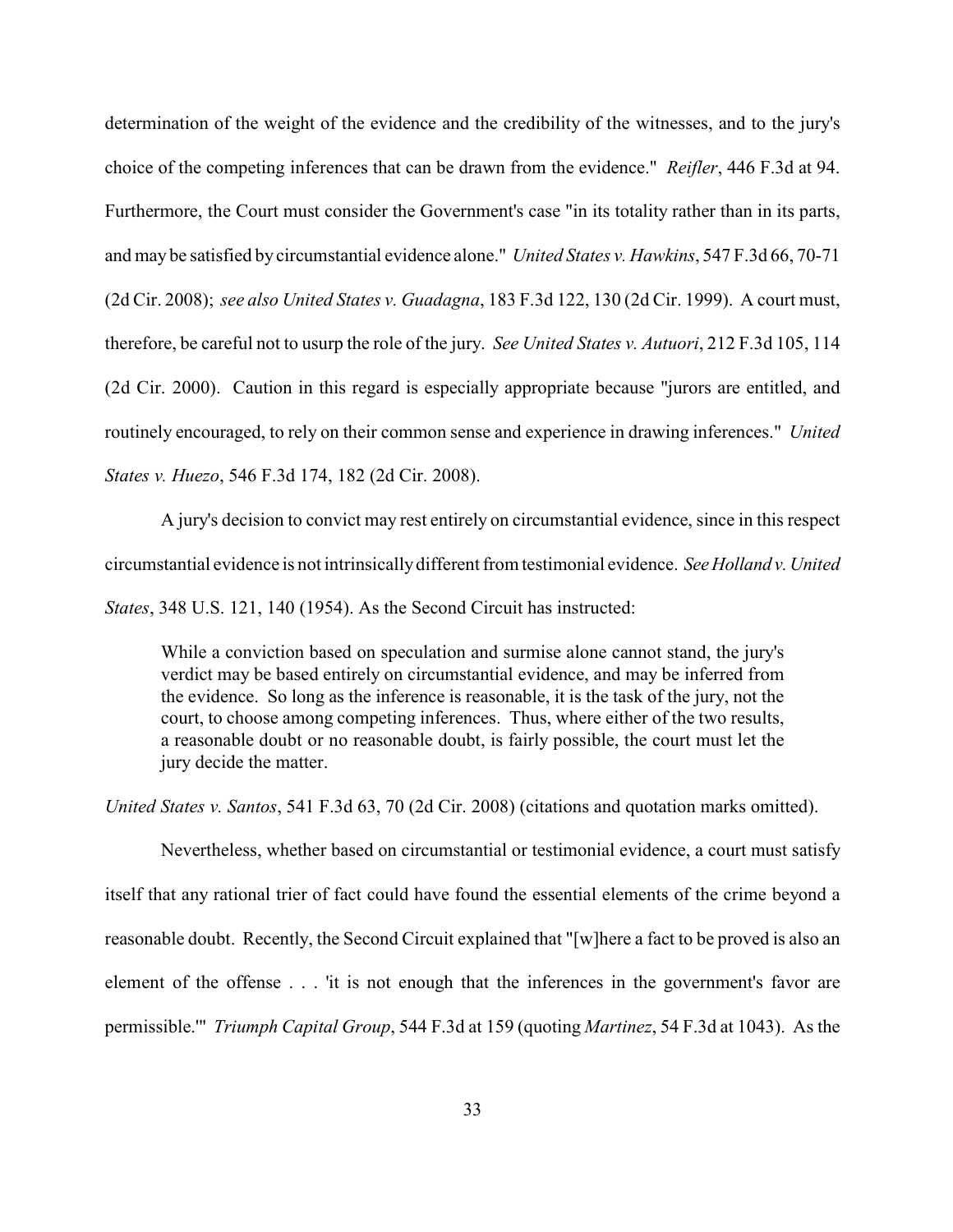court continued:

A court must also be satisfied that the inferences are sufficiently supported to permit a rational juror to find that the element, like all elements, is established beyond a reasonable doubt. If the evidence viewed in the light most favorable to the prosecution gives equal or nearly equal circumstantial support to a theory of guilt and a theory of innocence, then a reasonable jury must necessarily entertain a reasonable doubt.

*Id.* (citations and quotations marks omitted).

Rule 33, on the other hand, permits the Court to grant a new trial "if the interest of justice so requires." Fed. R. Crim. P. 33; *see also United States v. Ferguson*, 246 F.3d 129, 133 (2d Cir. 2001). On a Rule 33 motion, a district court has "broad discretion . . . to set aside a jury verdict and order a new trial to avert a perceived miscarriage of justice." *United States v. Sanchez*, 969 F.2d 1409, 1413 (2d Cir. 1992). Though a district court is entitled, on a Rule 33 motion, to "weigh the evidence and in so doing evaluate for itself the credibility of the witnesses, it must strike a balance between weighing the evidence and credibility of witnesses and not wholly usurping the role of the jury." *Triumph Capital Group,* 544 F.3d at 159 (citations and quotation marks omitted). Accordingly, a court should exercise its discretion under Rule 33 with caution and sparingly and with due respect for the jury's verdict.

The ultimate test on a Rule 33 motion is whether letting a guilty verdict stand would be a manifest injustice. The trial court must be satisfied that competent, satisfactory and sufficient evidence in the record supports the jury verdict. The district court must examine the entire case, take into account all facts and circumstances, and make an objective evaluation. There must be a real concern that an innocent person may have been convicted. Generally, the trial court has broader discretion to grant a new trial under Rule 33 than to grant a motion for acquittal under Rule 29, but it nonetheless must exercise the Rule 33 authority sparingly and in the most extraordinary circumstances.

*Ferguson*, 246 F.3d at 134 (citations and quotation marks omitted).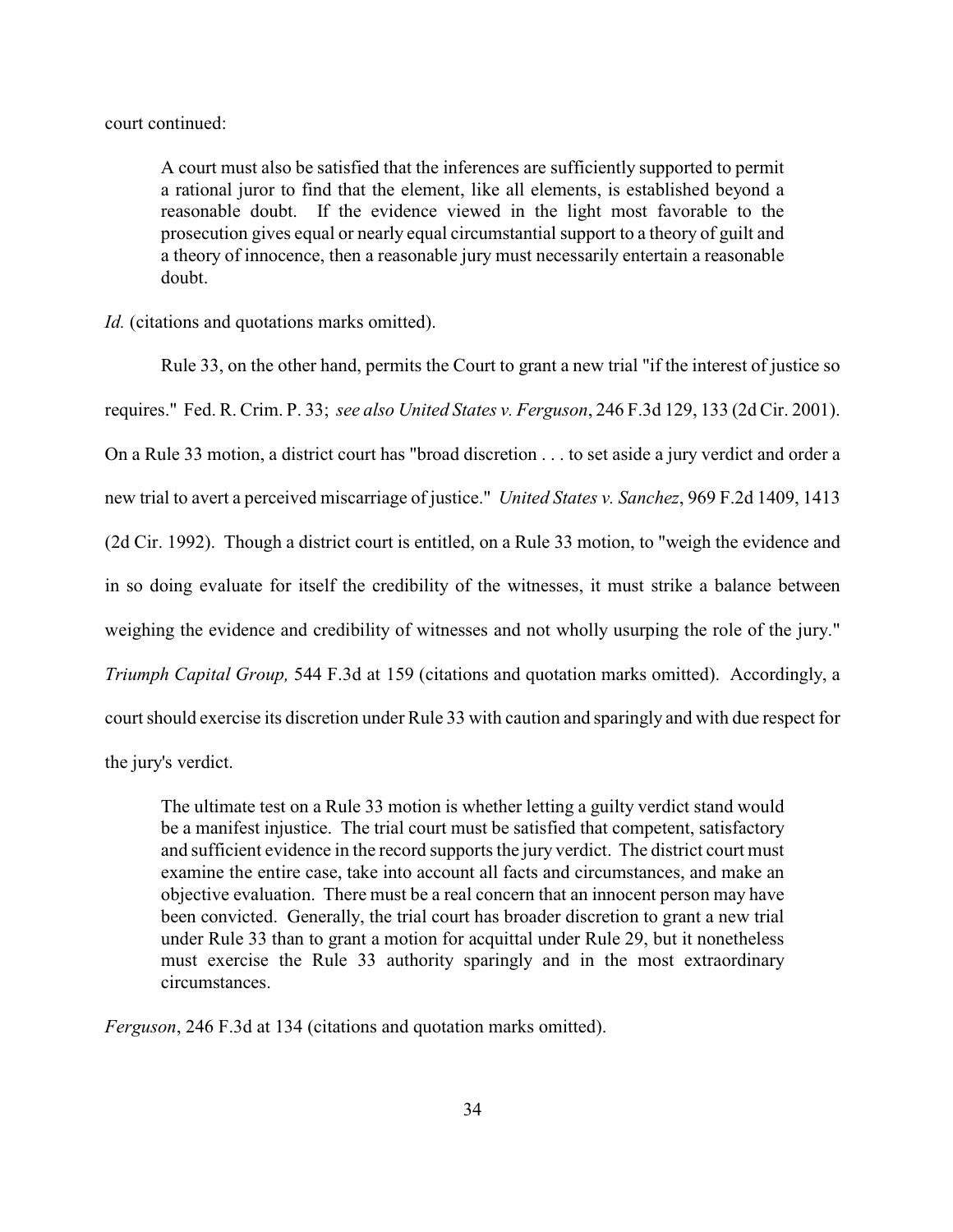With these legal principles in mind, the Court will turn first to the Motion for Judgment of Acquittal and address each charge, starting with the allegations of disclosure of classified information and thereafter turning to the material support charge. As the Second Circuit explained in *Triumph Capital Group*, if the evidence viewed in the light most favorable to the prosecution gives "equal or nearly equal circumstantial support to a theory of guilt and a theory of innocence," then a reasonable jury must necessarily entertain a reasonable doubt. *Triumph Capital Group*, 544 F.3d at 159.<sup>8</sup>

# **A.**

 As the Court told the jury in its instructions on the law, to be found guilty of disclosing national defense information to those not entitled to receive it in violation of 18 U.S.C. § 793(d), the Government was required to prove the following essential elements:

- (1) *First*, that Mr. Abu-Jihaad lawfully had possession of, access to, control over, or was entrusted with information relating to the national defense.
- (2) *Second*, that Mr. Abu-Jihaad had reason to believe that such information could be used to the injury of the United States or to the advantage of any foreign nation.
- (3) *Third*, that Mr. Abu-Jihaad willfully communicated, delivered, transmitted or caused to be communicated, delivered, or transmitted such information.
- (4) *Fourth*, that Mr. Abu-Jihaad did so to a person not entitled to receive it.

<sup>&</sup>lt;sup>8</sup> Some Second Circuit decisions state that "[i]f the court concludes that either of the two results, a reasonable doubt or no reasonable doubt, is fairly possible, the court must let the jury decide the matter." *Autuori*, 212 F.3d at 115 (quotations marks and brackets omitted); *see also Santos*, 541 F.3d at 70. For purposes of this decision this Court has applied the standard embraced by the Second Circuit in its *Triumph Capital Group* decision, and has not attempted to reconcile the description of the relevant standard in that decision with the above-quoted language from *Autuori* and similar language from *Santos*. For a general discussion of a court's task in reviewing a jury's verdict, *see* Jon O. Newman*, Beyond Reasonable Doubt,* 68 N.Y.U. L. Rev. 979 (1993).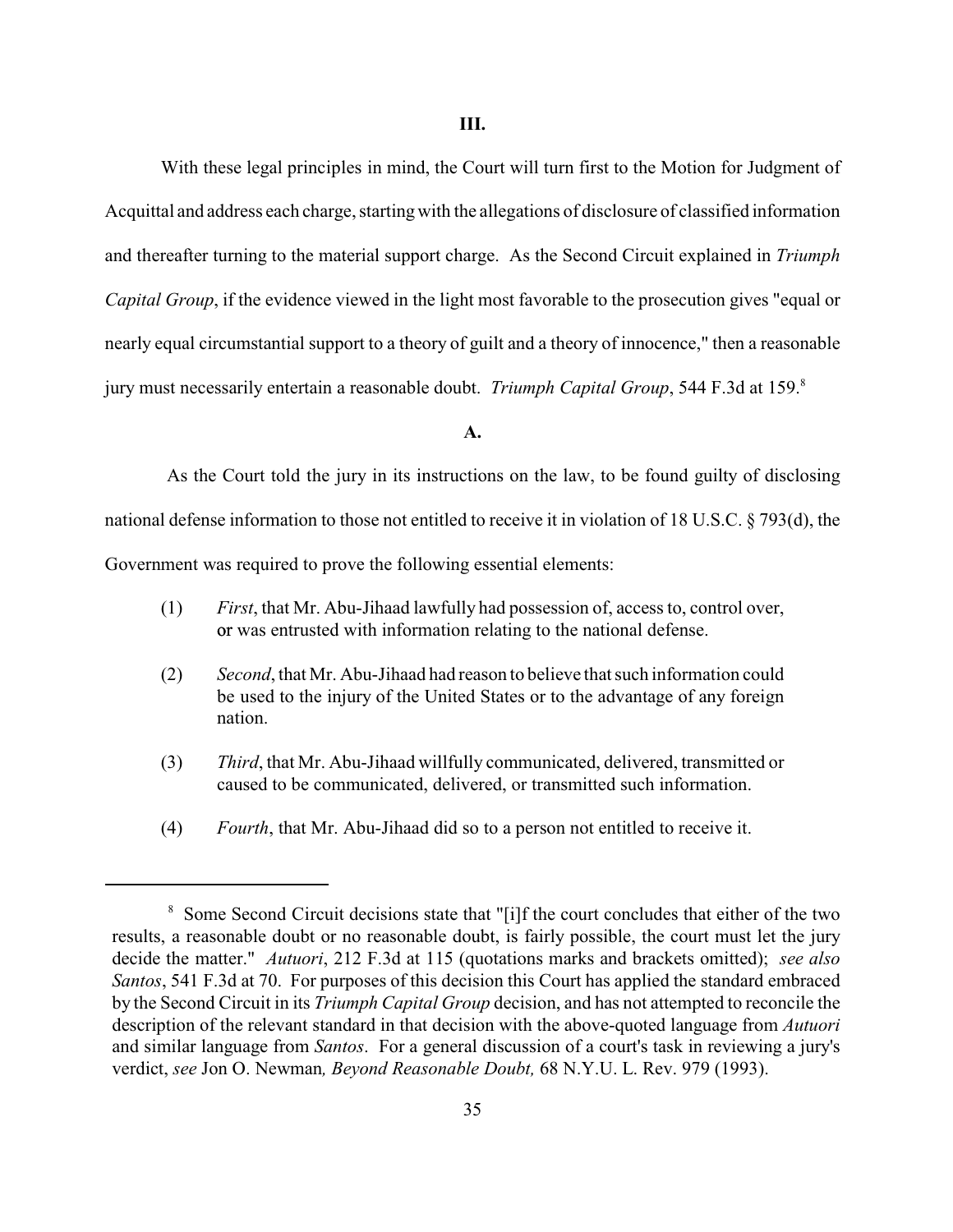Final Jury Instructions [doc. # 244] Ex. 7 at 30-31. While Mr. Abu-Jihaad's arguments for a judgment of acquittal are substantial, the Court concludes that the evidence presented on the disclosure of classified information charge was neither equal, nor nearly equal, to the evidence in support of a theory of innocence. Accordingly, the Court declines to set aside the jury's conviction on that charge.

Mr. Abu-Jihaad mounts essentially two main challenges to the jury's verdict on 18 U.S.C. § 793(d). First, he contends that while he may have had access to the confidential information in the *Constellation* battlegroup's Transit Plan, the information in the Battlegroup Document itself does not relate to the national defense and was not "closely held," as that term is used in relevant case law and this Court's instructions to the jury. Second, he argues that the evidence was insufficient to permit a rational juror to conclude beyond a reasonable doubt that he communicated national defense information to a person not entitled to receive it.

**1. Closely Held National Defense Information.** Mr. Abu-Jihaad's argument regarding the "national defense" element of this offense is that much of the information in the Battlegroup Document is flat wrong and/or was commonly known and therefore the information in the Battlegroup Document could not possibly relate to our national defense. The Government rejoins that there are three specific pieces of information in the Battlegroup Document that the Government contends do relate to national defense and were closely held as of the date the Battlegroup Document was apparently created:

- \* The fact that vessels would stop in Hawaii on March 20, 2001 to load ammunition;
- \* The fact that the battlegroup would deploy from San Diego on March 15 and the *Constellation* would be in Sydney, Australia on April 6, 2001; and
- \* The fact that the battlegroup would transit the Strait of Hormuz at night on April 29,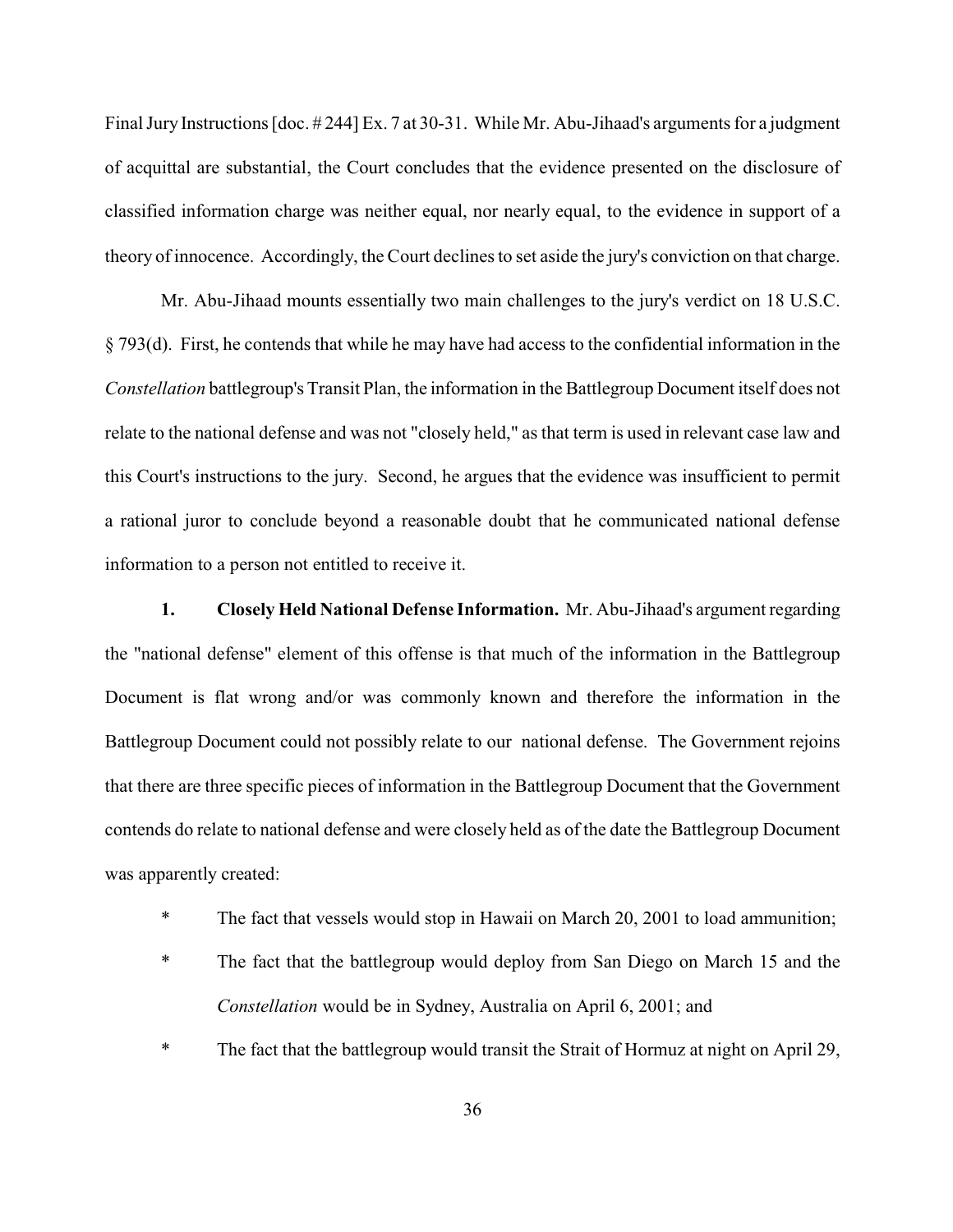The Court agrees with the Government that a rational jury was entitled to conclude beyond a reasonable doubt that each of these pieces of information constituted closely held national defense information at the time the Battlegroup Document was created.

The phrase "information relating to the national defense" is not defined in 18 U.S.C. § 793(d). Nonetheless, courts have uniformly held – and this Court instructed the jury – that "national defense" is a "generic concept of broad connotations, referring to the military and naval establishments and the related activities of national preparedness." *Gorin v. United States*, 312 U.S. 19, 28 (1941); *see, e.g., United States v. Drummond*, 354 F.2d 132, 151 (2d Cir. 1965); *United States v. Heine*, 151 F.2d 813, 817 (2d Cir. 1945); *United States v. Truong Dinh Hung*, 629 F.2d 908, 918 (4th Cir. 1980); *United States v. Rosen*, 445 F. Supp. 2d 602, 619 (E.D. Va. 2006). In *Gorin*, for example, the information that was the subject of the criminal prosecution related principally to Japanese activities within the United States. The Supreme Court had little difficulty concluding that U.S. intelligence on the comings and goings of Japanese citizens and officials related to our national defense. According to the Supreme Court, the information gave U.S. opponents a "picture of the counter-espionage work of the Naval intelligence" and thus related to our national defense. *Gorin*, 312 U.S. at 29. In *Drummond*, the Second Circuit held that classified manuals for the installation and maintenance of guided missiles and bombs satisfied the definition of national defense information. *See Drummond*, 354 F.2d at 151. The court also approved of the trial court's instructions to the jury (similar to that which this Court gave the jury in this case) that it should examine the documents, and consider the testimony of witnesses as to their concerns and the significance to which the information could be put. And in *Rosen*, which involved information relating to U.S. strategy in the Middle East, the court

2001.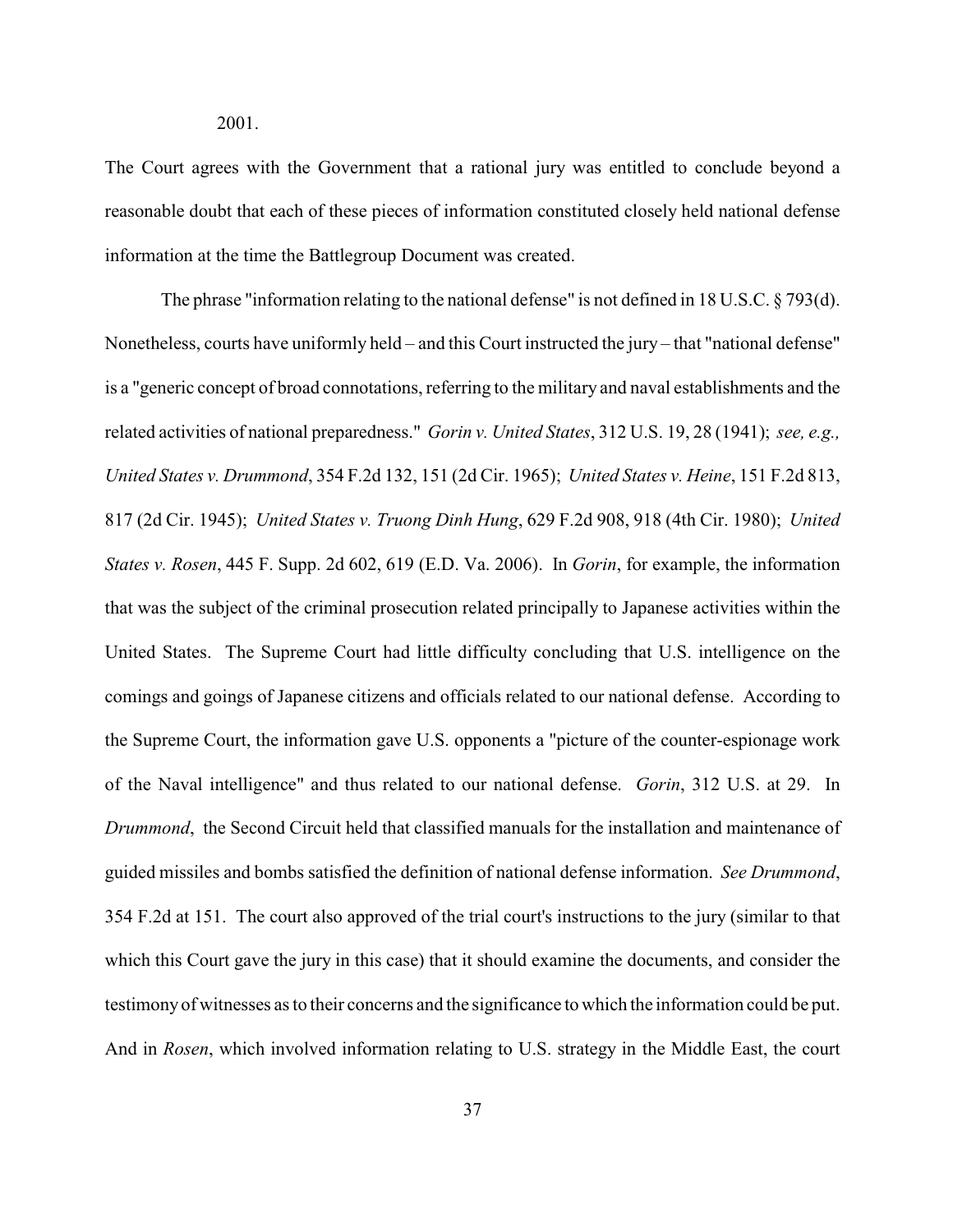noted that "[i]n sum, the phrase 'information relating to the national defense' has consistently been construed broadly to include information dealing with military matters . . . ." *Rosen*, 445 F. Supp. 2d at 620; *see also Truong Dinh Hung*, 629 F.2d at 918 ("Congress intended 'national defense' to encompass a broad range of information and rejected attempts to narrow the reach of the statutory language.").

Given the breadth of the phrase "information relating to the national defense," a rational jury could conclude beyond a reasonable doubt that the particular information noted above qualifies as national defense information. As Admiral Hart testified, advance disclosure of where the battlegroup would be at any point in time was of significant concern to him. This was true even of the erroneous information regarding when the battlegroup would transit the Strait of Hormuz. The movement of vessels and the dates on which they will arrive in port or transit the Strait of Hormuz most certainly relates to U.S. Naval Forces and their preparedness. Finally, the jury heard the testimony, saw the relevant exhibits, and was properly instructed on the law. *See Gorin*, 312 U.S. at 32 ("The question of the connection of the information with national defense is a question of fact to be determined by the jury."); *Drummond*, 354 F.2d at 151 ("[I]t was for the jury to decide whether the documents defendant conspired to transmit" related to the national defense.); *United States v. Soblen*, 301 F.2d 236, 239 (2d Cir. 1962) (holding that whether materials at issue were "information relating to the national defense" was a question of fact for the jury).

To be sure, completely inaccurate information regarding the battlegroup may well not relate to the national defense. However, the date on which the *Benfold* would arrive in Hawaii to load ammunition was accurate, as was the date the battlegroup would deploy from San Diego and the date on which the *Constellation* would be in Sydney. The Battlegroup Document was wrong about the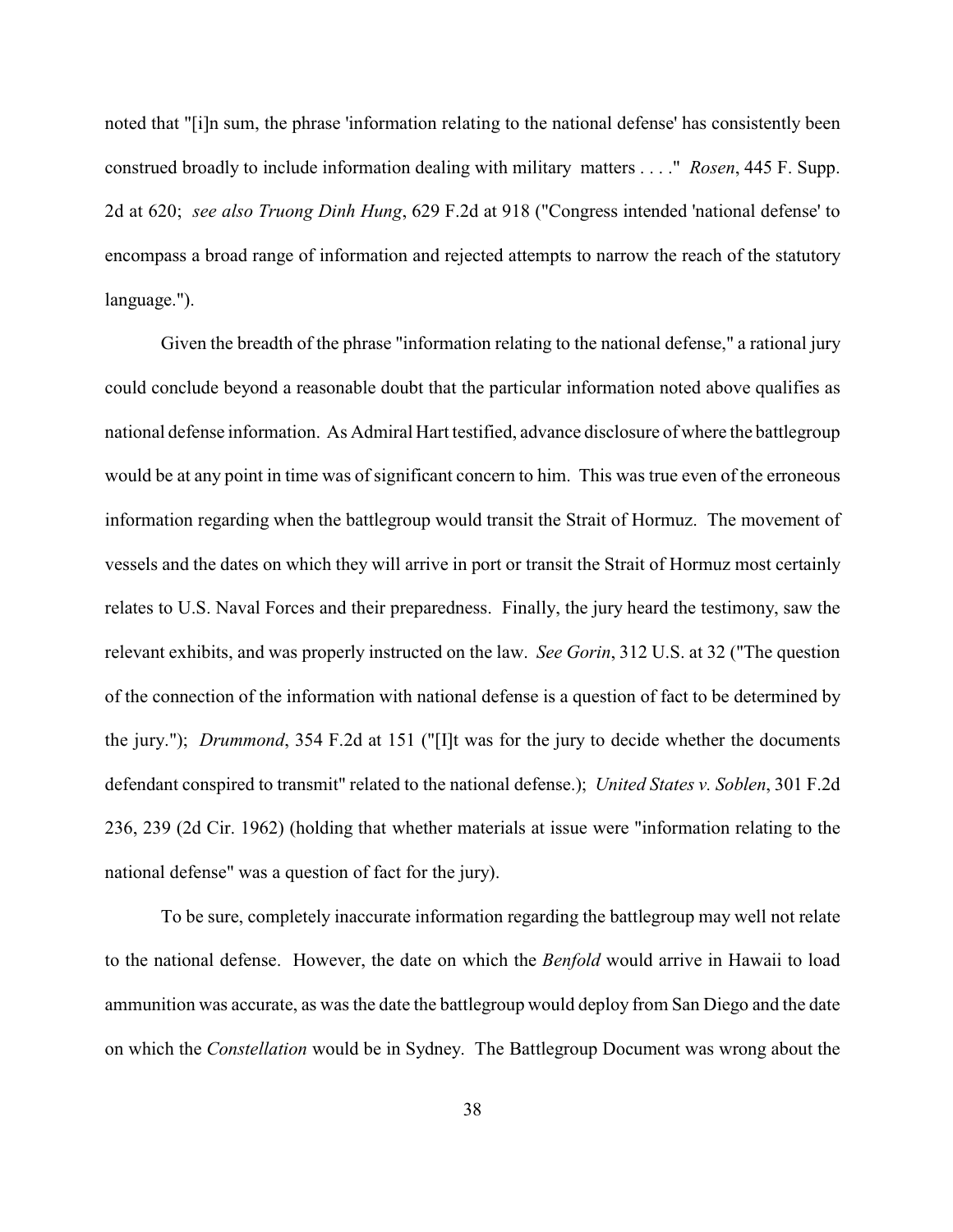date for transiting the Strait of Hormuz – it was not the evening of April 29 but rather was the evening of May 2 (with a transit of additional vessels in the battlegroup on May 3). Nonetheless, given the proximity of the dates, Admiral Hart testified that he would still have been concerned if enemies of the United States knew that information. As described, the Strait of Hormuz is a choke point where U.S. Navy vessels are particularly vulnerable to attack. According to Admiral Hart, disclosure of where the battlegroup would be at any particular time is of significant concern because disclosure eliminates "one of the key tactical elements that you like to have on your side, which is surprise." Had there been a large discrepancy between the actual date of transiting and the date set forth in the Battlegroup Document, the Court would agree with Mr. Abu-Jihaad. But given how close the date set forth in the Battlegroup Document was to the actual transiting (and that it preceded the actual transiting), the Court is satisfied that the jury was entitled to conclude beyond a reasonable doubt that this information related to the national defense.

Though the phrase "information relating to the national defense" is quite broad, it is cabined by two limitations, one judge-made and the other statutory. First, the information must be "closely held." In *United States v. Heine*, 151 F.2d 813 (2d Cir. 1945), the defendant was indicted for espionage because during the early stages of World War II he had provided a German automobile company with information about theU.S. aviation industries that he gathered from magazines, books, newspapers, and publicly available catalogs and journals. All of the information provided by the defendant "came from sources that were lawfully accessible to anyone who was willing to take the pains to find, sift and collate it." *Id.* at 815. Writing for the Second Circuit, Judge Learned Hand explained that disseminating information that the Government had never kept secret could not support a conviction for espionage: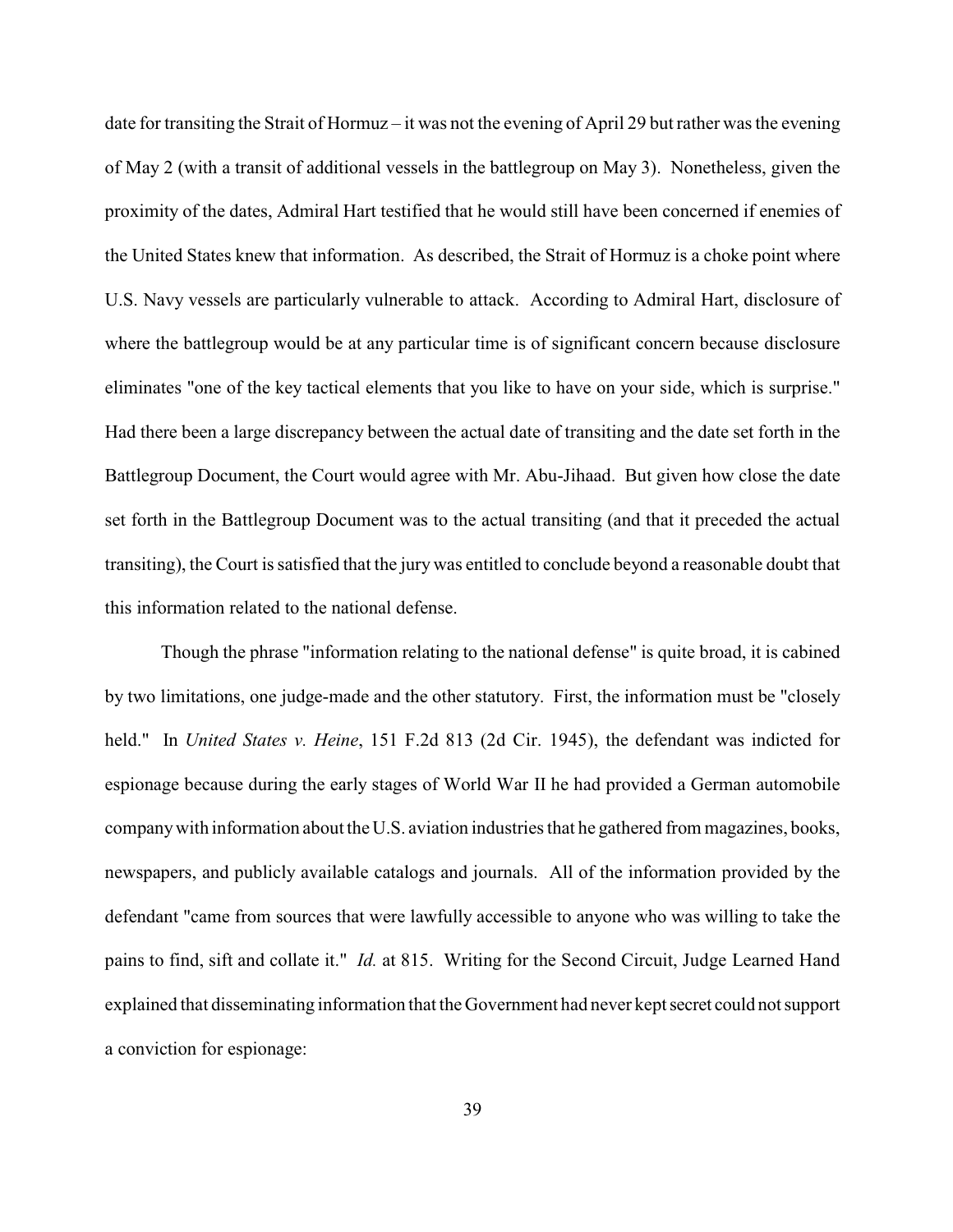As declared in *Gorin* . . . and as the judge himself charged, it is obviously lawful to transmit any information about weapons and munitions of war which the services had themselves made public; and if that be true, we can see no warrant for making a distinction between such information, and information which the services have never thought it necessary to withhold at all. There can, for example, be no rational difference between information about a factory which is turning out bombers, and to which the army allows access to all comers, and information about the same bombers, contained in an official report, or procured by a magazine through interviews with officers. The services must be trusted to determine what information may be broadcast without prejudice to the 'national defense,' and their consent to its dissemination is as much evidenced bywhat they do not seek to suppress, as by what they utter. Certainly it cannot be unlawful to spread such information within the United States; and, if so, it would be to the last degree fatuous to forbid its transmission to the citizens of a friendly foreign power. 'Information relating to the national defense,' whatever else it means, cannot therefore include that kind of information, and so far as Heine's reports contained it, they were not within the section.

. . . .

Obviously, this could not mean that it may not be to the advantage of a foreign government to have possession of such information; it can only mean that, when the information has once been made public, and has thus become available in one way or another to any foreign government, the 'advantage' intended by the section cannot reside in facilitating its use by condensing and arranging it.

*Heine*, 151 F.2d at 816-17; *see Soblen*, 301 F.2d at 239 ("The fact that the source of the information

was classified as secret distinguishes this case from [*Heine*.]").

*Heine* has been understood to require that the information the defendant is accused of

disclosing be "closely held" by the Government. *See, e.g., United States v. Squillacote*, 221 F.3d 542,

577-79 (4th Cir. 2000); *United States v. Morison*, 844 F.2d 1057, 1071-72 (4th Cir. 1988); *Rosen*,

445 F. Supp. 2d at 621. That is precisely what the Court charged the jury:

The national defense information must also be closely held by the Government. In determining whether material is "closely held," you may consider whether it has been classified by appropriate authorities and whether it remained classified on the dates pertinent to the Indictment. . . . Where the information has been made public by the United States Government and is found in sources lawfully available to the general public, it is not "closely held." Similarly, where sources of information are lawfully available to the public and the United States Government has made no effort to guard such information, the information itself is not "closely held." In deciding this issue,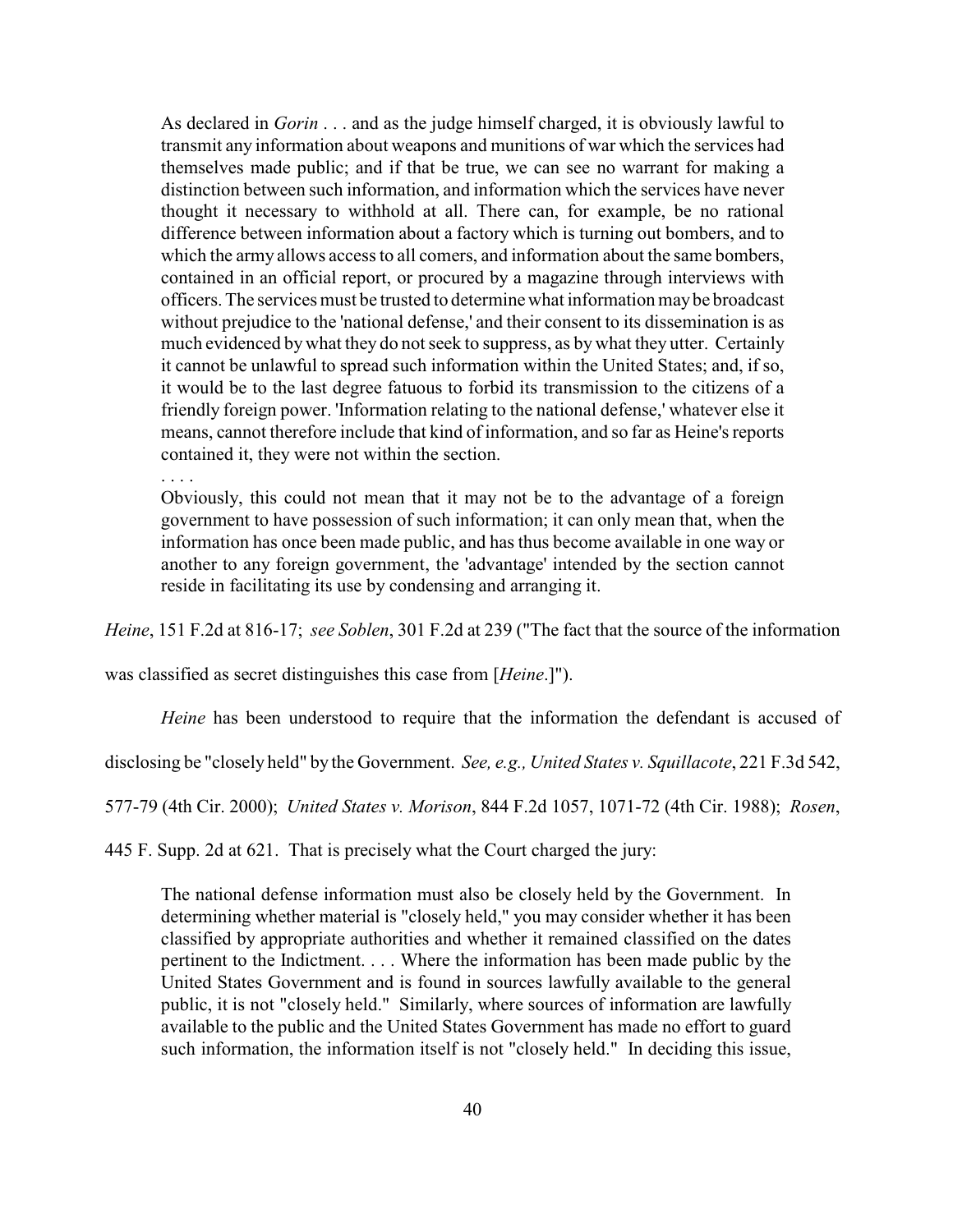you should examine the information, and also consider the testimony of witnesses who testified as to their content and their significance and who described the purpose and the use to which the information contained therein could be put.

Final Jury Instructions [doc. # 244] Ex. 7 at 30-31.

Mr. Abu-Jihaad argues based on Ms. Raskin's testimony that there was so much information about the battlegroup – its schedule and its itinerary – that was publicly available that the information in the Battlegroup Document was not closely held. However, viewing the evidence in the light most favorable to the Government, the Court believes that a rational jury could conclude beyond a reasonable doubt that the above-noted three pieces of information were closely held by the Government. The Court says this for several reasons. For one, the information in the Transit Plan, which the Government theorized was the source of some of the information in the Battlegroup Document, was classified confidential and was not to be shared with individuals who did not have authority to obtain that information. *See, e.g., Truong Dinh Hung*, 629 F.2d at 919 (noting relevance of classification system for intelligence information); *Soblen*, 301 F.2d at 239 (noting that information was classified as secret). As one court has put it, "although evidence that the information was classified is neither strictly necessary nor always sufficient to obtain a prosecution under § 793, the classification of the information by the executive branch is highly probative of whether the information at issue is 'information relating to the national defense.'" *Rosen*, 445 F. Supp. 2d at 623. Mr. Abu-Jihaad received training on the classification of documents and therefore knew that information in the Transit Plan was not to be shared with unauthorized individuals.

For another, while there was ample public information available about the general movement of the battlegroup in April, there was no publicly available information admitted at trial that disclosed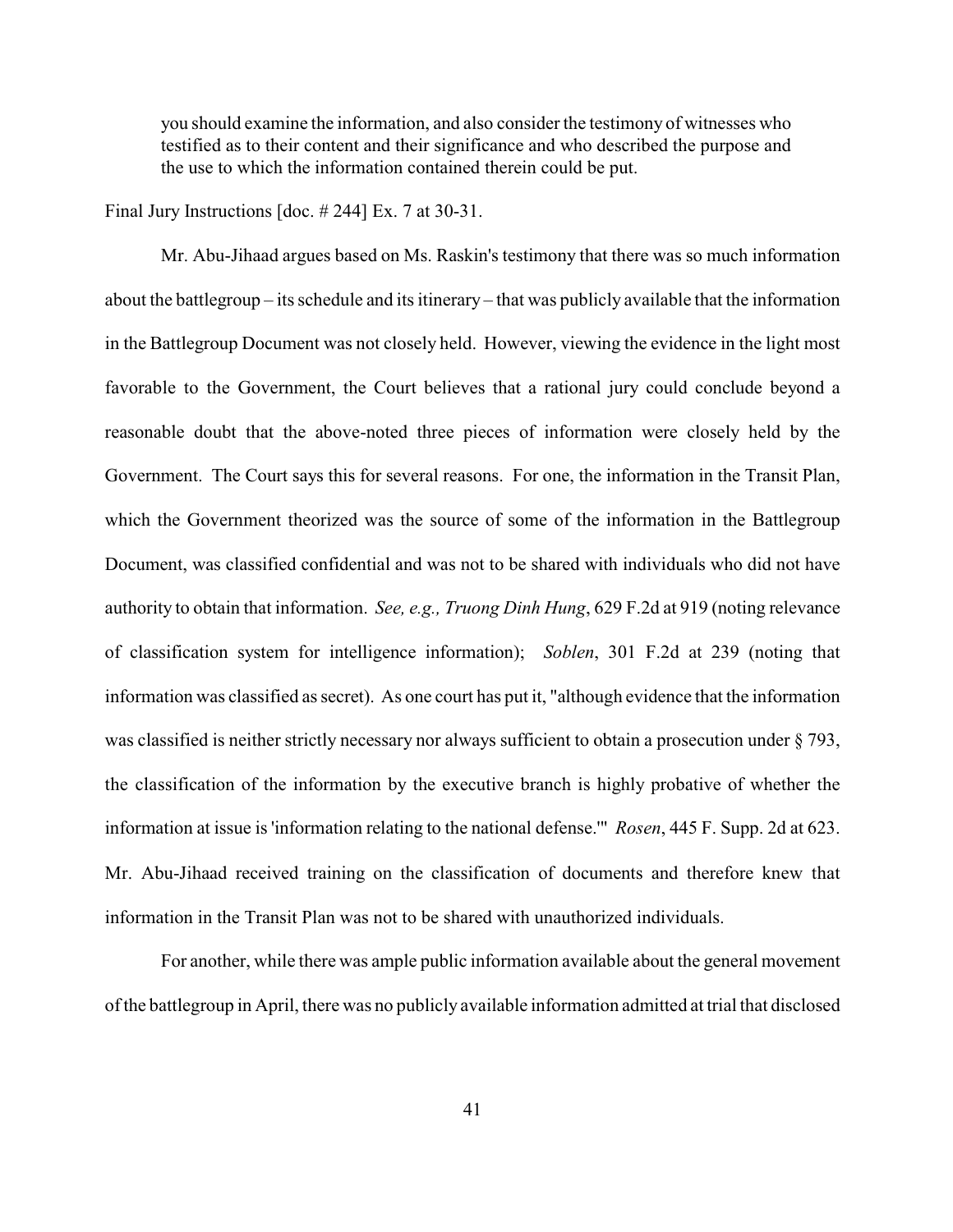an ammunition stop in Hawaii on March  $20<sup>9</sup>$ . As the witnesses testified, that stop was added to the Transit Plan late in the planning, in mid- to late-February. Based on the phrasing of the Battlegroup Document (which uses the future tense throughout the document) and its date of creation, April 2, the jury could rationally have concluded that the information in the document was provided in the days leading up to the battlegroup's deployment from San Diego on March 15. None of the information Ms. Raskin found discloses a stop in Hawaii to load ammunition on March 20, the exact date the *Benfold* arrived in Hawaii to load ammunition. Nor did any publicly-available information in March 2001 place the *Constellation* in Sydney on April 6.<sup>10</sup> Finally, while there was some generalized information from the Canadian Government about the movement of the battlegroup into the Arabian Gulf in early May and also publicly available information about the movement of the battlegroup from Australia to the Persian Gulf in mid-April, there was no publicly available information in March 2001 about the date on which the battlegroup would transit the Strait of Hormuz. As the witnesses testified, they understand that specific dates for port calls or transiting the Strait are not to be disclosed in advance, even to close family members. As a consequence, the Court concludes that a rational jury could conclude beyond a reasonable doubt that the specific information about the dates for the stop in Hawaii, the stop in Sydney, and the transit of the Strait was closely held.

 $\degree$  The defense points out that the Battlegroup Document refers to "some ships" stopping in Hawaii to load ammunition, and only the *Benfold* proceeded from San Diego to Hawaii to load ammunition. However, the jury also heard that the *U.S.S. Chosin* was based in Hawaii, so that more than one vessel from the battlegroup loaded ammunition in Hawaii and proceeded to the Persian Gulf from Hawaii. The *Chosin* proceeded from Hawaii on March 26.

<sup>&</sup>lt;sup>10</sup> Mr. Abu-Jihaad points out that the Transit Plan had the *Constellation* arriving in Sydney on either April 4 or 5, not April 6 as is contained in the Battlegroup Document. The problem with this argument is that the Battlegroup Document does not say that the *Constellation* will *arrive* in Sydney on the 6th, but that it will "be at Sydney" on April 6. Thus, the Battlegroup Document was accurate in that regard.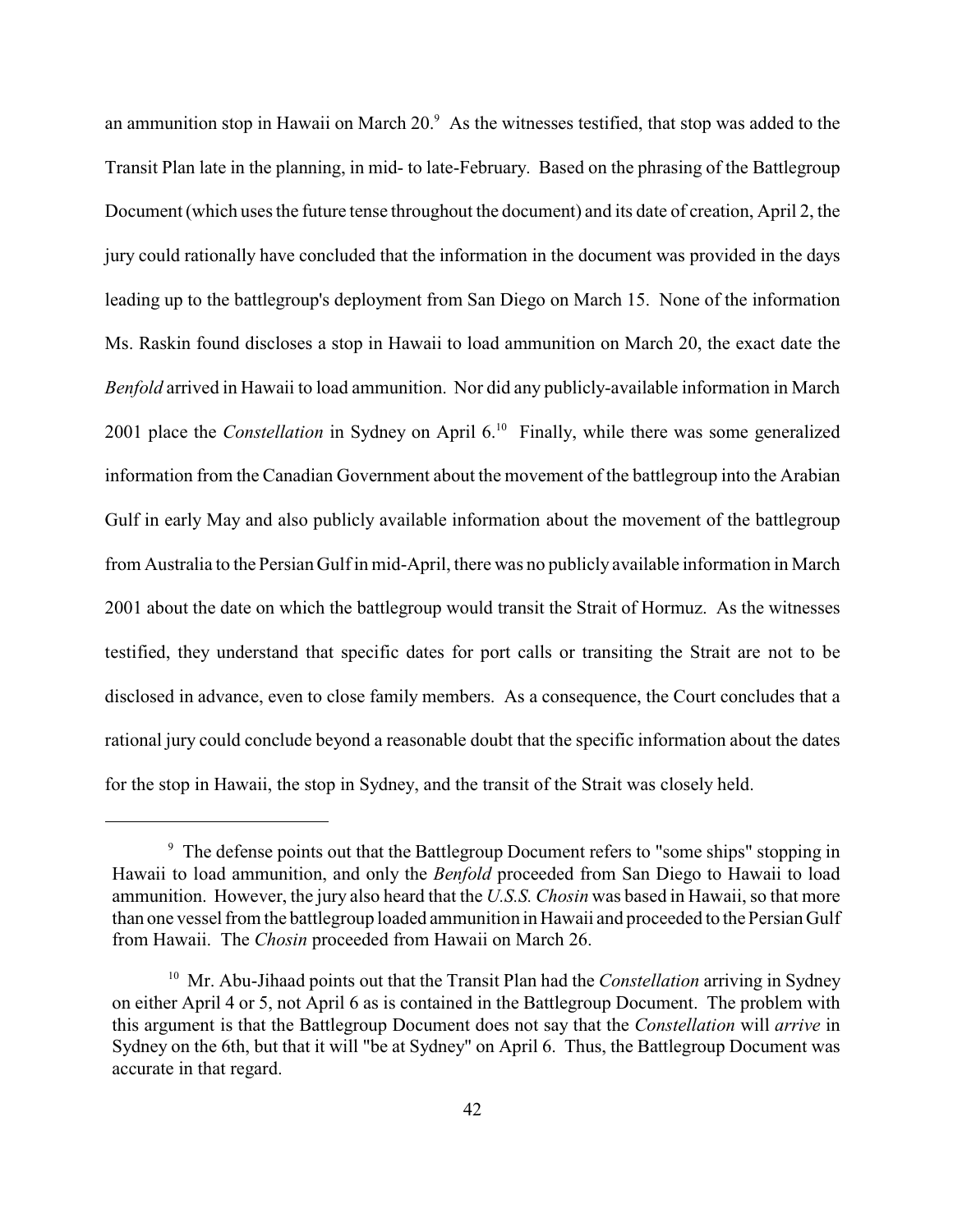A second limitation on the scope of national defense information is provided by the statute itself. Specifically, the statute requires that the individual who discloses national defense information have "reason to believe [the information] could be used to the injury of the United States or to the advantage of any foreign nation . . . ." 18 U.S.C. §793(d); *see Rosen*, 445 F. Supp. 2d at 621 ("As the Supreme Court has instructed, the statute only applies to information for which there is an occasion for secrecy, and there is no occasion for secrecy unless disclosure of the information implicates an important government interest such as the national security." (quotations marks omitted)). Mr. Abu-Jihaad makes no argument based on this element, and for good reason. According to the testimony of Navy personnel, which the jury was entitled to credit, advance disclosure of specific dates for ammunition loading, port calls, or transiting the Strait could be used to injure the United States. The structure and text of the Battlegroup Document, which focuses on vulnerabilities and weaknesses, only confirm that the information in the document is intended to injure the United States. Furthermore, the evidence presented permitted the jury to conclude beyond a reasonable doubt that Azzam was a conduit of information to violent Islamic jihadi groups. In view of what happened to the *Cole*, it is abundantly clear that advance knowledge of key battlegroup dates by Islamic jihadi groups would be injurious to U.S. interests.

**2. Disclosure by Mr. Abu-Jihaad.** This brings us to the core issue in the case, both before the jury and now with this Court – was there evidence presented that would permit a rational jury to conclude beyond a reasonable doubt that Mr. Abu-Jihaad was the source of the national defense information contained in the Battlegroup Document. This is not an easy issue because, very frankly, there is evidence pointing in both directions. Therefore, the question for this Court is whether the evidence of Mr. Abu-Jihaad's innocence was equal or nearly equal to that of his guilt,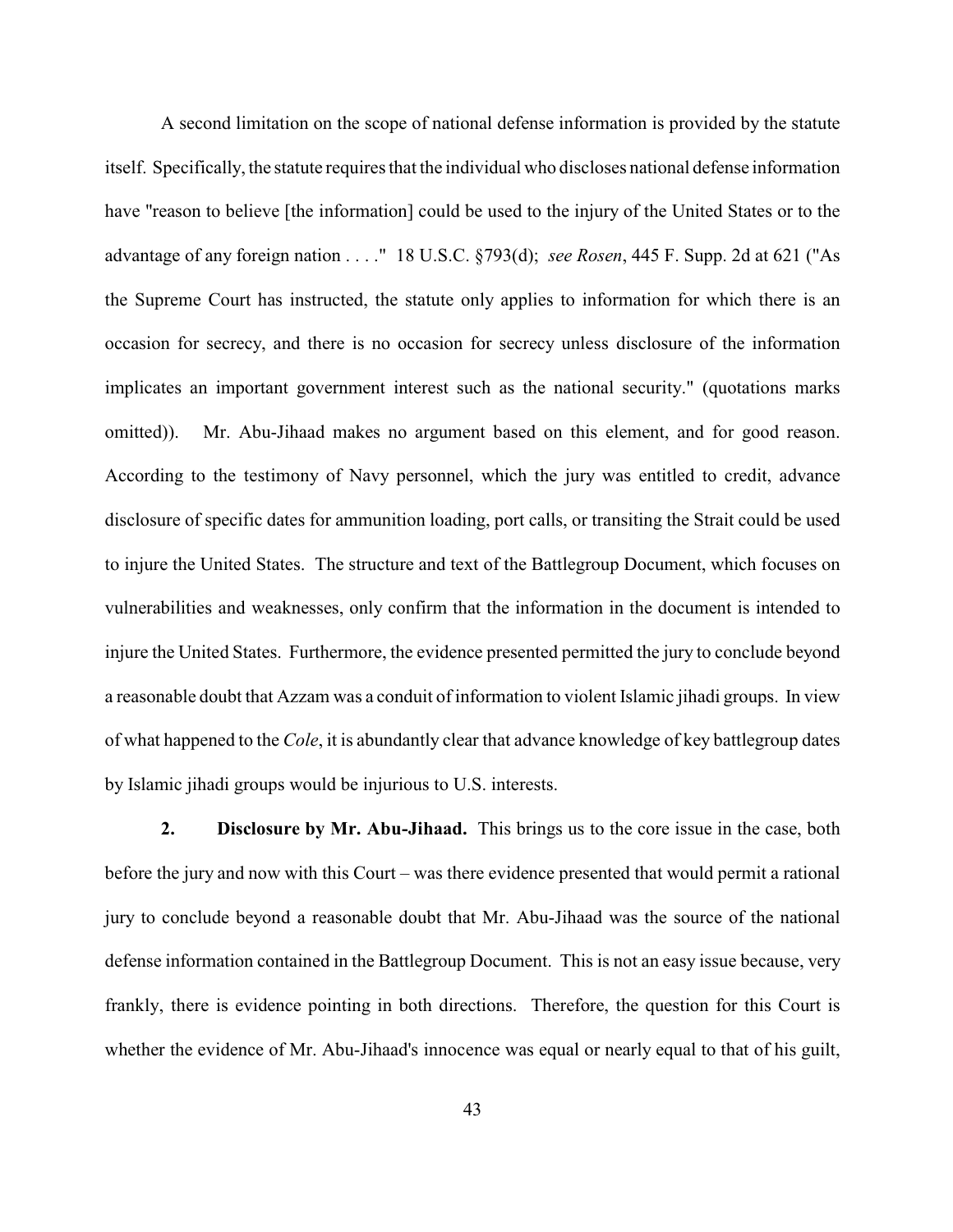taking the evidence in the light most favorable to the Government. *See Triumph Capital Group*, 544 F.3d at 159. The Court concludes that when all of the reasonable inferences are accumulated in the light most favorable to the Government and the evidence is viewed in its totality, there was sufficient evidence to support the jury's finding that Mr. Abu-Jihaad supplied the key national defense information in the Battlegroup Document – that is, that the evidence suggestive of his innocence was not equal nor nearly equal to that of his guilt.

Turning to the evidence of guilt, as an initial matter, a rational jury could have found from the evidence that Mr. Abu-Jihaad had a motive to disclose national defense information to Azzam. Indeed, Mr. Abu-Jihaad does not seriously contend otherwise. From the Azzam websites, which the evidence showed Mr. Abu-Jihaad visited frequently, he knew that Azzam supported the Taliban, al-Qaida, and violent Islamic jihad. In the months leading up to the creation of the Battlegroup Document, Azzam had sought support from its readership for the Taliban, whom Azzam believed would be subject to cruise missile attacks from the U.S. military. Azzam also extolled the virtues of martyrdom, not only on its websites but also in the videos that Mr. Abu-Jihaad purchased from Azzam. Most damning, in his *Cole* e-mail Mr. Abu-Jihaad praised the bombing of the *Cole* as a "martyrdom operation," and derided the United States as an "infidel" and "Kuffar nation." It is also fair to read his e-mail as giving thanks to the "mujahideen" as "american enemies" and as the "true champions and soldiers of Allah." He also seemed pleased that "you can truly see the effects of this psychological warfare taking a toll on junior and high ranking officers." And he stated his belief that the Taliban was too soft on non-Muslims.

Second, the jury had more than sufficient information to conclude that Mr. Abu-Jihaad had access to the information in the Battlegroup Document. There is no question that as a signalman, Mr.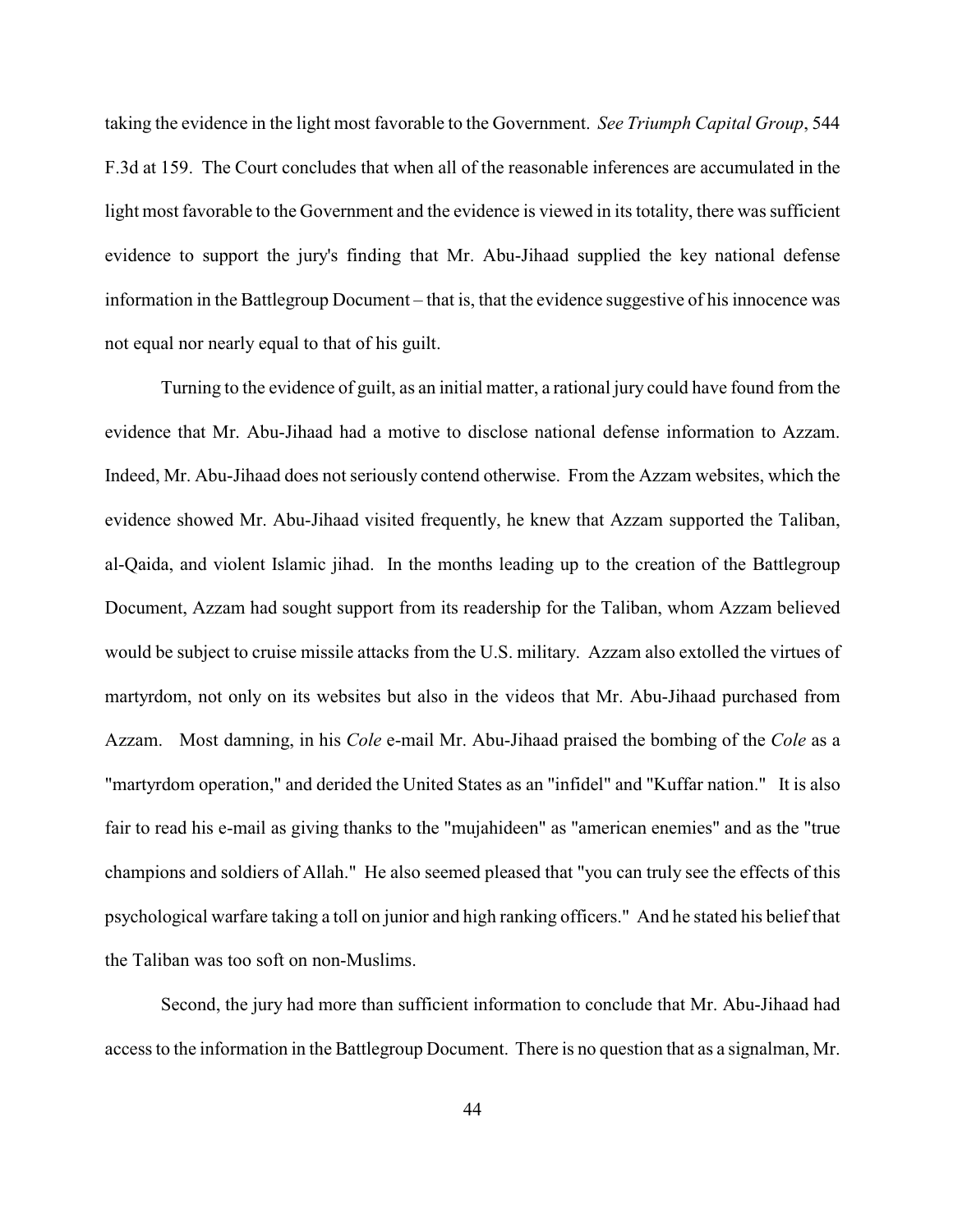Abu-Jihaad has access to the Transit Plan. He had a "secret" clearance, was member of the navigational division that was working on the Transit Plan, and had access to the chart room where the Transit Plan was kept. Furthermore, as the Government argued persuasively at trial, the nature of the information contained in the Battlegroup Document is consistent with that which would come from a person, like Mr. Abu-Jihaad, who had access only to the Transit Plan, and not also to the SIPRnet, which contained significantly more classified information. Also, the information in the Battlegroup Document was limited to the *Constellation* battlegroup, of which the *Benfold* was a part. That is, the document dealt with Mr. Abu-Jihaad's battlegroup and not others. Thus, there is no information in the Battlegroup Document about the *U.S.S. Boxer* Amphibious Readiness Group, although that group was deploying from San Diego at roughly the same time, or about other carrier groups such as the*U.S.S. Harry Truman* or the *U.S.S. Vincent*. Furthermore, consistent with someone who had access only to the Transit Plan, the information in the Battlegroup Document covered only the passage to the Arabian Gulf; it does not contain any specific information about the battlegroup's operations in the Gulf or its return to the United States because that information was not in the Transit Plan.

Third, Mr. Abu-Jihaad also had the opportunity to convey this information to Azzam. The record showed that he was in frequent communication with Azzam, using a variety of e-mail addresses, and also that not all of the e-mails between Mr. Abu-Jihaad and Azzam were recovered. Notably, he is the only person with a military e-mail address that Azzam chose to save in its address book. That Azzam viewed Mr. Abu-Jihaad as important enough to save his address is significant. Indeed, according to Agent Bowling who reviewed thousands of documents and e-mails, Mr. Abu-Jihaad appears to be the only military person (with one exception not relevant here) to have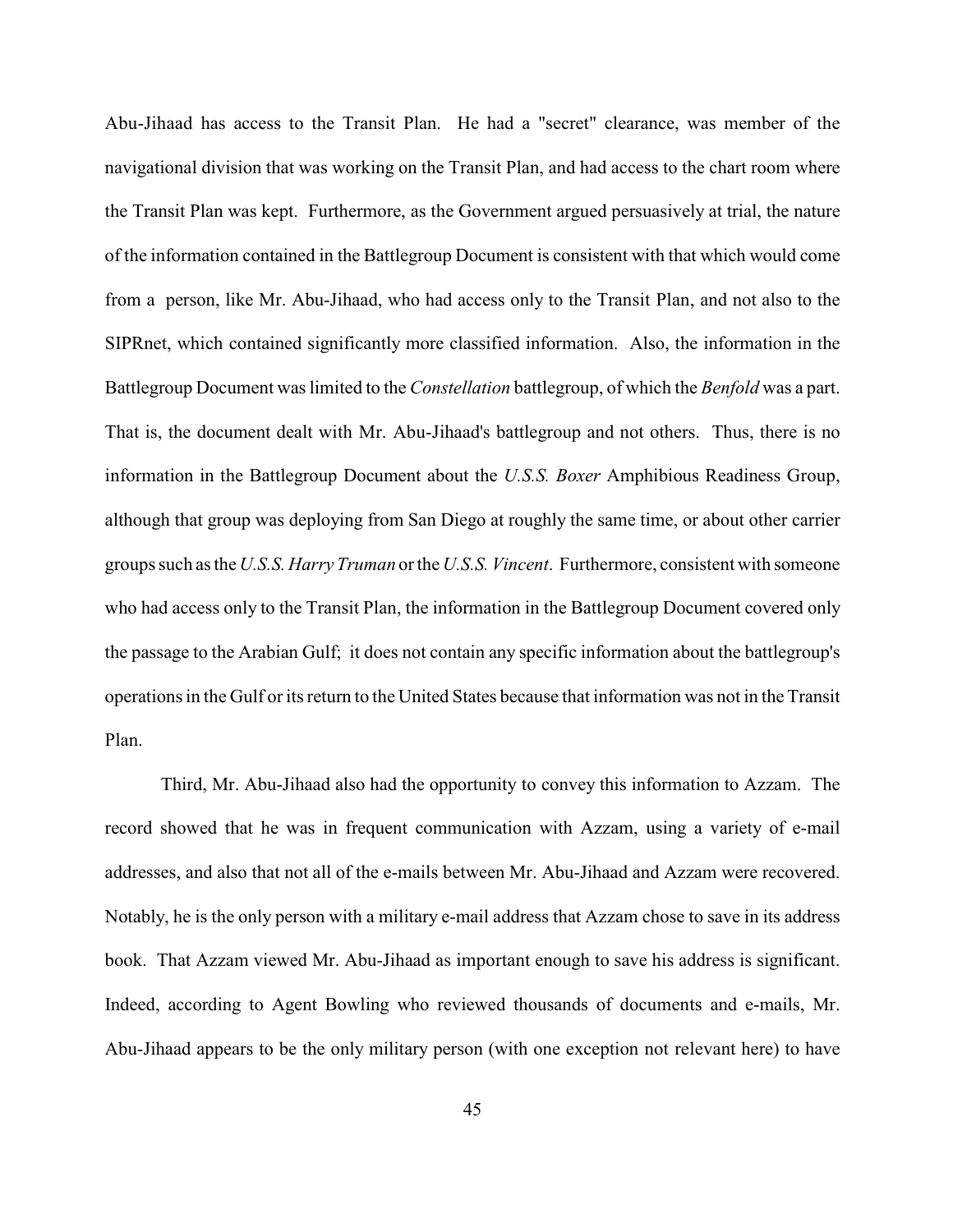communicated with Azzam during the relevant period of time. Moreover, the evidence showed that Syad Talha Ahsan, the creator of the Microsoft Word file containing the Battlegroup Document, managed products backlog for Azzam, a particular concern of Mr. Abu-Jihaad in his frequent e-mails with Azzam. Only an account user for [azzamproducts@yahoo.com, such as Mr. Ahsan,](mailto:azzamproducts@yahoo.com) could have saved Mr. Abu-Jihaad's e-mail address.

Fourth, Mr. Abu-Jihaad's post-Navy conversations showed that he was – at least at that time – interested in secrecy, since he used coded words to discuss jihad and logistics. Those conversations could also be understood by a rational jury as indicating that Mr. Abu-Jihaad may well have provided intelligence information while in the Navy. As recited previously, Mr. Abu-Jihaad stated in 2006 that he could no longer provide "hot meals," or current intelligence, because he was no longer in the military. But he also told Miguel Colon that "I ain't been working uh, in, in the field of making meals . . . in a long time. I've been out of that for, uh, quatro years you know." At the time, Mr. Abu-Jihaad had been out of the military for approximately four years, and the Court agrees with the Government that the jury was entitled to infer from this conversation that four years earlier he had been in the business of "making meals" – that is, disclosing intelligence.

Fifth, the jury had sufficient evidence to conclude beyond a reasonable doubt that the information in the Battlegroup Document was provided by an insider. The information in the Battlegroup Document appears to come from an insider who has specific knowledge of some things and imperfect knowledge of other matters. First and foremost, the document contains specific dates about the ammunition loading in Hawaii on March 20, the *Constellation*'s decision to take the Southern route across the Pacific, its port call in Sydney on April 6, and the date for transiting the Strait of Hormuz. As of March, these specific dates were not known to anyone without access to the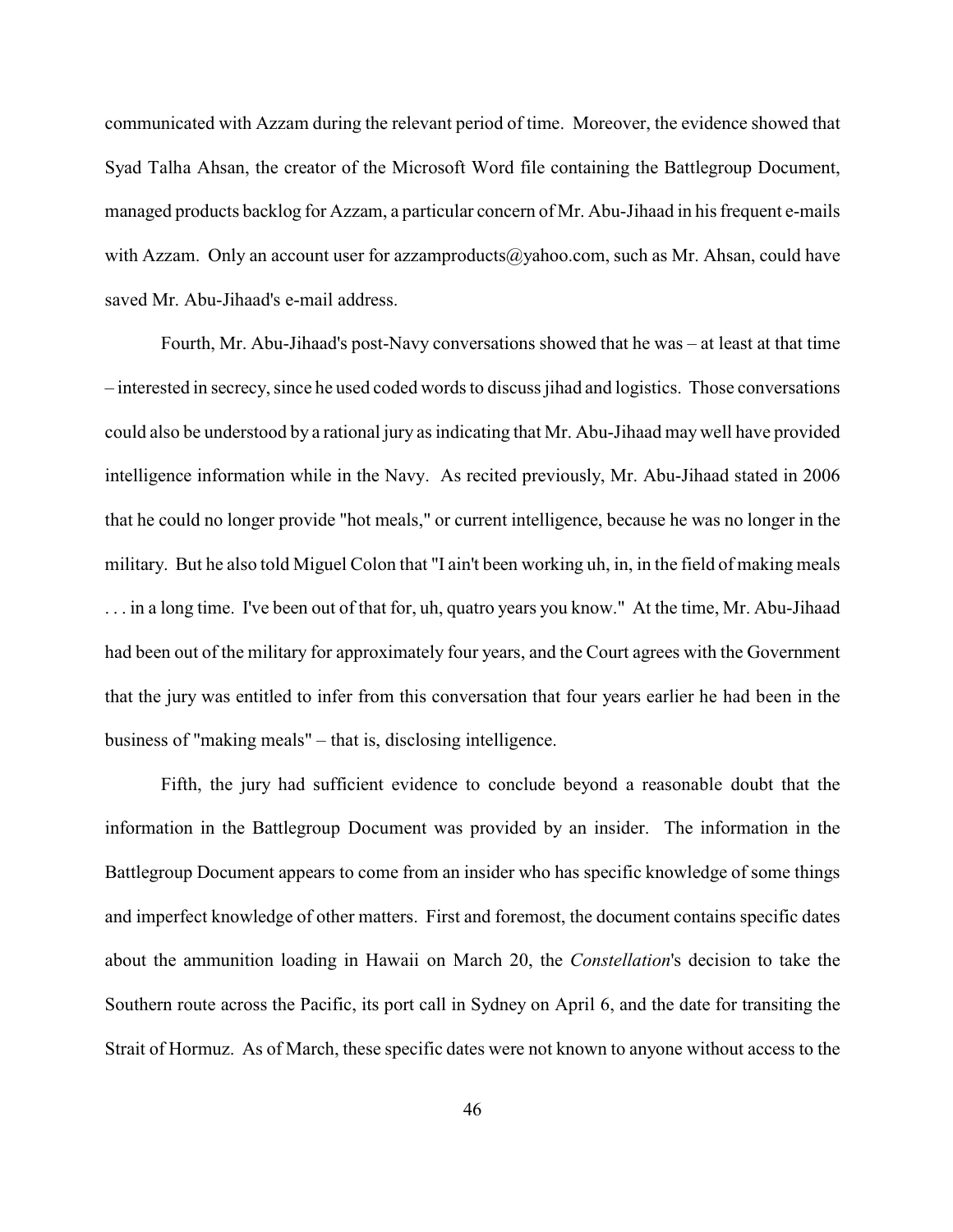Transit Plan. Indeed, the stop in Hawaii did not get added to the plan until mid- to late-February. As the Government argued at trial, and as the Court agrees, it is implausible to suppose that an outsider could have made a lucky guess that there would be an ammunition stop in Hawaii on March 20. Had an outsider provided this information, he or she would much more likely have provided approximate dates, not the exact dates from the Transit Plan. Also, the language used in the Battlegroup Document is full of military jargon, not the language that an outsider would likely use. For example, the Commander of the battlegroup is described by his title COMCRUDESRON 1 (which was close, but inaccurately spelled) and a jury could reasonably infer that the use of such acronyms is consistent with the Government's theory. Indeed, at several points, the individual who created the document includes bracketed question marks near military jargon like "helos."

It is true that the transit date for the Strait of Hormuz was both inaccurate and not in the Transit Plan. Instead, the Transit Plan stopped at the CHOP point, which was 600-1000 nautical miles from the Strait, about a two-day sail. Yet every iteration of the detailed section of the Transit Plan showed the CHOP date as just before midnight on April 29, 2001, the precise date in the Battlegroup Document. The Government sought to convince the jury that an inexperienced navigator such as Mr. Abu-Jihaad may have confused the CHOP point with the transit through the Strait. To that end, Admiral Hart testified in response to a leading question that he was sure that "people" sometimes do confuse the CHOP point and the Strait. He also said that people were often confused about where the CHOP point is located. The defense chose not to clarify the issue. Truth be told, the Court was not particularly impressed by the Government's efforts in this regard, and it is not at all clear to the Court that a rational juror could conclude from the evidence that a sailor who had previously been to the Gulf and through the Strait of Hormuz would be one of the "people" who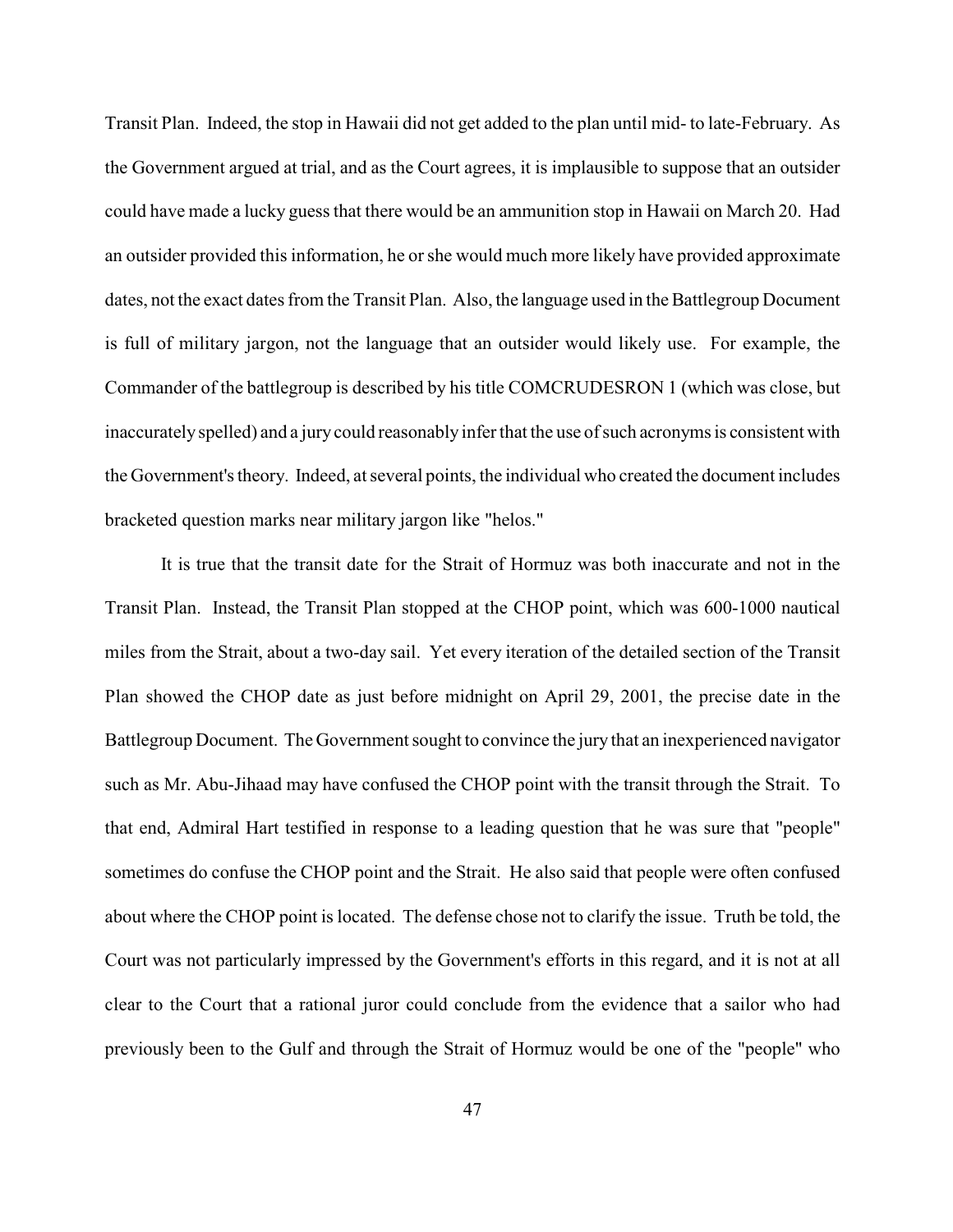sometimes confused the Strait – a geographical location – with the CHOP point. Nonetheless, the Court finds it significant that every iteration of the Transit Plan showed the end of the battlegroup's passage as nighttime on April 29, precisely as noted in the Battlegroup Document. Furthermore, the Battlegroup Document accurately states that the choice of April 29 was driven by the Navy's desire to boost morale by crossing into the tax-free zone right before the end of a given month, thereby giving the sailors the full month of April as tax-free. An outsider to the military is unlikely to have known this detail.

The document also ended with this plea: **"Please destroy message."** If the Battlegroup Document had been created from open-source information or from guesses about port dates based on a review of internet postings, there would be no reason to include such a plea. Indeed, if the document had been created from open-source information, the jury was entitled to conclude that the document would have identified its sources so that the recipient of the information could evaluate its accuracy and strength. Thus, for example, if certain dates had been learned from the MIT alumni website, as the defense argued, the jury was entitled to conclude that the document would say so. Instead, the jury was entitled to infer from the warning at the end of the document and the failure to list any sources that the information was created from a covert source – namely, an insider, not open-source information from the internet.

One other point deserves some mention. In his e-mail communications with Azzam, Mr. Abu-Jihaad frequently made spelling and grammatical errors. Notably, the Battlegroup Document, which the jury was entitled to conclude was created by Mr. Ahsan and contains information provided to him by someone else, begins, "[Necessary changes made in grammar and spelling and for the sake of clarity]." This piece of evidence would not be particularly significant in and of itself. But the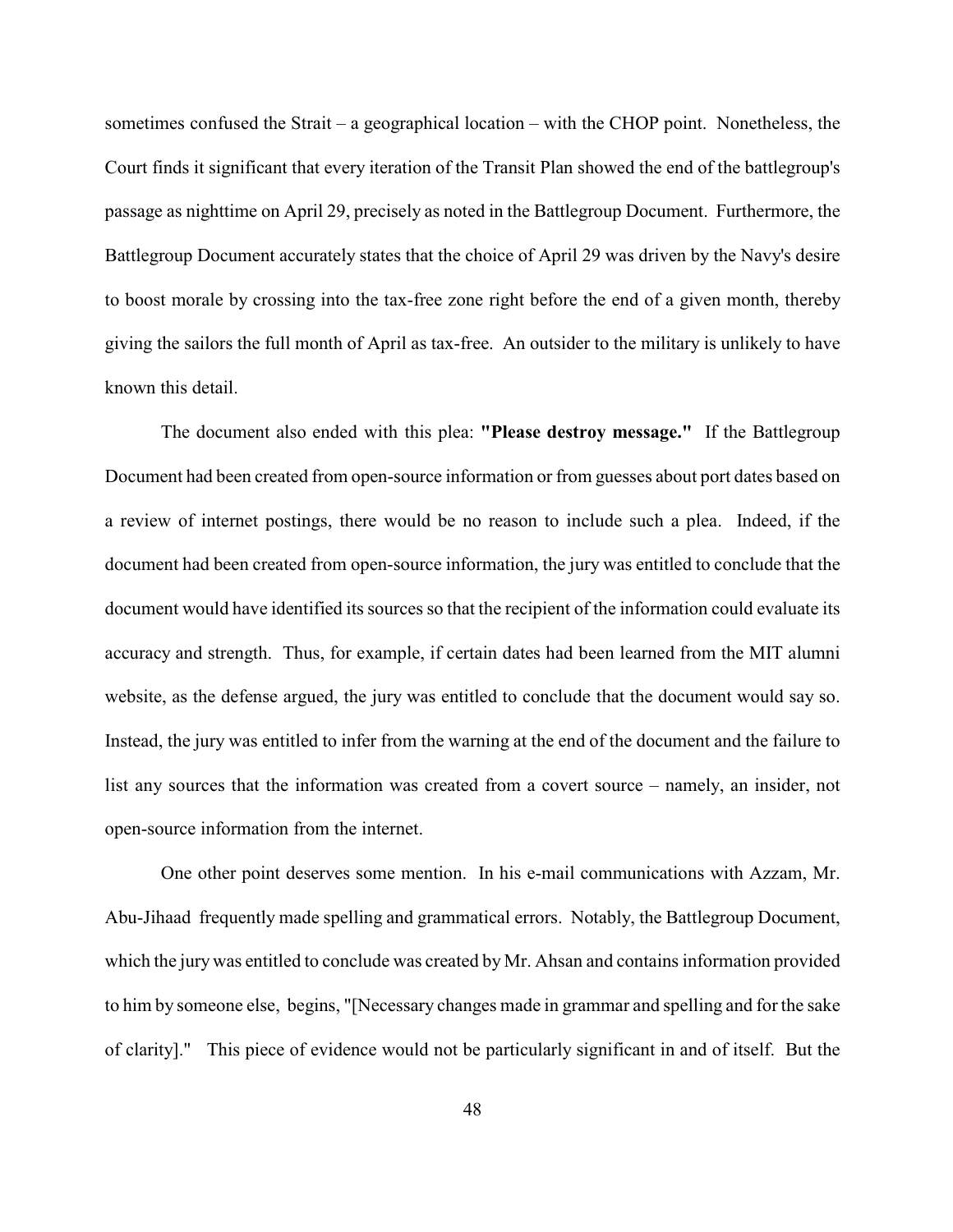Court is required to view the evidence in its totality – not in isolation – and also draw all reasonable inferences in the light most favorable to the jury's verdict. In that respect, this is yet another piece of the puzzle that points to Mr. Abu-Jihaad.

Of course, as the Court noted at the outset, the evidence in this case was not one-sided at all. For example, on many of the items listed above, the defense views the evidence entirely differently from the Government. At this point, however, the question is not whether the evidence could have been viewed differently by the jury but rather whether any rational juror could view it as the Government suggests. *See Triumph Capital Group*, 544 F.3d at 159. And as indicated above the answer to that question is most certainly yes.

Mr. Abu-Jihaad's best defense focused on three aspects of the evidence. First, no evidence shows that Mr. Abu-Jihaad actually transmitted the information in the Battlegroup Document. Indeed, no evidence shows precisely who transmitted the information. It is true that there is no smoking gun in this case. But a smoking gun is not necessary. So long as the evidence supports a finding of each essential element beyond a reasonable doubt, a conviction may, as here, be founded entirely on circumstantial evidence and inferences from that evidence. *See United States v. Strauss*, 999 F.2d 692, 696 (2d Cir. 1993) ("[A] conviction may be based upon circumstantial evidence and inferences based upon the evidence."); *United States v. Glenn*, 312 F.3d 58, 64 (2d Cir. 2002) ("[T]he prosecution may prove its case entirely by circumstantial evidence so long as guilt is established beyond a reasonable doubt.").

Second, Mr. Abu-Jihaad did not seek to hide his communications with Azzam. He used his military e-mail address on occasion, even though he knew the Navy monitored e-mail use while at sea. He also watched the Azzam videos on board and shared them with his fellow sailors. Yet, none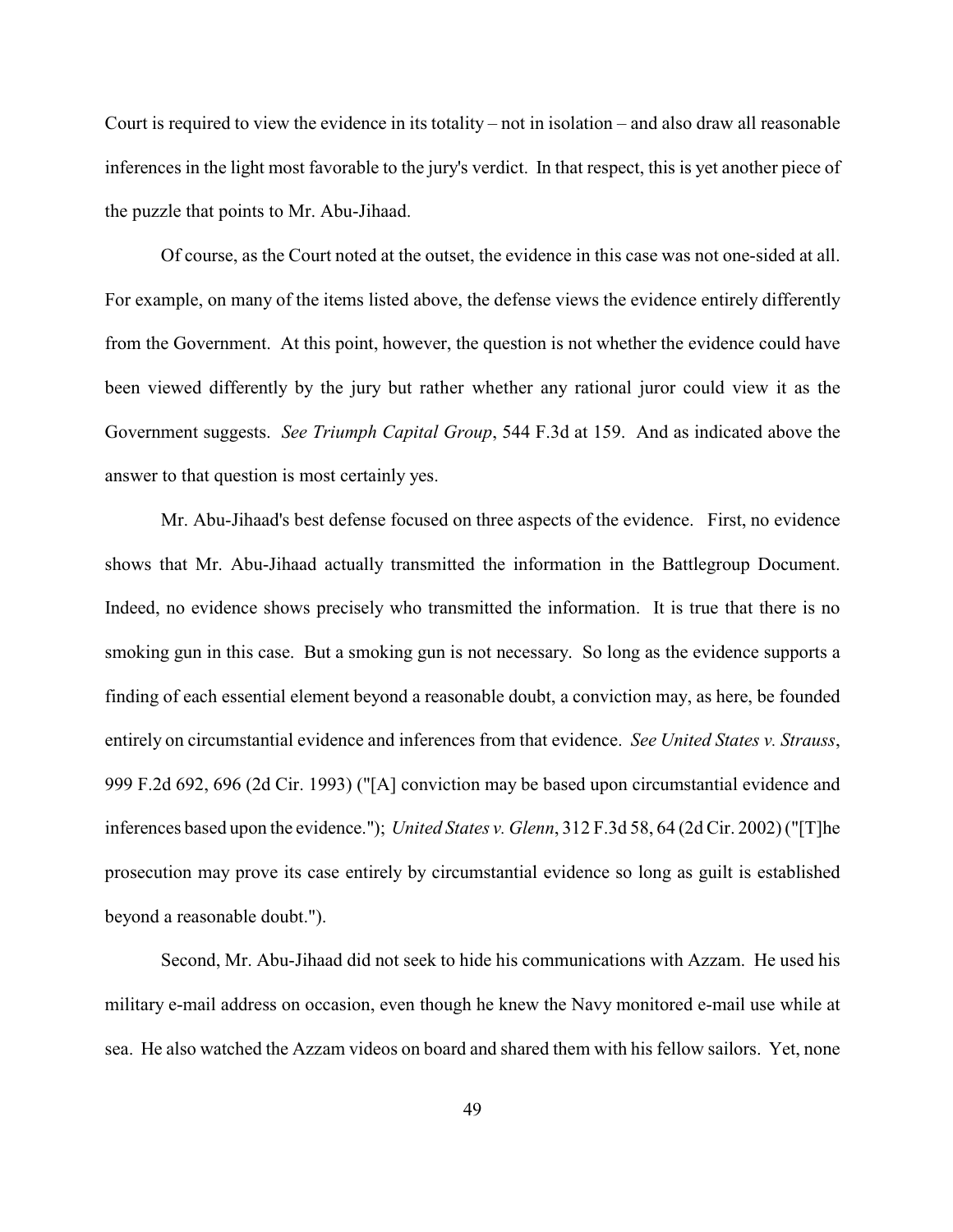of this evidence shows that Mr. Abu-Jihaad was not guilty. As the Government argued at trial, the information in the Battlegroup Document appears to have been conveyed to Azzam before the battlegroup left San Diego on March 15 (or at least the jury could have inferred that), and therefore at a time when the military was not monitoring Mr. Abu-Jihaad's e-mail. Furthermore, it was apparent from the e-mails recovered by Agent Bowling that not all of the e-mails between Azzam and Mr. Abu-Jihaad were saved. Finally, while Mr. Abu-Jihaad did not hide the Azzam videos, when it came time to send his damaging e-mail about the *Cole*, he did not use his military e-mail address and only signed his first name.

Third, and most significantly, Mr. Abu-Jihaad points out that the Battlegroup Document is full of errors and according to Mr. Abu-Jihaad, these errors show that he could not possibly have been the source of the information. This is not an insubstantial argument, for there are indeed many errors in the Battlegroup Document. Admiral Hart testified that the Battlegroup Document was "riddled with errors [and] inaccuracies." A brief catalog of some, though not all, of the errors follows:

- \* The document says that March would be tax free, but it was not (April was) and Chief Amador testified that all sailors would know that March would not be tax free.
- \* Admiral Hart's title is shown in the document as "COMCRUDESRON 1," but that is not the right acronym for his title.
- \* The duration of the deployment is stated to be until October 4, 2001, but the battlegroup was only on a six-month deployment and would not have been in the Gulf on October 4 as stated in the Battlegroup Document. The battlegroup returned to San Diego on September 15, 2001.
- \* Regarding weaknesses of the battlegroup, the document states: "They have nothing to stop small craft with RPG etc. except their Seals' stinger missiles." However, stinger missiles are not used to protect against small craft. Notably, Mr. Abu-Jihaad's berthmate on the *Benfold* manned a machine gun on deck as the method for dealing with small craft.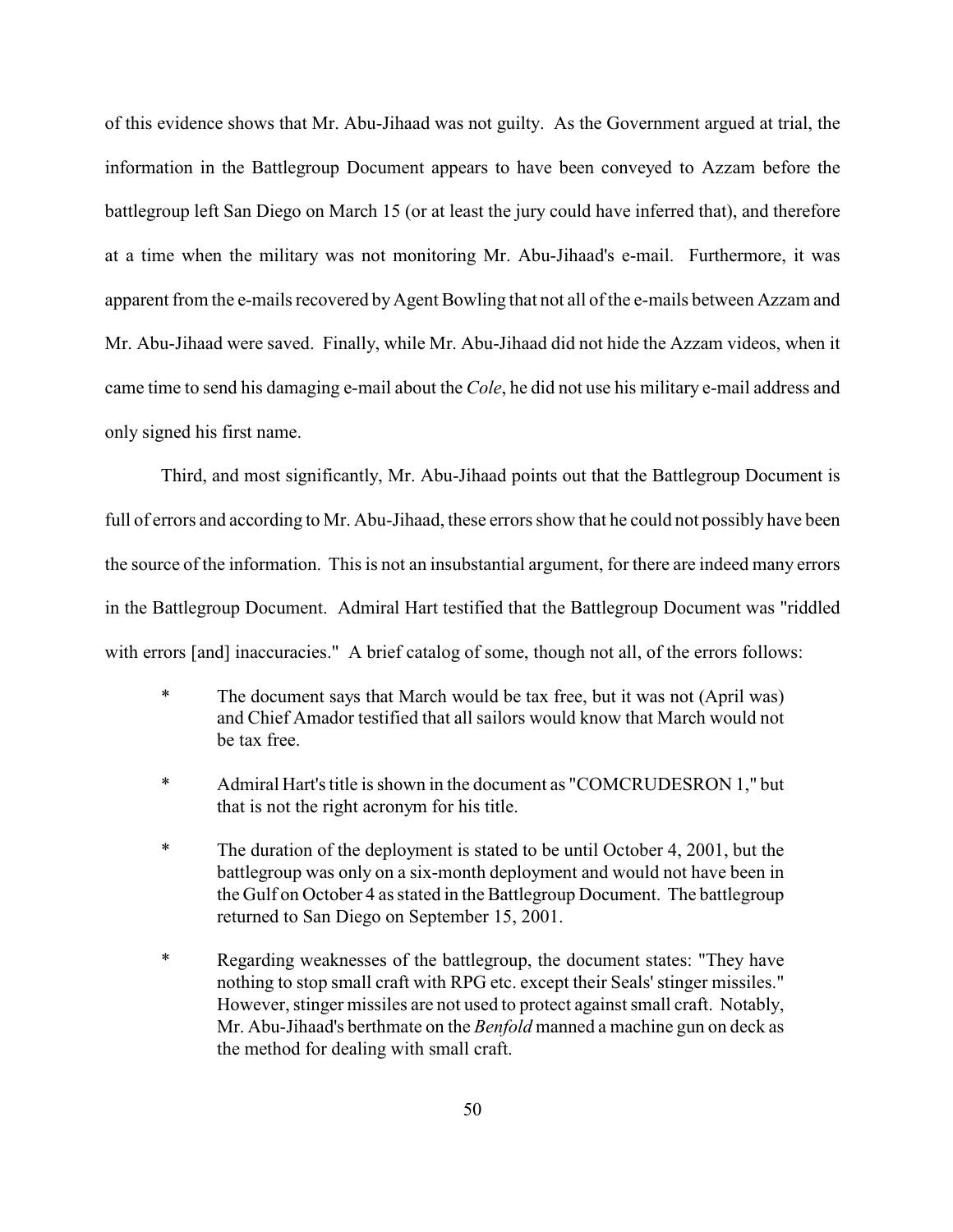- \* There was no *U.S.S. Olympia* submarine and the submarines would not pass through the Strait of Hormuz on either side of the *Constellation* as depicted in the diagram in the document. Furthermore, the battlegroup would not, and did not, pass through the Strait in two columns as shown in the diagram.
- \* April 29 was not the date on which the battlegroup intended to transit the Strait of Hormuz.

As explained above, the question for the Court is whether the errors in the Battlegroup Document are sufficient to equal or nearly equal the evidence of guilt recited above. The Court does not believe they are sufficient. First, some of the errors, such as Admiral Hart's title, could be made by any sailor, particularly one who commits frequent spelling errors. Also, there was no evidence presented about what Mr. Abu-Jihaad knew or did not know about stinger missiles, and his berthmate testified that he was skeptical of his "scat" team being very effective at night. The Court has previously discussed the transit date and does not need to say more on that point. And as the Government showed at trial, the diagram may not have been intended to depict a dual-column formation; indeed, if one moved the depictions on the right side of the drawing to the bottom of the left-hand side, it is not inaccurate, except for the submarines.

It is true that other mistakes point away from Mr. Abu-Jihaad; for example, the statement that all of March would be tax free and the reference to stingers. But the jury did not have to conclude that all of the information in the Battlegroup Document came from a single source, or that Mr. Ahsan interpreted it properly. It is the jury's task to resolve any conflicts in the evidence, using their common sense, good judgment, and experience. *See Huezo*, 546 F.3d at 182; *Autuori* 212 F.3d at 114. Finally, and in any event, the standard is beyond a *reasonable* doubt, not beyond all possible doubt. *See, e.g.*, *United States v. Clifton*, 406 F.3d 1173, 1178 (10th Cir. 2005). Therefore, the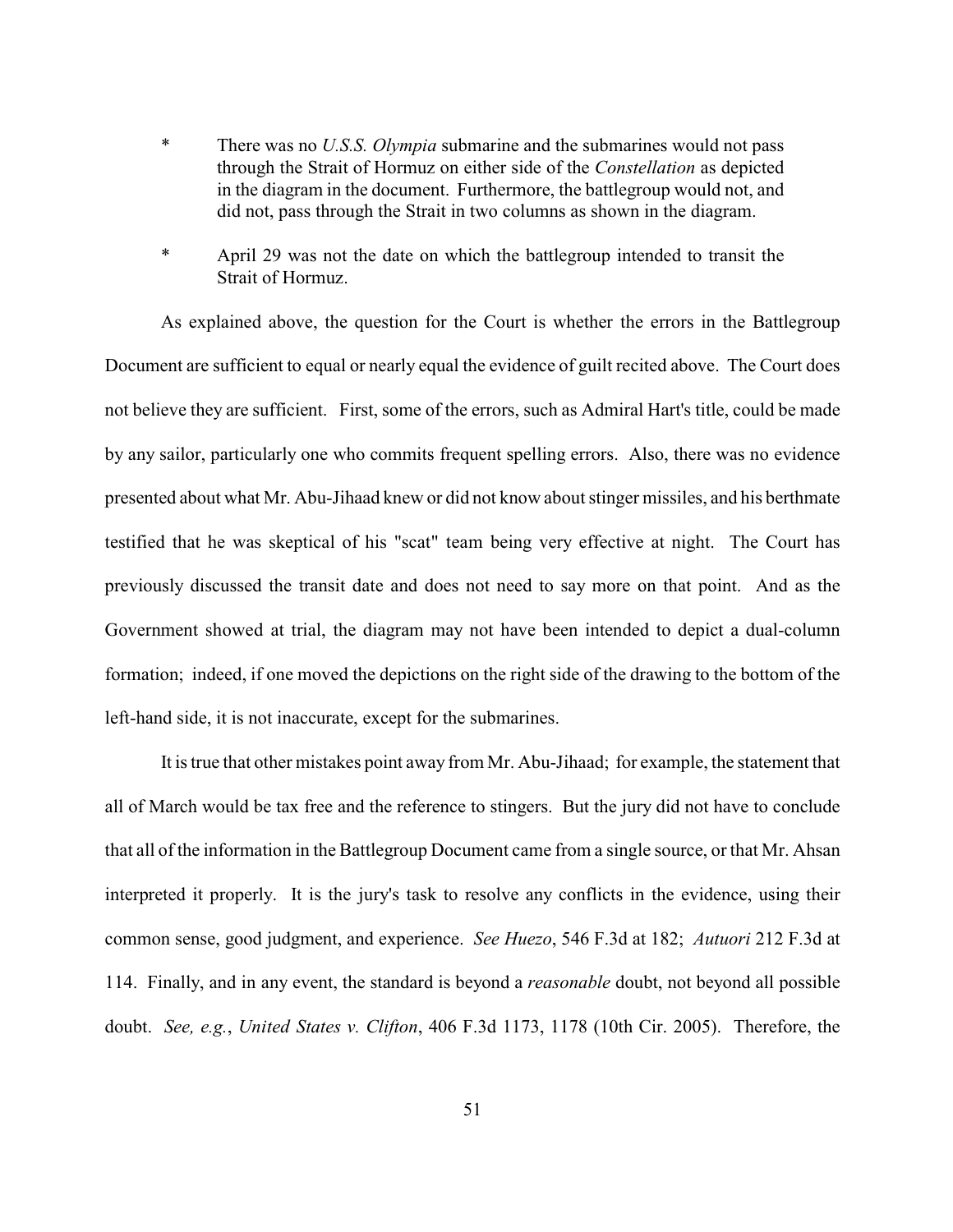Government "'need not negate every theory of innocence.'" *Triumph Capital Group*, 544 F.3d at 158 (*quoting Glen*, 312 F.3d at 63); *Strauss*, 999 F.2d at 696 ("[T]he government need not have precluded every reasonable hypothesis consistent with innocence." (quotation marks omitted)).

In closing, it bears noting that it is not this Court's task on a motion for judgment of acquittal to independently assess the evidence and to decide if Mr. Abu-Jihaad is guilty or not. Instead, the Court must respect the role of the jury and take pains to ensure that it is not invading the jury's province in the guise of determining whether the evidence supporting a theory of innocence is equal or nearly equal to a finding of guilt. *See United States v. Payton*, 159 F.3d 49, 56 (2d Cir. 1998) ("The ultimate question is not whether *we believe* the evidence adduced at trial established defendant's guilt beyond a reasonable doubt, but whether *any rational trier of fact could so find.*" (emphasis in original)). This was not an open and shut case. In many ways, it was a difficult case for the Government to prove. However, having carefully considered the evidence in its totality and in the light most favorable to the Government, the Court is satisfied that a rational trier of fact could have found beyond a reasonable doubt that Mr. Abu-Jihaad provided classified information in violation of 18 U.S.C. § 793(d). *See Jackson*, 443 U.S. at 319; *Triumph Capital Group*, 544 F.3d at 159. Accordingly, the Court denies his Motion for Judgment of Acquittal on that charge.

#### **B.**

Mr. Abu-Jihaad was also convicted of providing material support to terrorists in violation of 18 U.S.C. § 2339A and § 2. Section 2339A makes it a crime to provide "material support or resources . . . knowing or intending that they are to be used in preparation for, or in carrying out, a violation" of certain enumerated statutes. *Id.* "Material support or resources" are defined as follows: "currency or other financial securities, financial services, lodging, training, safehouses, false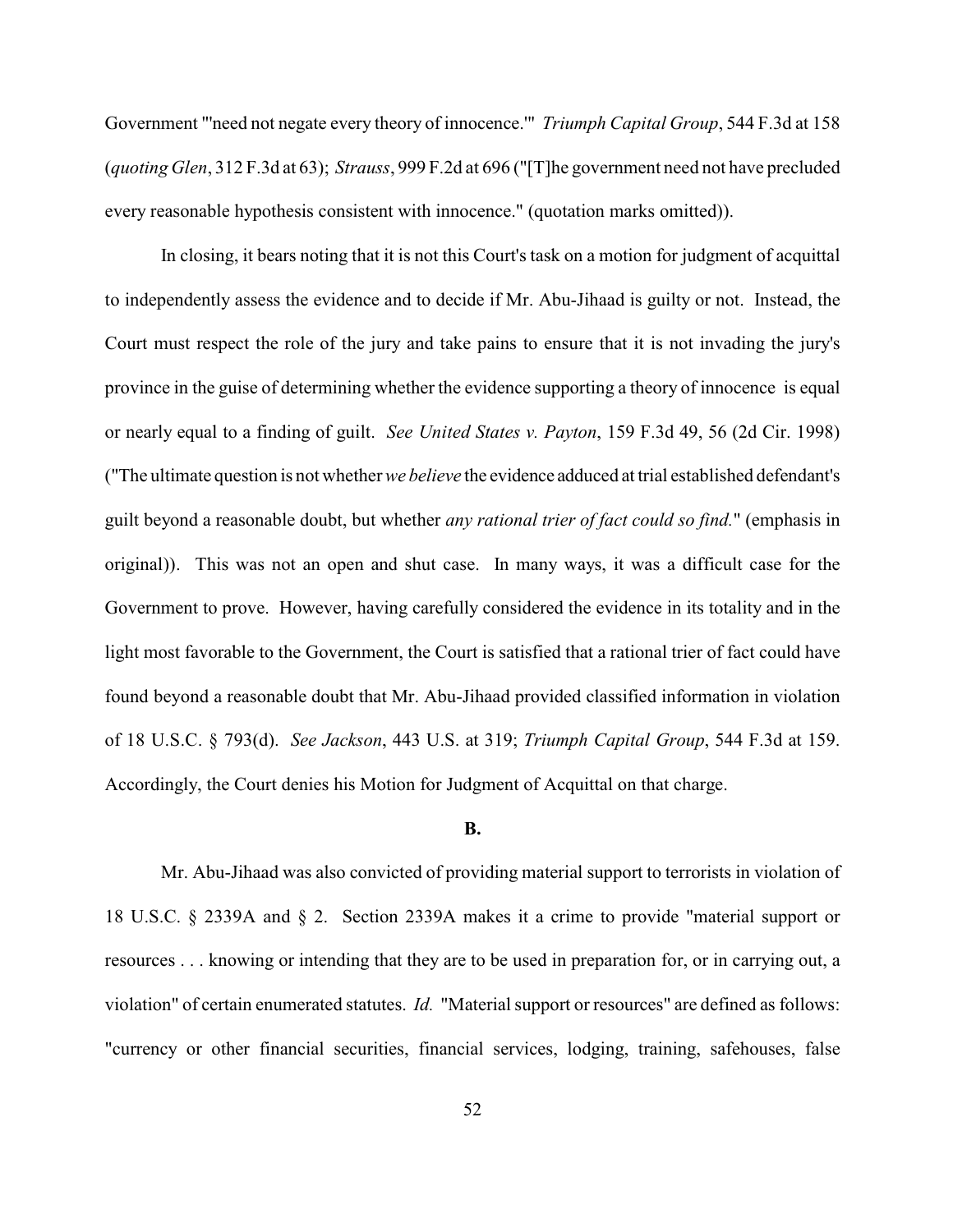documentation or identification, communications equipment, facilities, weapons, lethal substances, explosives, *personnel*, transportation, *and other physical assets*, except medicine or religious materials." *Id.* § 2339A(b) (emphasis added). Mr. Abu-Jihaad was charged with providing "personnel" and "physical assets," knowing or intending that such support would be used in preparation for, or in carrying out, a violation of 18 U.S.C. § 2332(b) – that is, a plan to kill United States nationals. *See* Indictment [doc. # 6] ¶¶ 28-29.

The jury was asked to answer a special interrogatory regarding the material support element of the charge. Specifically, the jury was asked whether it found unanimously that the Government had proved beyond a reasonable doubt that Mr. Abu-Jihaad provided material support in the form of: (a) personnel, or (b) physical assets. The jury answered each interrogatory in the affirmative. *See* Jury Verdict [doc. # 247]. Therefore, the Court will assess the evidence offered on each ground.

**1. Physical Assets.** The Government did not at trial, and does not claim here, that Mr. Abu-Jihaad's provision of national defense information to Azzam was a "physical asset" within the meaning of 18 U.S.C. § 2339A, or that Mr. Abu-Jihaad created the diskette containing the Battlegroup Document. Instead, the Government argued that "by providing . . . the information that [would end up] in the Microsoft Word document on that floppy disk, [Mr. Abu-Jihaad] essentially set in motion the steps that caused that floppy disk to be created by Ahsan and given to Ahmad." Government's Consolidated Objection [doc. # 289] at 56. The Government could make this argument because Mr. Abu-Jihaad had also been indicted under 18 U.S.C. § 2(b). Section 2(b) provides: "Whoever willfully causes an act to be done which if directly performed by him or another would be an offense against the United States, is punishable as a principal." According to the Government, it was "reasonably foreseeable" to Mr. Abu-Jihaad that whomever he provided information to would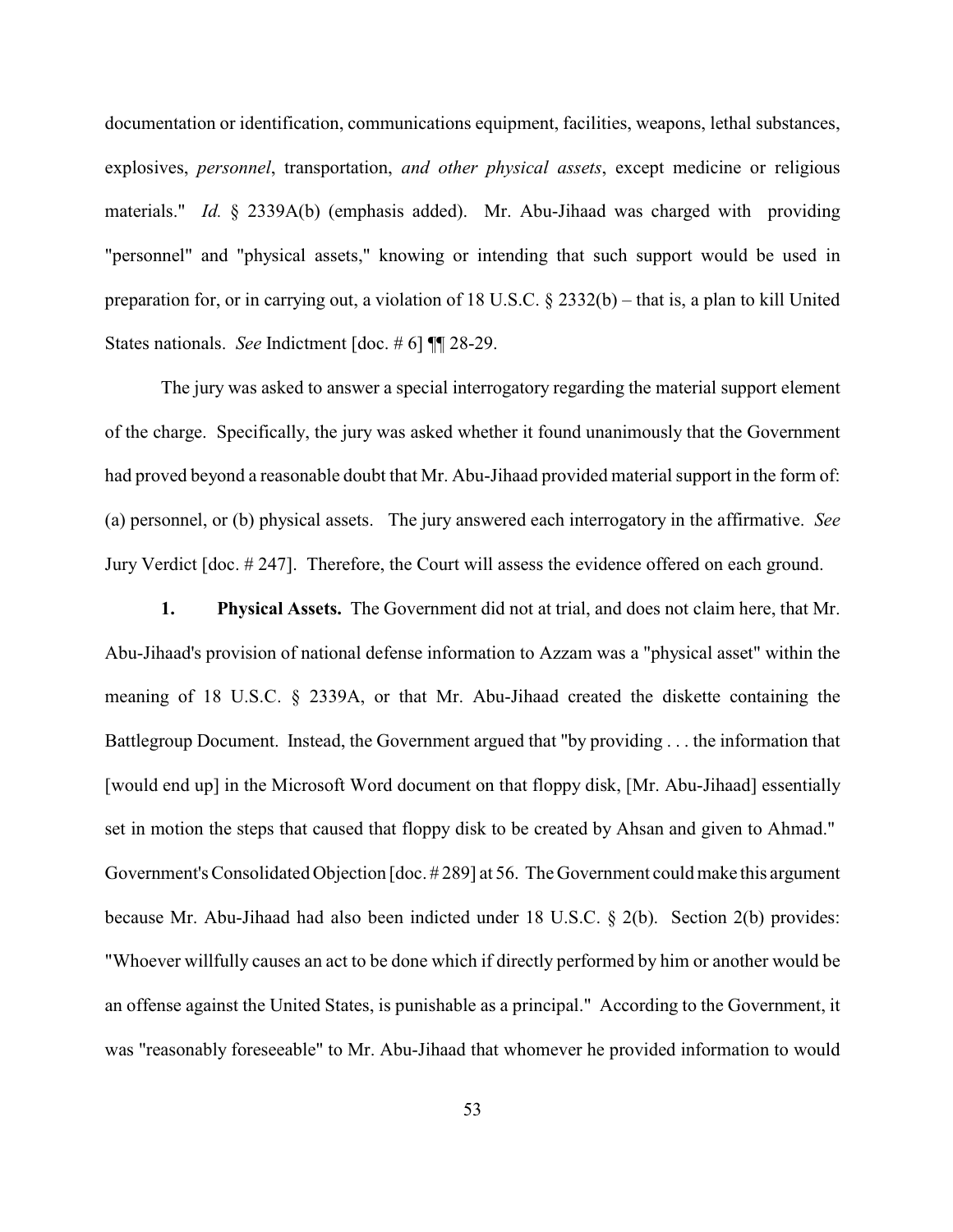commit it to a physical asset such as a floppy disk.

Taking the evidence in the light most favorable to the Government and fully cognizant of the deference owed to the jury, the Court does not believe that a rational juror could conclude beyond a reasonable doubt that Mr. Abu-Jihaad provided material support to Azzam in the form of a physical asset. The Court says this for two principal reasons.

First and foremost, there was no evidence whatsoever regarding how Mr. Abu-Jihaad transmitted national defense information to Azzam, what was said when the information was provided, or how he expected Azzam would distribute or transmit the information he provided. Consequently, there was no evidence that would suggest that Mr. Abu-Jihaad knew the information he provided would be transcribed into a Microsoft Word document and copied onto a floppy disk, let alone that he "caused" the information to be placed on a floppy disk. What we do know from the evidence is that the Battlegroup Document ended with these words: "**Please destroy message**." Those words are hardly consistent with someone who intends to cause the information to be put into a computer file that would be copied onto a floppy disk and then distributed. Indeed, Mr. Ahsan did precisely the opposite of what he had been told to do. He was told to destroy the message and instead he typed it out and then copied it onto a diskette to deliver it to Mr. Ahmad. As the Court instructed the jury, there are limits to what can be inferred from the evidence. Baseless speculation and conjecture are not proper and are not evidence. *See Siewe v. Gonzales*, 480 F.3d 160, 167 (2d Cir. 2007) ("[S]peculation and conjecture become legally impermissible '[o]nly when there is a complete absence of probative facts to support the conclusion reached.'" (quoting *Lavender v. Kurn*, 327 U.S. 645, 653 (1946))); *United States v. Mulheren*, 938 F.2d 364, 372 (2d Cir. 1991) (overturning verdict when jury engaged in "rank speculation").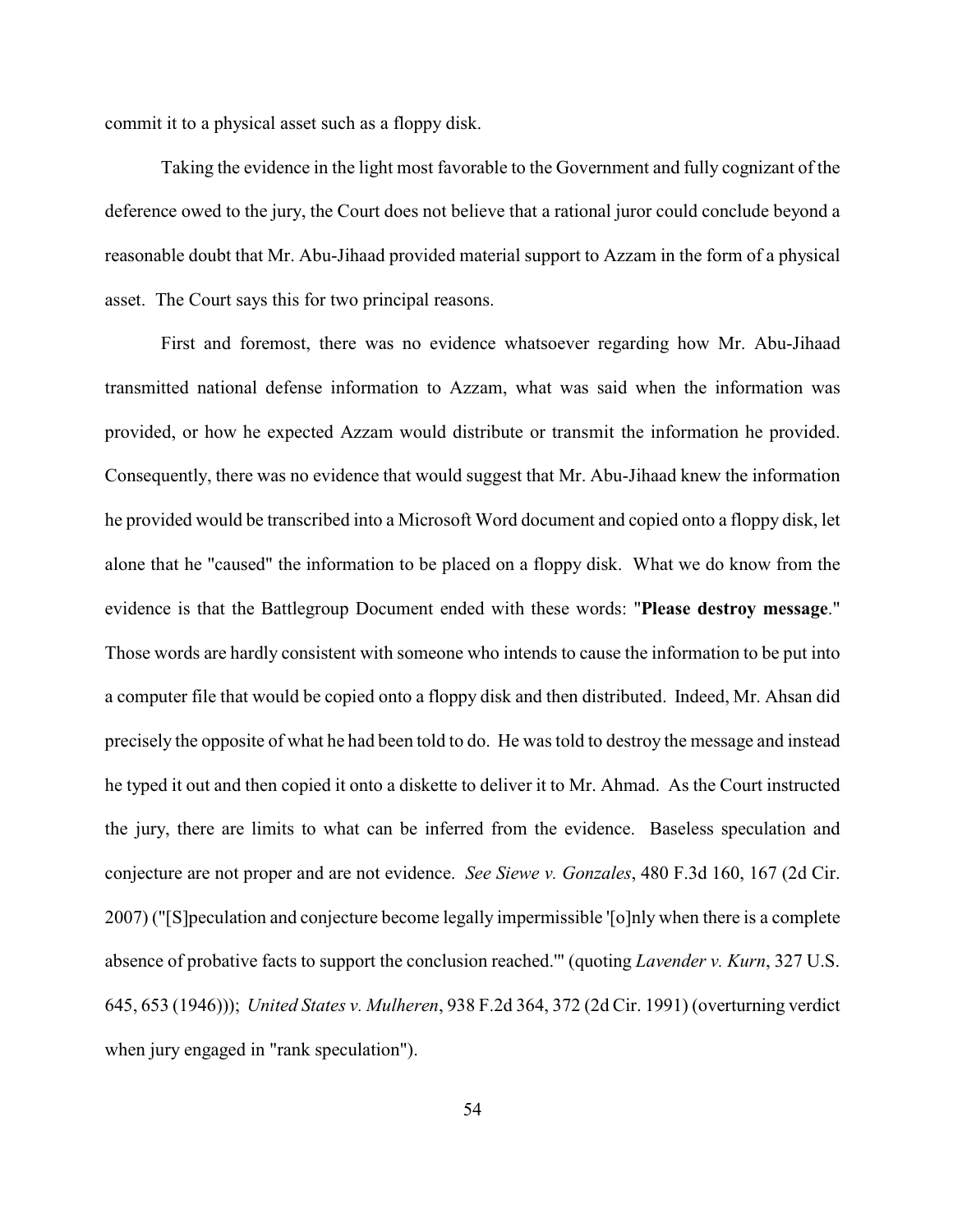Second, the Government's emphasis on what was supposedly "reasonably foreseeable" to Mr. Abu-Jihaad does not comport with the requirements of 18 U.S.C. § 2(b). In support of its arguments, the Government cites only two cases, *United States v. Amico*, 486 F.3d 764, 781 (2d Cir. 2007) and *Pereira v. United States*, 347 U.S. 1, 8-9 (1954). However, *Amico*, a mail fraud case, does not mention, let alone discuss, § 2(b). *Pereira* is also a mail fraud case. Although *Pereira* does mention § 2(b), it is unclear from the opinion whether the Supreme Court's decision is based on § 2(b) or the mail fraud statute, because the Court cites a 1917 Supreme Court case that is also a mail fraud case, not a  $\S$  2(b) decision.

In *United States v. Gabriel*, 125 F.3d 89 (2d Cir. 1997), the Second Circuit discussed the *mens rea* requirement under § 2(b). The defendant in that case argued that "willfully" in § 2(b) meant that the Government had to prove that the defendant knowingly violated the law. The Second Circuit rejected that argument, reasoning that:

The general rule in criminal cases is that the government need not prove a knowing violation of the law – we see no reason that Congress would change that rule simply because a person caused an innocent intermediary to act. *The most natural interpretation of § 2(b) is that a defendant with the mental state necessary to violate the underlying section is guilty of violating that section if he intentionally causes another to commit the requisite act.*

*Id.* at 101 (emphasis added). According to the Second Circuit, § 2(b) establishes that one who "causes" the commission of an indispensable element of the offense by an innocent agent . . . is guilty as a principal." *Id*.; *see, e.g.*, *United States v. Conception,* 983 F.2d 369, 383-84 (2d Cir. 1992) ("[Conception] initiated the gun battle by shooting Gines several times and then turning and firing at others. Rival drug dealers returned his fire, and Conception continued shooting until his gun jammed. If the wounds to Ortiz and Reyes were not inflicted by Conception himself, they most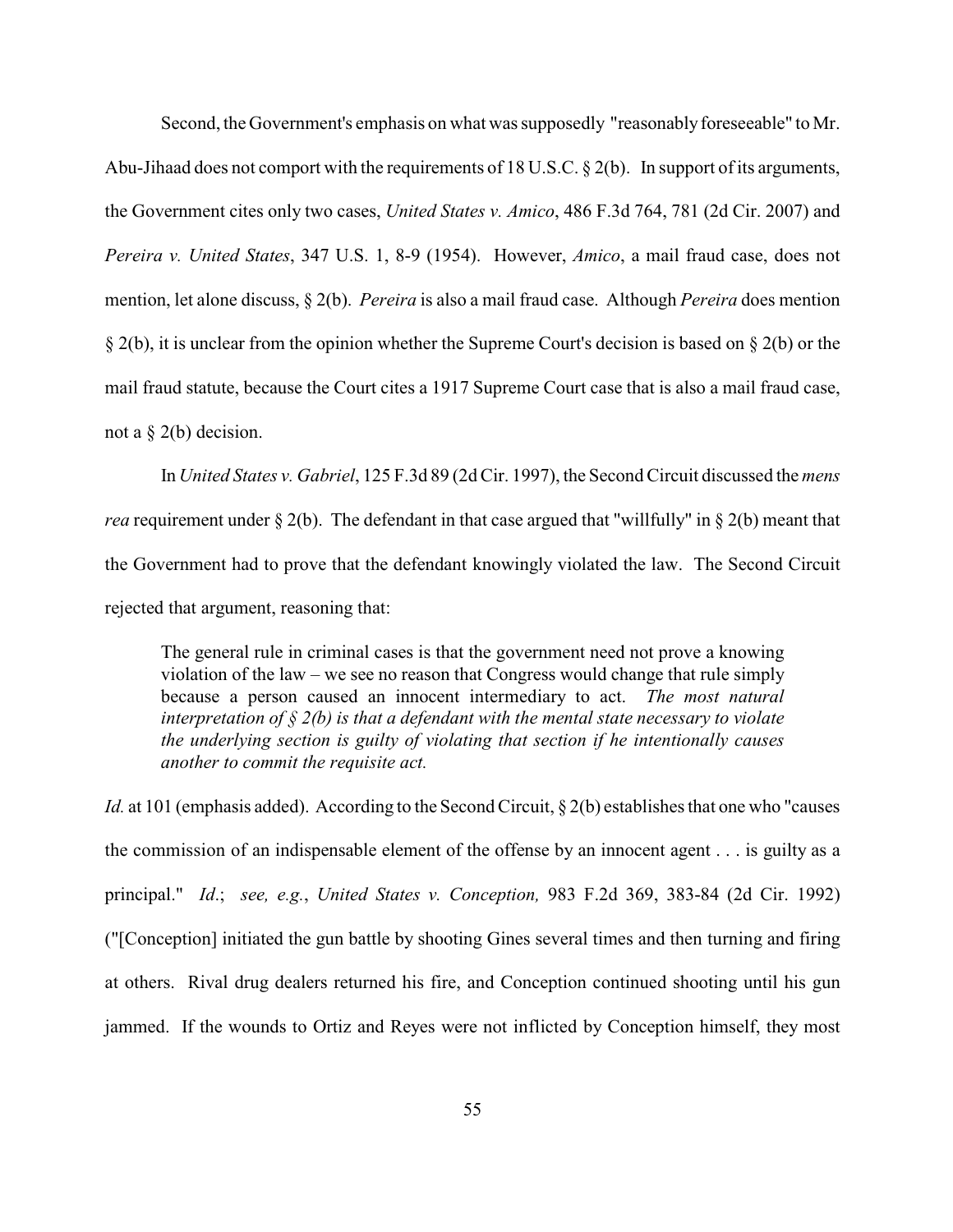certainly were inflicted by other participants in the gun battle, which had been set in motion by Conception's own willful actions.").

Therefore, "to establish a conviction through the use of section 2(b), the government must prove that the defendant had the mental state necessary to violate the underlying criminal statute and that the defendant '*wilfully caused*' another to commit the necessary act." *Gabriel*, 125 F.3d at 99  $(emphasis added).<sup>11</sup>$  Here, there was no evidence from which a rational jury could conclude beyond a reasonable doubt that Mr. Abu-Jihaad *willfully caused* Mr. Ahsan to violate § 2339A by copying the Battlegroup Document onto a floppy disk. Indeed, there is no evidence that Mr. Abu-Jihaad even knew that Mr. Ahsan would place the information Mr. Abu-Jihaad provided Azzam into a Microsoft Word document or copy that document on to a floppy disk. *Compare United States v. Nolan*, 136 F.3d 265, 272 (2d Cir. 1998) ("Mezzetta knew Belush was preparing Roofers' Form 5500 . . .[,] knew that the portfolio reports were false and misleading," and denied Belush additional information requested.). In sum, knowing that Azzam was a conduit of information to violent Islamic groups (a conclusion the jury was entirely justified in drawing) is quite a different thing from concluding that Mr. Abu-Jihaad willfully caused Mr. Ahsan to create a Microsoft Word document and then copy it onto a diskette. Accordingly, the Court grants Mr. Abu-Jihaad's motion for a judgment of acquittal insofar as he was convicted of providing physical assets to terrorists in violation of 18 U.S.C. § 2339A and § 2(b).

**2. Personnel.** As to "personnel," the Government argued to the jury – and the jury

 $11$  Thus, the mail fraud cases relied on by the Government can be further distinguished because the underlying mail fraud statute has a different *mens rea* requirement than 18 U.S.C. § 2339A. *See Gabriel*, 125 F.3d at 102 ("[A] defendant will be convicted through § 2(b) only if the defendant had the mental state necessary to violate the underlying criminal statute.").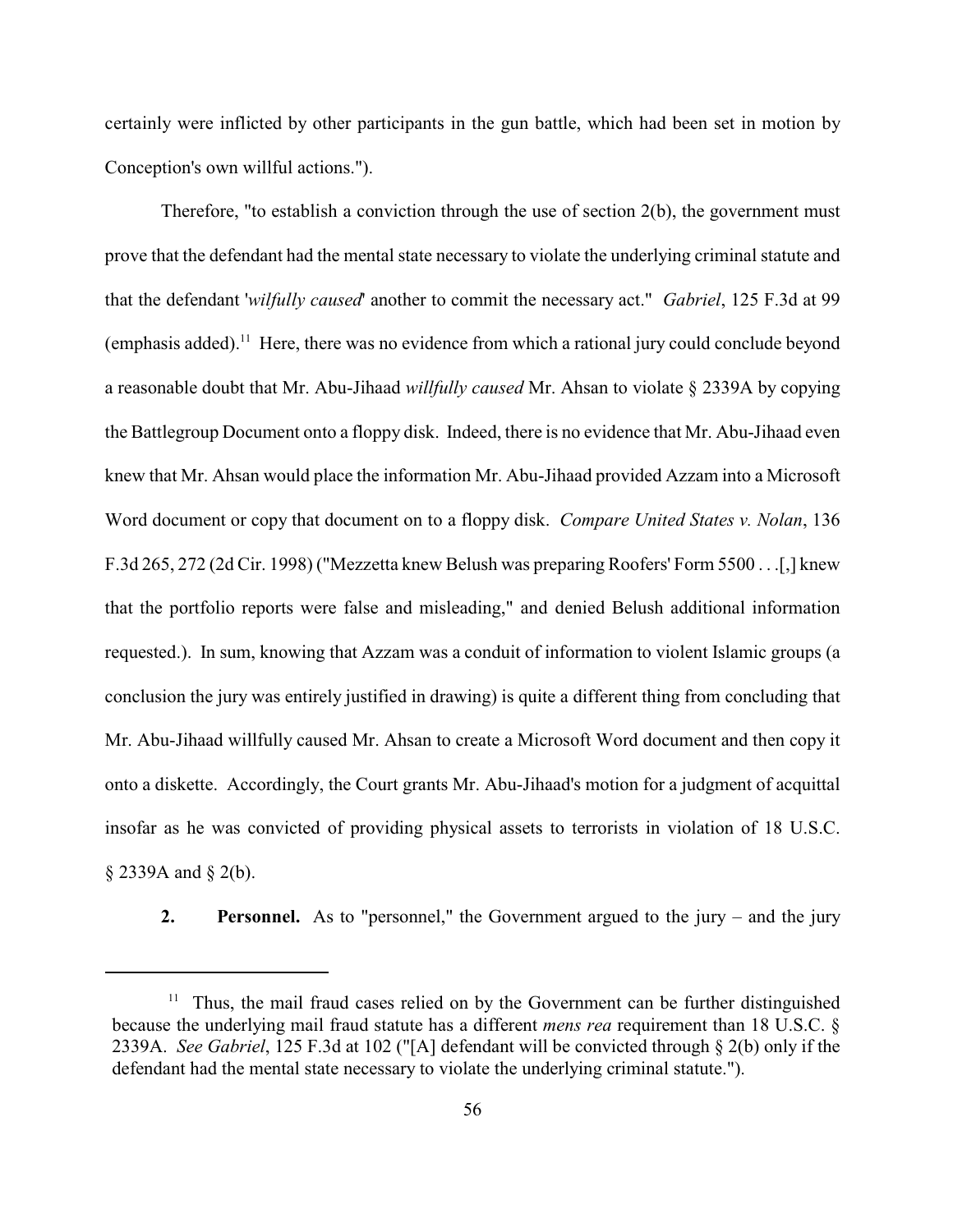accepted – that by providing national defense information to Azzam, Mr. Abu-Jihaad had provided himself as "personnel." Mr. Abu-Jihaad's conviction for providing personnel presents a much closer question than the conviction for providing physical assets. Resolution of that issue requires some consideration of the language and legislative history of § 2339A. The task is made all the more difficult because the Second Circuit has not yet ruled on the scope of the term "personnel" in that statute, Congress amended the definition of "personnel" in § 2339B but not in § 2339A, and the case law that does exist is not entirely consistent.

Section 2339A was enacted in 1994 as part of the Violent Crime Control and Law Enforcement Act, Pub. L. No. 103-322, § 120005(a), 108 Stat. 1796, 2022. In 1996, Congress added § 2339B as a part of the Antiterrorism and Effective Death Penalty Act, Pub. L. No. 104-132, § 303, 110 Stat. 1214, 1250. As amended, § 2339B makes it unlawful to "provide[] material support or resources to a foreign terrorist organization, or attempt[] or conspire[] to do so . . . ." 18 U.S.C. § 2339B(a)(1). Congress applied the § 2339A definition of "material support and resources" to § 2339B. *See* 18 U.S.C. § 2339B(g)(4) ("[T]he term 'material support or resources' has the same meaning given that term in section 2339A . . . . ").<sup>12</sup> The term "personnel" remained undefined for the purposes of both sections.

 $12$  The term "material support or resources" was originally defined as constituting:

currency or other financial securities, financial services, lodging, training, safehouses, false documentation or identification, communications equipment, facilities, weapons, lethal substances, explosives, personnel, transportation, and other physical assets, but does not include humanitarian assistance to persons not directly involved in such violations.

In 1996, Congress amended the definition of "material support or resources" to replace the phrase "but does not include humanitarian assistance to persons not directly involved in such violations" with the phrase "except medicine or religious materials." Pub. L. No. 104-132, § 323, 110 Stat. 1214, 1255.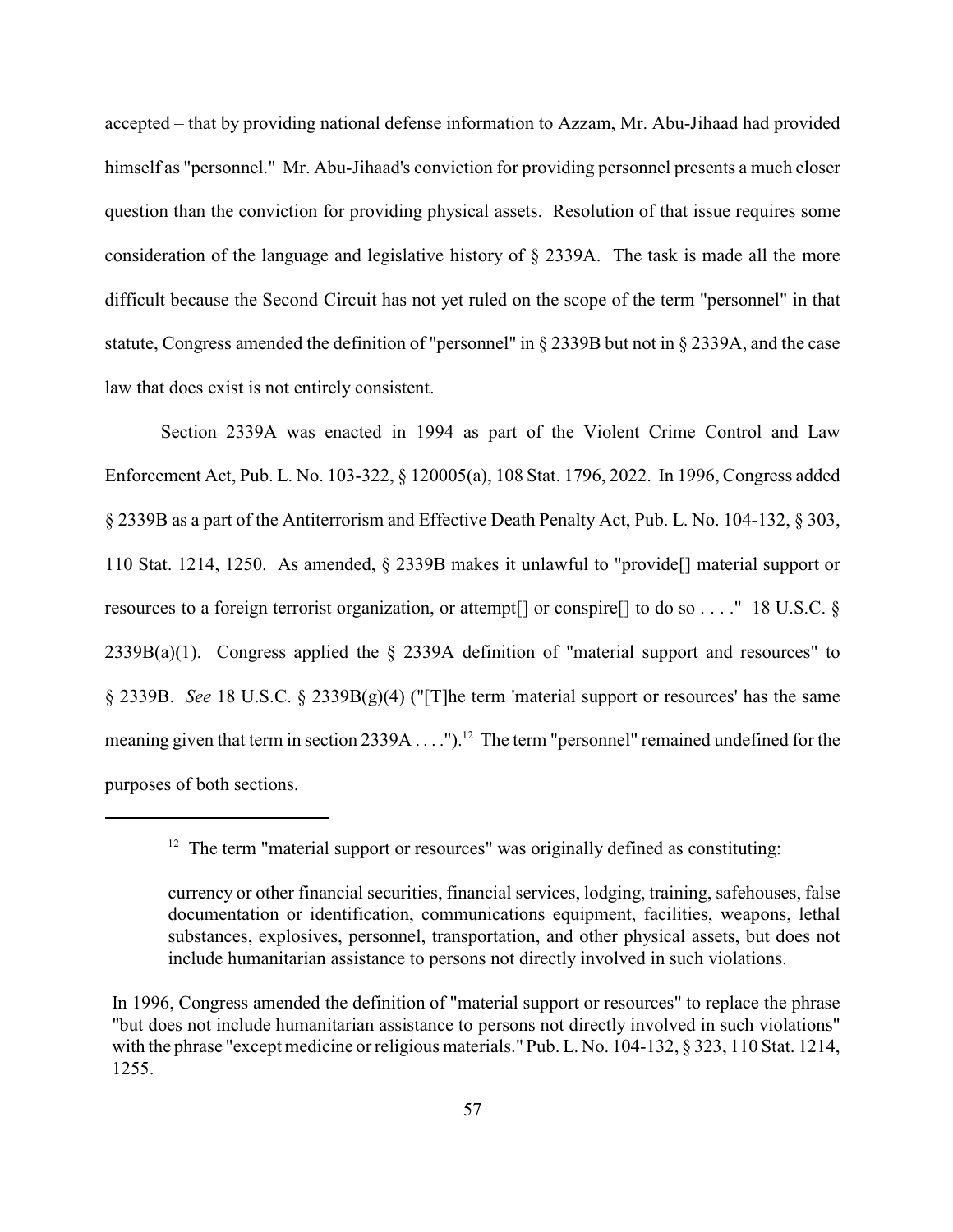The definition of "material support and resources" was amended in 2001 pursuant to the USA PATRIOT Act, Pub. L. No. 107-56, § 805, 115 Stat. 272, 377,<sup>13</sup> and again in December 2004, pursuant to the Intelligence Reform and Terrorism Prevention Act ("IRTPA"), Pub. L. No. 108-458, § 6603(b), 118 Stat. 3638. The IRTPA defined "expert advice or assistance" to mean "advice or assistance derived from scientific, technical, or other specified knowledge." *Id*. § 6603(b), 118 Stat. at 3762 (codified at § 2339A(b)(3)). It also defined "training" as "instruction or teaching designed to impart a specific skill, as opposed to general knowledge." *Id*. § 6603(b), 118 Stat. at 3762 (codified at § 2339A(b)(2)). These definitions were added to § 2339A and, accordingly, applied to both §§ 2339A and 2339B.

In addition, the IRTPA made several changes to the term "personnel." First, the IRTPA changed "personnel" in § 2339A to "personnel (1 or more individuals who may be or include oneself)." *Id*. § 6603(b), 118 Stat. at 3762 (codified at § 2339A(b)(1)). This change was added to clarify that a person can provide himself as personnel. Second, the IRTPA added a definition of "personnel" to § 2339B:

No person may be prosecuted under this section in connection with the term "personnel" unless that person has knowingly provided, attempted to provide, or conspired to provide a foreign terrorist organization with 1 or more individuals (who may be or include himself) to work under that terrorist organization's direction or control or to organize, manage, supervise, or otherwise direct the operation of that organization. Individuals who act entirely independently of the foreign terrorist organization to advance its goals or objectives shall not be considered to be working under the foreign terrorist organization's direction and control.

 $13$  The definition of "material support or resources" was amended to include "monetary instruments" and "expert advice or assistance." Pub. L. No. 107-56, § 805, 115 Stat. 272, 377.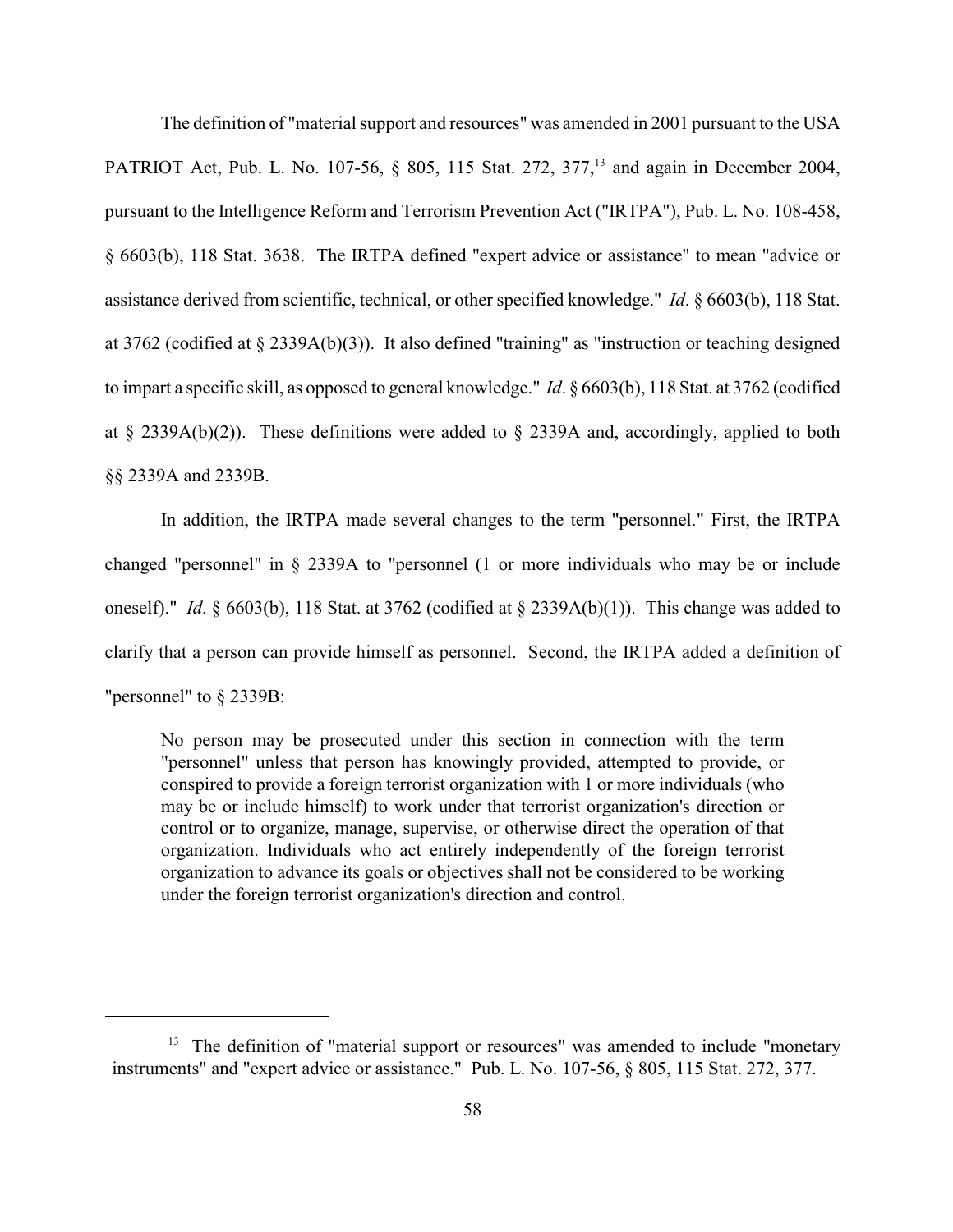*Id*. § 6603(f), 118 Stat. at 3763 (codified at § 2339B(h)).<sup>14</sup> Unlike the other changes made by IRTPA to the definition of "material support and resources," this detailed definition of "personnel" was added to § 2339B and not to § 2339A.

Notably, all of the legislative history states that the new language added to § 2339B in 2004 was only a *clarification* of the definition of personnel and not a substantive change. *See* H.R. Rep. No. 108-724, at 224 (2004), 2004 WL 2282343 (stating that the Act "more clearly defines the term material support"); *Material Aid for Terrorists: Hearing on S. 2679 Before Senate Judiciary Committee*, 108th Cong. 4 (2004) (statement of Daniel J. Bryant, Assistant Attorney General) ("The provision further clarifies that individuals who act entirely independent of the foreign terrorist organization . . . shall not be considered to be working under the foreign terrorist organization's direction and control."); 151 Cong. Rec. S3655-01 (Apr. 14, 2005) (in debate on repeal of sunset provisions, stating that "[t]hese provisions clarify the definitions of the terms 'personnel,' 'training', and 'expert advice or assistance'").

These changes to § 2339B were enacted against a backdrop of numerous legal challenges to that provision on the ground of vagueness. Central among those legal challenges was a case brought by the Humanitarian Law Project in the Ninth Circuit.<sup>15</sup> In a decision rendered before the 2004

<sup>&</sup>lt;sup>14</sup> The IRTPA also clarified the degree of knowledge required to violate  $\S$  2339B as follows: "To violate  $\lceil \S 2339B(a)(1) \rceil$ , a person must have knowledge that the organization is a designated terrorist organization . . . that the organization has engaged or engages in terrorist activity . . . or that the organization has engaged or engages in terrorism." *Id.* § 6603(c), 118 Stat. at 3762-63 (codified at  $§$  2339B(a)(1)).

<sup>&</sup>lt;sup>15</sup> The sequence of cases is as follows: *Humanitarian Law Project v. Reno*, 9 F. Supp. 2d 1176 (C.D. Cal. 1998), *aff'd*, 205 F.3d 1130 (9th Cir. 2000), *on subsequent appeal sub nom. Humanitarian Law Project v. U.S. Dep't of Justice*, 352 F.3d 382 (9th Cir. 2003), *reh. en banc granted*, 382 F.3d 1154 (9th Cir. 2004), *judgment vacated*, 393 F.3d 902 (9th Cir. 2004), *on remand sub nom. Humanitarian Law Project v. Gonzales*, 380 F. Supp. 2d 1134 (C.D.Cal. 2005), *aff'd sub*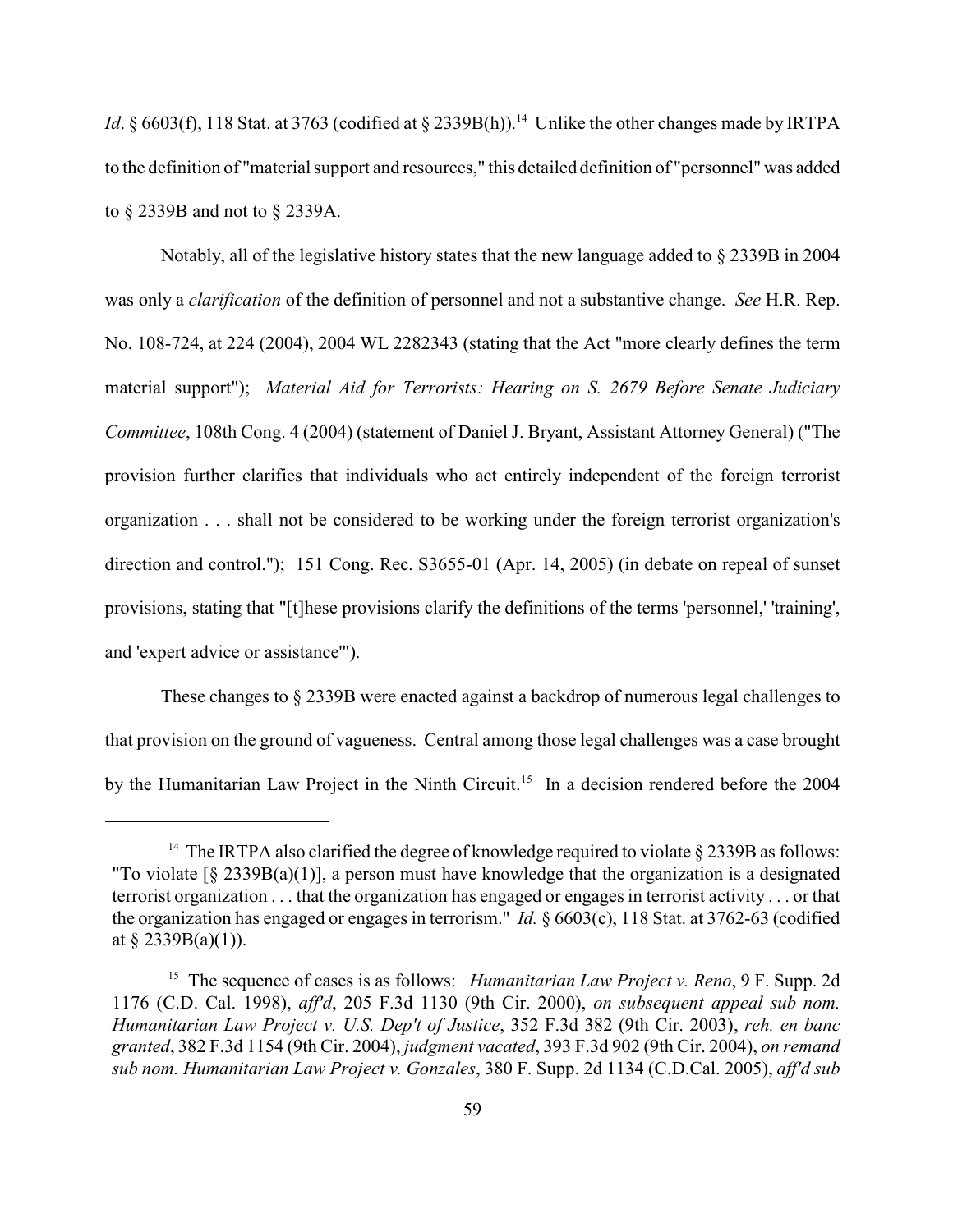amendments, the district court refused to adopt the narrow definition of "personnel" proffered by the

Government:

Defendants [the government] contend that the term "personnel" is aimed at denying human resources, as the term is commonly understood, *i.e*., the provision of human resources to proscribed terrorist organizations. Defendants contend that the AEDPA prohibits the act of donation, including sending personnel to PKK or LTTE headquarters to work under their direction. Defendants fail, however, to point to any language in the AEDPA which limits the prohibition on "personnel" to people working at the headquarters and at the direction of foreign terrorist organizations.

*Humanitarian Law Project v. Reno*, 9 F. Supp. 2d 1176, 1203 (C.D. Cal. 1998). Instead, the court

concluded that "the term 'personnel' broadly encompasses the type of human resources which

Plaintiffs seek to provide, including the distribution of LTTE literature and informational materials

and working directly with PKK members at peace conferences and other meetings." *Id.* at 1204. The

court found that this overly-broad definition violated the First Amendment in the context of § 2339B

because it encompassed pure speech, including conduct as benign as handing out pamphlets.<sup>16</sup>

*nom. Humanitarian Law Project v. Mukasey*, 509 F.3d 1122 (9th Cir. 2007). *See generally* Robert M. Chesney, *The Sleeper Scenario: Terrorism-Support Laws and the Demands of Prevention*, 42 Harv. J. on Legis. 1, 86 (2005).

<sup>&</sup>lt;sup>16</sup> Following the amendments to  $\S$  2339B in the IRTPA, most courts have rejected overbreadth and vagueness challenges to that provision. *See, e.g.*, *Humanitarian Law Project v. Mukasey*, 509 F.3d 1122, 1136 (9th Cir. 2007) ("As amended by the IRTPA, AEDPA's prohibition on providing 'personnel' is not vague because the ban no longer blurs the line between protected expression and unprotected conduct." (quotation marks and citations omitted)); *United States v. Taleb-Jedi*, 566 F. Supp. 2d 157, 168 (E.D.N.Y. 2008) ("There is no First Amendment right to facilitate terrorism by working under the organization's direction or control or by managing, supervising or directing the operation of a terrorist organization."); *United States v. Warsame*, 537 F. Supp. 2d 1005, 1018 n.9 (D. Minn. 2008) (finding that as amended, § 2339B is not unconstitutionally vague); *United States v. Shah*, 474 F. Supp. 2d 492, 497 (S.D.N.Y. 2007) (applying § 2339B to a defendant who volunteered himself as a medic for al-Qaida). Courts have also rejected vagueness and overbreadth challenges to § 2339A. *See, e.g.*, *United States v. Amawi*, 545 F. Supp. 2d 681, 683-84 (N.D. Ohio 2008); *United States v. Awan*, 459 F. Supp. 2d 167, 178 (E.D.N.Y. 2006).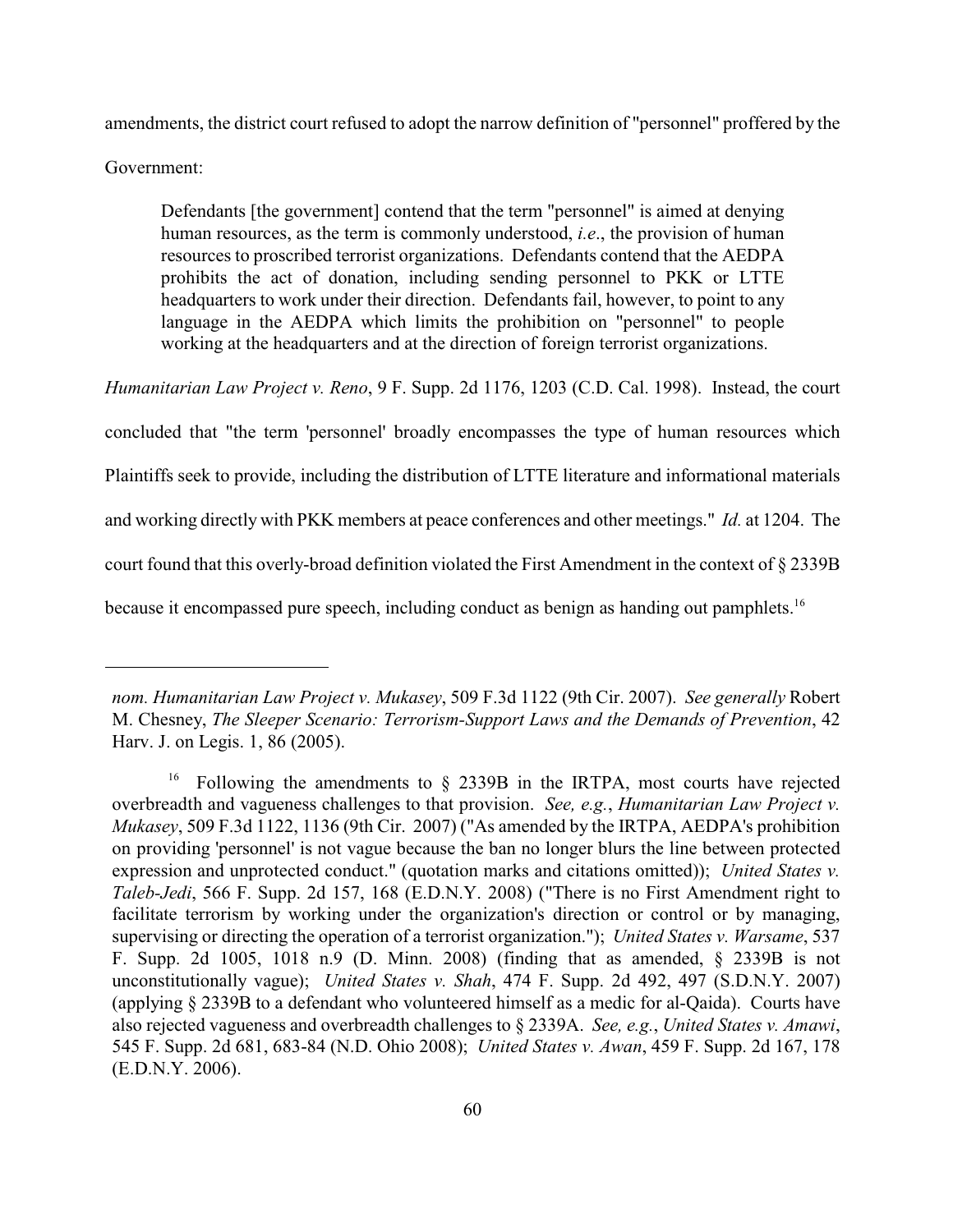Other courts, however, interpreted the pre-2004 definition of "personnel" differently. For instance, in *United States v. Lindh*, 212 F. Supp. 2d 541 (E.D. Va. 2002), the district court concluded that:

providing "personnel" to HUM or al Qaeda necessarily means that the persons provided to the foreign terrorist organization work under the direction and control of that organization. One who is merely present with other members of the organization, but is not under the organization's direction and control, is not part of the organization's "personnel." . . . Simply put, the term "personnel" does not extend to independent actors. Rather, it describes employees or employee-like operatives who serve the designated group and work at its command or . . . who provide themselves to serve the organization.

*Id.* at 572; *see also id*. at 574 ("The Ninth Circuit's vagueness holding in *Humanitarian Law Project* is neither persuasive nor controlling."); *id.* at 573 ("'Personnel' refers to individuals who function as employees or quasi-employees – those who serve under the foreign entity's direction or control."); *United States v. Goba*, 220 F. Supp. 2d 182, 194 (W.D.N.Y. 2002) (agreeing with *Lindh* regarding § 2339B); *United States v. Marzook*, 383 F. Supp. 2d 1056, 1066 (N. D. Ill. 2005) (same).

In *United States v. Sattar*, 314 F. Supp. 2d 279 (S.D.N.Y. 2004), Judge John G. Koeltl of the Southern District of New York attempted to find a middle ground between the expansive definition of "personnel" in the *Humanitarian Law Project* cases and the narrow definition in *Lindh*. Having previously rejected *Lindh*'s definition of personnel, *see United States v. Sattar*, 272 F. Supp. 2d 348, 359 (S.D.N.Y. 2003), the court concluded that "Congress plainly intended to refer to persons engaged in 'preparing for' or 'carrying out' one of the crimes specified in § 2339A . . . that is, persons who are jointly involved in participating in those crimes." *Sattar*, 314 F. Supp. 2d at 298. Using this definition, the court concluded that a lawyer who had acted in concert with others to make a coconspirator available was guilty of providing "personnel," regardless of the fact that she was not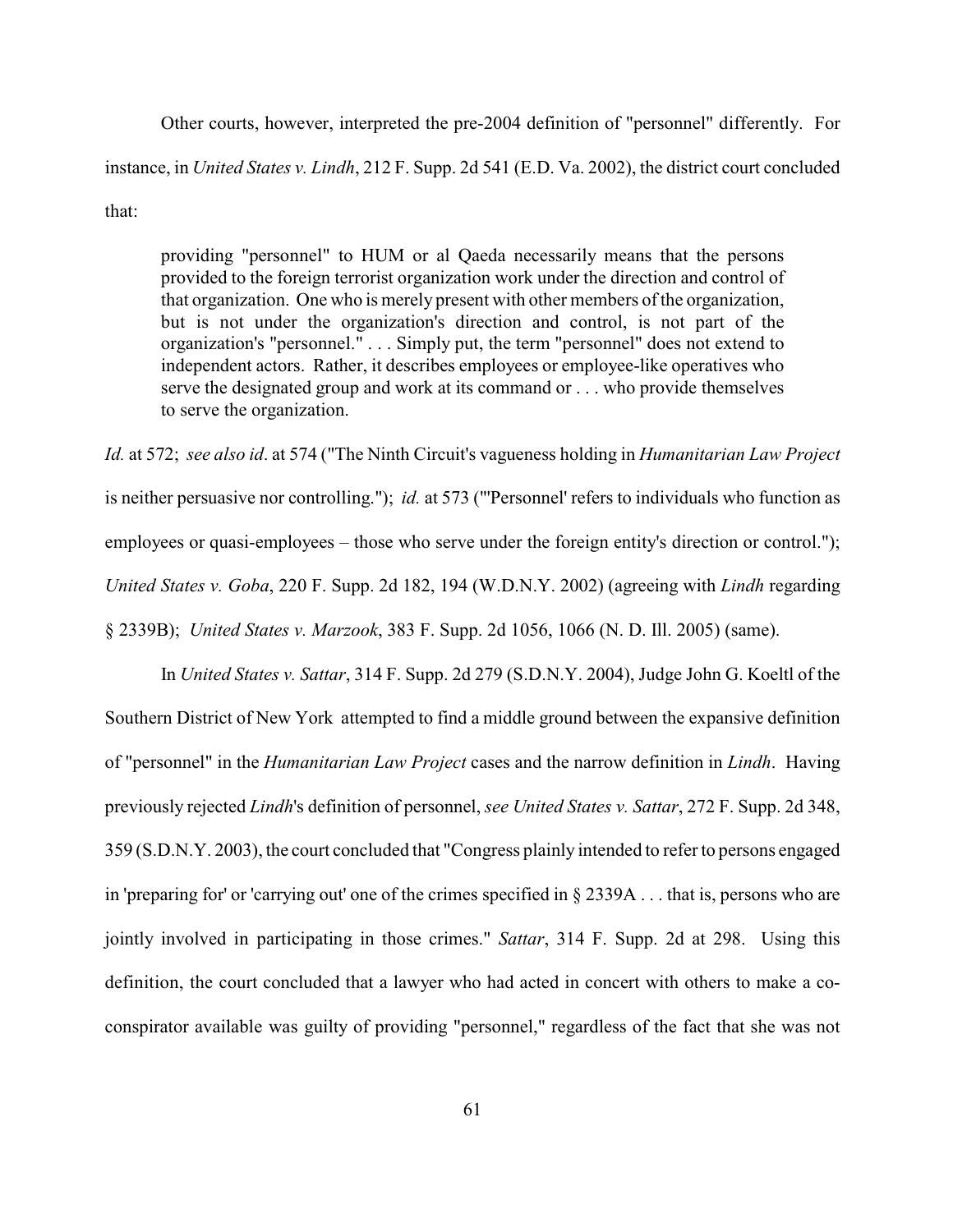acting as an employee or quasi-employee of the terrorist organization. *Id.* at 300.

All of these cases were decided before Congress added the more detailed definition of "personnel" to § 2339B. Thus, as an initial matter, the Court must decide whether the amended definition of "personnel" in § 2339B applies to § 2339A as well, for even the Government concedes that if the amended definition in § 2339B applies to § 2339A, the evidence is wanting. Though the legislative history describes the definition of "personnel" in § 2339B as a mere clarification, the fact that Congress chose not to apply the more detailed definition to § 2339A causes the Court to believe that the definition Congress provided for § 2339B should not apply to § 2339A. *See Warsame*, 537 F. Supp. 2d at 1013 ("Congress's inclusion of an explicit *mens rea* requirement in § 2339A strongly suggests that it chose not to include a specific intent requirement in § 2339B."). The Court must presume that Congress was aware that the definition of "personnel" was relevant to both sections, but chose to include the more detailed definition in one section and not the other. This presumption is even stronger because Congress changed the definition of "personnel" in § 2339A by adding "1 or more individuals who may be or include oneself" at the same time it added the more detailed definition of "personnel" to § 2339B. Nor is there any indication in the legislative history that Congress intended the § 2339B definition to apply to § 2339A. *See, e.g.*, *United States v. Abdi*, 498 F. Supp. 2d 1048, 1058 (S.D. Ohio 2007) (refusing to apply precedents under § 2339B to a case based on § 2339A).

Therefore, the Court is left with the language of § 2339A, which does not define either the word "provide" or "personnel." The Supreme Court has repeatedly explained that "[w]hen a word is not defined by statute, we normally construe it in accord with its ordinary or natural meaning." *See United States v. Smith*, 508 U.S. 223, 228 (1993). Ordinarily, the term "provide" means to make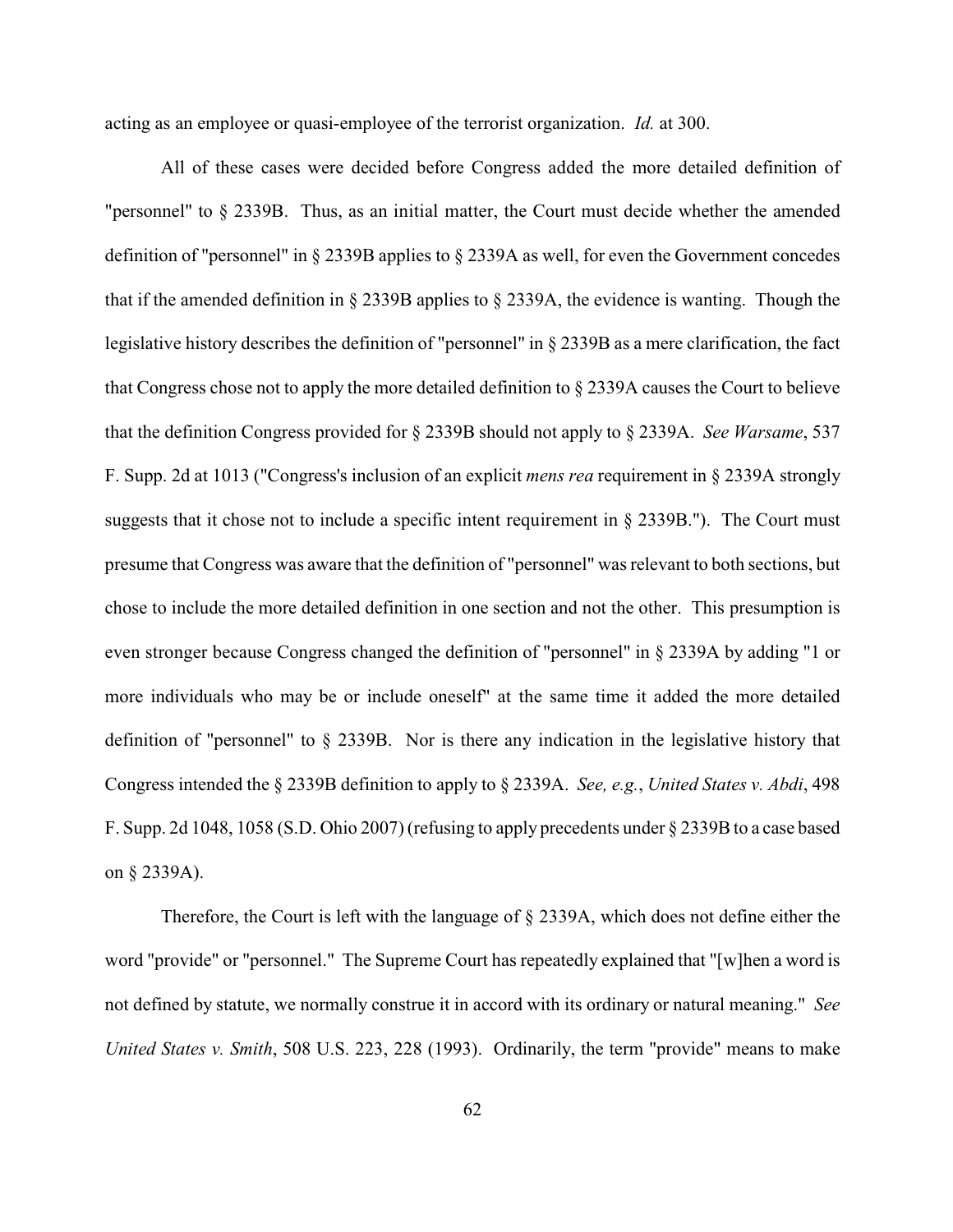available, to furnish, and to arrange for, supply, or transfer, *see* Random House Webster's Unabridged Dictionary (2001), and that is what the Court told the jury (without objection). *See Sattar*, 314 F. Supp. 2d at 297 ("The plain and ordinary meaning of the transitive verb 'provide' is to furnish; supply . . . to make ready . . . to make available; afford.") (quotation marks omitted). Furthermore, as the court explained in *Sattar*, there is no reason to suppose from the language of the statute that "provides" is limited to a physical transfer or delivery of personnel:

[S]tatutory terms are to be interpreted in their context in light of their placement and purpose in the statutory scheme. A defendant would reasonably be providing material support or resources by making these items or services available with the requisite knowledge or intent. Limiting the definition of "provides" to the physical transfer of an asset would result in a strained and untenable reading of the statute. Thus, there is no basis to limit the meaning of "provides . . . personnel" to the physical transfer of personnel, and not to include making personnel available – which is in accord with the ordinary and natural use of the term "provide," and which is consistent with its placement in the statute and the purpose of proscribing the provision of resources to be used for a prohibited purpose.

*Id.* (citations omitted).

Likewise, the term "personnel" is also not defined in  $\S 2339A$ . The plain meaning of that term includes "a body of persons *employed by or active* in an organization, service or place of work." *Id*. at 298; *see* Random House Webster's Unabridged Dictionary (2001). In the context of § 2339A, it seems apparent that the term refers to those individuals who are provided or made available to prepare for or carry out the crimes prohibited by the statute. *See Sattar*, 314 F. Supp. 2d at 298. The individual need not be an "employee" or "quasi-employee," but there must be some form of coordination, joint action, or understanding. *See id.* Entirely independent action is not sufficient to qualify as being at least "active in" an organization as required by the definition of personnel. Therefore, one who makes resources in the form of individuals (including himself) available, or furnishes individuals (including himself), for the purpose of actively preparing for or carrying out the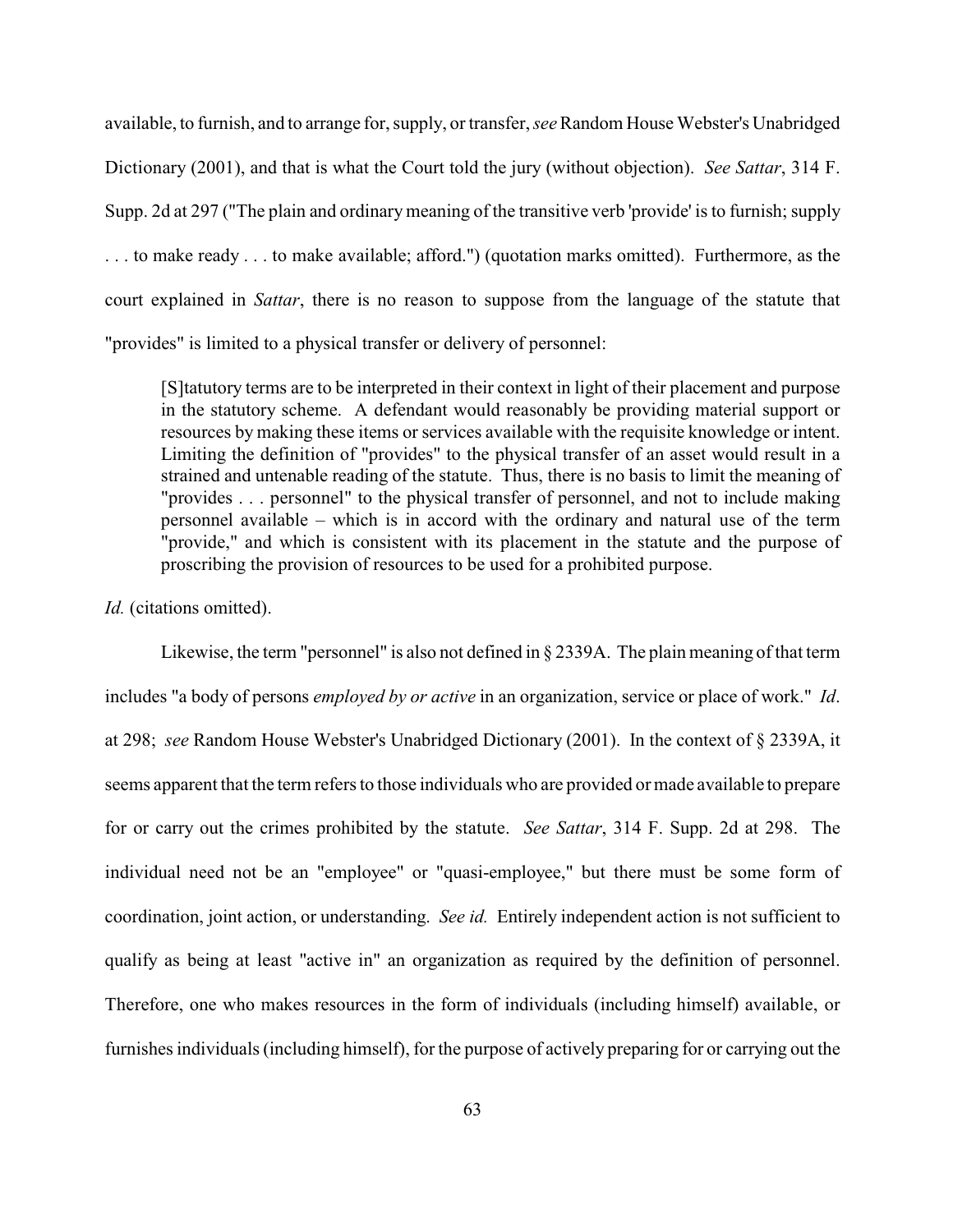crimes prohibited by the statute through some form of coordinated action is guilty of violating § 2339A. *See, e.g., United States v. Marzook*, 383 F. Supp. 2d 1056, 1064 (N. D. Ill. 2005) (holding that the term "personnel" includes recruiting others to join Hamas).

In sum, the Court is inclined to agree with the definition of "personnel" embraced by Judge Koeltl in *Sattar* and to reject the more narrow definition of "personnel" adopted in *Lindh*. The Court in *Lindh* did not provide a clear standard for determining who should be considered "employees" or "quasi-employees," except to say that Lindh's conduct clearly fell within the statute. Furthermore, this Court's interpretation of the plain meaning of the term "personnel" does not support such a limited definition.<sup>17</sup> And although the Court is cognizant of the fact that Congress amended  $\S 2339B$ in part because of the Ninth Circuit's expansive definition of "personnel" in *Humanitarian Law Project*, the Court does not believe that the Ninth Circuit's expansive definition is consistent with the plain meaning of phrase "providing . . . personnel."

Thus, the Court applies the definition of providing personnel as stated above and in *Sattar*. The difficulty of applying that definition to the facts of this case arises from the Government's theory of guilt, which was that by disclosing national defense information to Azzam, Mr. Abu-Jihaad was, in effect, making himself available to terrorists for the purpose of killing U.S. nationals. That is, by providing information alone to Azzam – an act that was not directly prohibited by  $\S 2339A - Mr.$ Abu-Jihaad provided personnel– that is, Mr. Abu-Jihaad himself – to Azzam, knowing that he or his assistance would be used to prepare for, or carry out, the killing of U.S. nationals.

That theory of guilt puts a strain on the language of the statute. For if the Government's

 $17$  In any event, the Court concludes that there is insufficient evidence to convict Mr. Abu-Jihaad of providing personnel under either definition.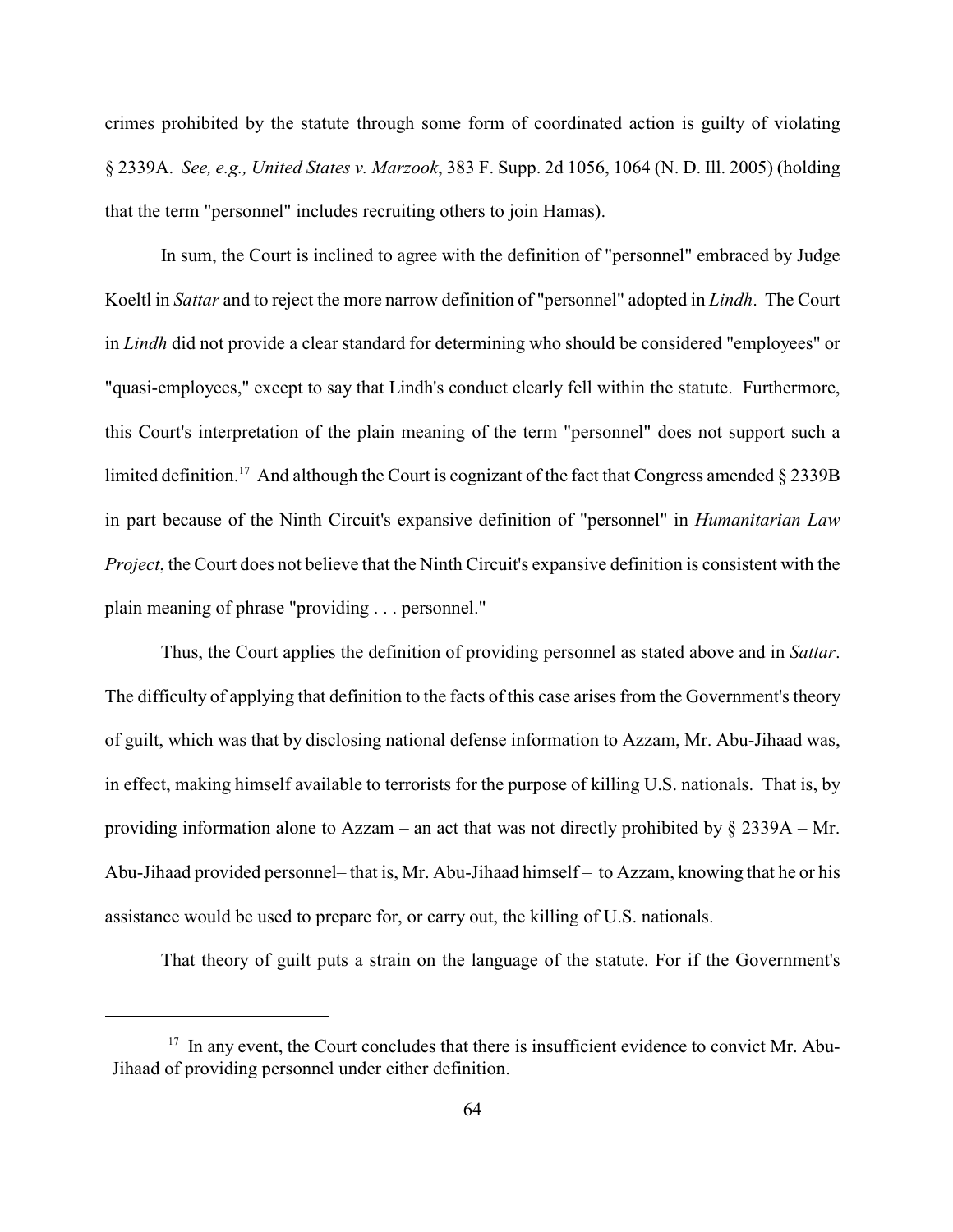argument were accepted, an individual who provided a terrorist organization with, say, weapons – perhaps by selling them at market price – would also be deemed to have provided the organization with personnel – namely, the gun dealer himself. Of course, one can imagine situations where an individual makes both himself and others available to terrorist organizations and also provides the organizations with weapons, money, or other tangible resources. But that is not invariably the case. That is, merely providing an organization with a resource, even a prohibited resource, is not necessarily the same thing as providing personnel to prepare for or carry out the prohibited purposes of the statute through some form of coordinated or joint action. For if that were the case, then much of the definition of "material support or resources" would be entirely redundant; providing weapons, explosives, or anything else on the list would also automatically constitute the provision of personnel as well.

To be sure, context and facts matter. Yet, it is context and facts that are entirely missing in this case. For we do not know how Mr. Abu-Jihaad conveyed the defense information to Azzam or what arrangements, if any, they had with each other. It could well be that Mr. Abu-Jihaad asked Azzam how he could help in supporting jihad, they told him to send defense information about the movements of the battlegroup so terrorists could attack the battlegroup, and Mr. Abu-jihhad did as requested. In those circumstances, the Court would have little difficulty concluding that Mr. Abu-Jihaad had volunteered himself as personnel, acting in coordination with Azzam to kill U.S. nationals. On the other hand, perhaps Mr. Abu-Jihaad on a whim simply sent defense information to Azzam on one occasion, not knowing if Azzam wanted it and without any pre-disclosure or post-disclosure communication with Azzam about the information. In those circumstances, he surely provided defense information to someone not entitled to receive it, as the Court has previously found, but it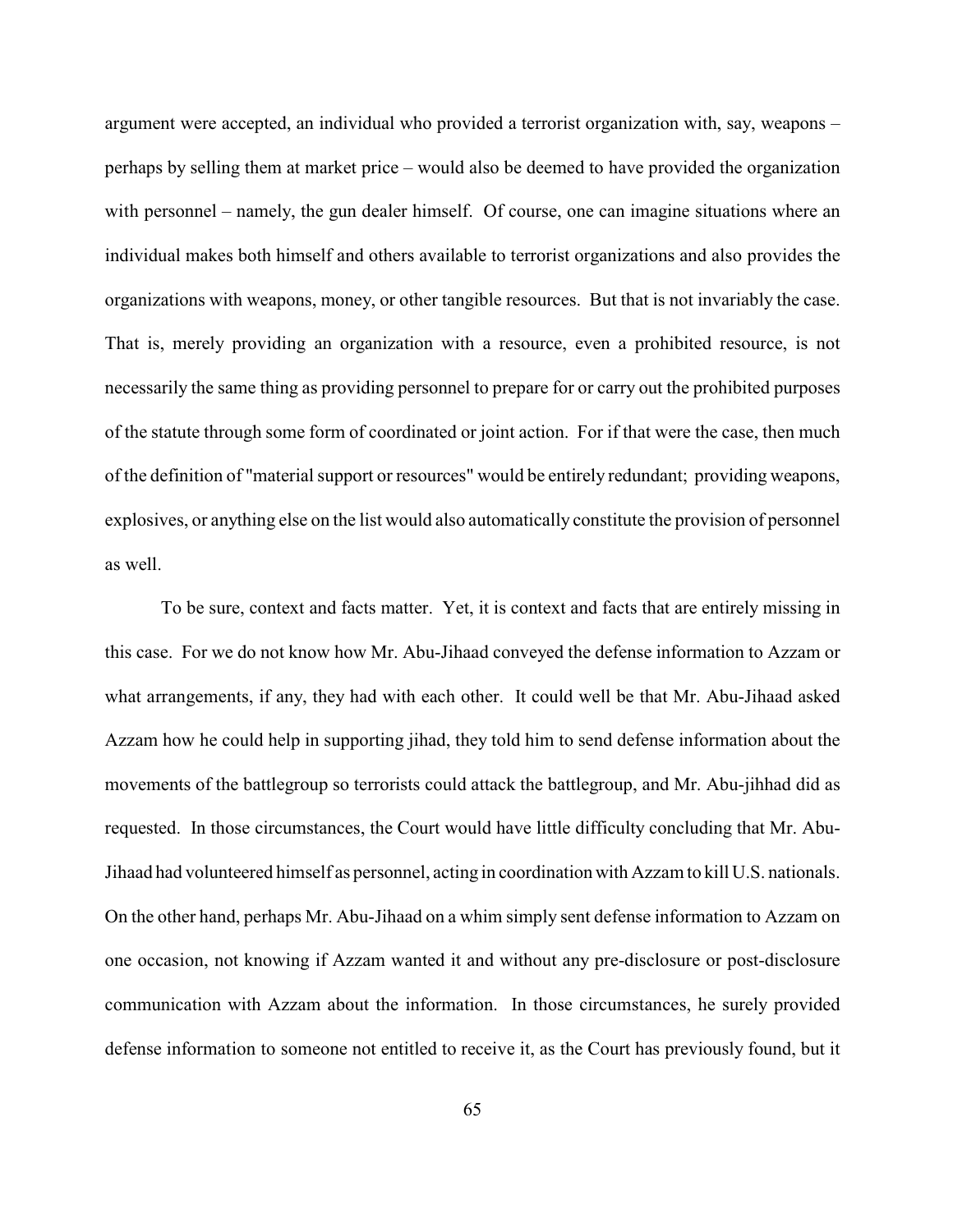would be linguistically odd to describe that lone, voluntary act as making personnel available to Azzam.<sup>18</sup> In the parlance of *Triumph Capital Group*, this theory of the evidence is at least equally plausible as the Government's theory of guilt.

The Government recognizes this gap in the evidence and seeks to get around it by pointing to a general request by Azzam to its readership in November 2000, in which it sought aid for the Taliban by requesting money, gas masks, or battlefield medical services. Of course, Azzam also exhorted its readers to assist in violent jihad. But to build a *quid pro quo* or understanding from these generalized requests for assistance is more than the evidence will bear, even taking all reasonable inferences in the light most favorable to the Government. In short, the evidence showed beyond a reasonable doubt that Mr. Abu-Jihaad provided classified defense information to Azzam. He may also have made himself to available to assist Azzam in violent jihad. However, we simply do not know that from the evidence presented, even viewing the evidence in the light most favorable to the Government. Therefore, the Court will grant the Motion for Judgment of Acquittal on the material support charge under 18 U.S.C. § 2339A.

#### **IV.**

Mr. Abu-Jihaad also requests a new trial on two separate grounds. First, he argues that the Court erred in allowing the jury to watch excerpts of the violent videos that Mr. Abu-Jihaad ordered from Azzam. Second, he contends that the verdict constitutes a manifest injustice and therefore a new trial is required.

 $18$  While the jury could have concluded from the conversations with Mr. Chrisman that Mr. Abu-Jihaad had previously disclosed intelligence information, those conversations provided the jury with no information about the manner in which that information was disclosed and cannot be used to overcome the deficiencies in the material support charge.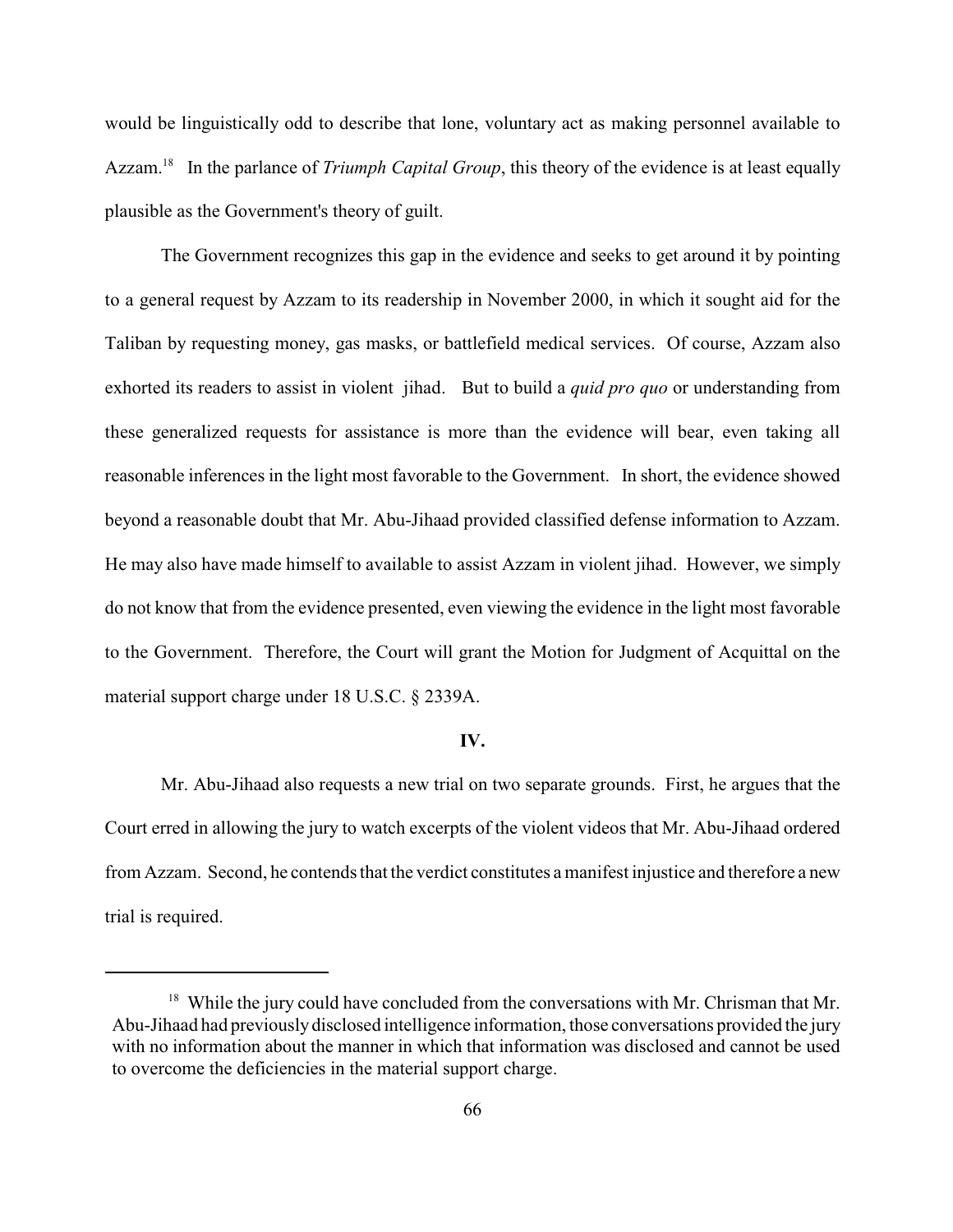Before trial, the Court considered at length the issue of the videos and whether the jury should be permitted to view them. *See United States v. Abu-Jihaad*, 553 F. Supp. 2d 121 (D. Conn. 2008). The Court assumes familiarity with its prior decision on this issue and sees no reason to alter that decision. As the Court pointed out in its prior ruling, the videos were directly relevant to Mr. Abu-Jihaad's intent and motive and also to Azzam's support for violent jihad. The Government did not show the jury videos that Mr. Abu-Jihaad had never seen before. Much of the communications between Azzam and Mr. Abu-Jihaad related to the videos that were shown to the jury. He had them and viewed them, and therefore the evidence related directly to his knowledge, intent, and motive. *See United States v. Salim*, 189 F. Supp. 2d 93, 98 (S.D.N.Y. 2002) ("[T]he graphic or disturbing nature of a [piece of evidence] alone is not enough to render it inadmissible. Rather, the analysis hinges upon whether the [item] is relevant to the resolution of some disputed point in trial or otherwise aids a jury in a factual determination.").<sup>19</sup> There was simply no way for the jury to learn what information Mr. Abu-Jihaad had received from Azzam without seeing at least portions of the videos he had ordered from Azzam.

 Of course, as the Court recognized in its previous ruling, even relevant and probative evidence can be outweighed by possible prejudice. The Supreme Court has described unfair prejudice as an "an undue tendency to suggest decision on an improper basis." *Old Chief v. United States*, 519 U.S. 172, 180 (1997) (quotation marks omitted); *see United States v. Awadallah*, 436 F.3d 125, 133 (2d Cir. 2006). But the Court took steps to reduce the likely prejudice here and is confident that those

<sup>&</sup>lt;sup>19</sup> For this reason, Mr. Abu-Jihaad's reliance on *United States v. Al Moayad*, 545 F.3d 139 (2d Cir. 2008) is misplaced. In that case, there was no connection between the victim's testimony regarding a suicide bombing in Israel and the defendant. *See id.* at 161 ("The September 2002 bus bombing was almost entirely unrelated to the elements of the charges.").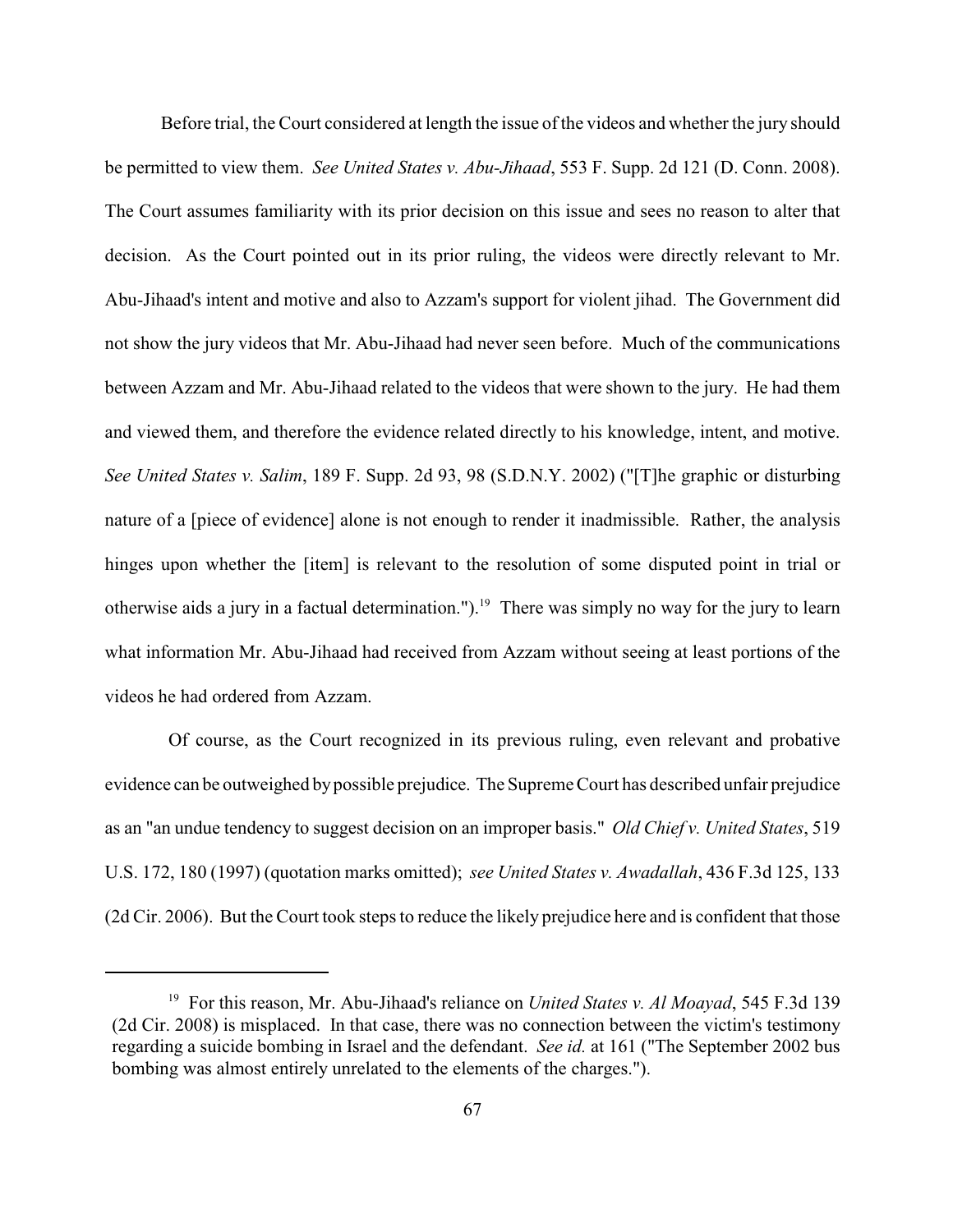steps were effective. First, the Court limited the excerpts that could be played, and the Government showed commendable restraint in the selections it showed the jury. The excerpts were brief and although on occasion they were violent or gruesome, the violence was no more graphic than the evening news can be, and certainly less graphic than many movies available to teens. Second, each time the videos were played the Court gave the jury a cautionary instruction that was approved by

defense counsel. The instruction was as follows:

Ladies and gentlemen of the jury, we've reached the point in the case where the government intends to show to you certain information, images and video clips which may have been available for viewing or purchase from the Azzam Publications website . . . . Before you hear and see this evidence, it's important to understand the purpose for which this evidence is being offered . . . .

The evidence that you are going to hear about the Azzam Publications website and the materials available, that may have been available from the website, that evidence does not bear, is not relevant, to the question of whether or not Mr. Abu-Jihaad provided the information contained in the Battle Group document, the so-called Battle Group document, to Azzam Publications, and you may not consider this evidence for that purpose. The government must prove that element of each offense by other means and by other evidence.

Rather, the evidence about what may have been available on the Azzam Publications website is being offered as some proof of the other element of the charge, namely whether the information, if it was provided, was done so knowing or intending that it was to be used in preparation for or in carrying out a conspiracy to kill United States nationals, or with reason to believe that such information could be used to the injury of the United States, or to the advantage of any foreign nation. Sometimes, and I mentioned this in my preliminary instructions, sometimes under our laws and rules of evidence, evidence is admissible for one purpose but it could not be considered by the jury for another purpose. This is one of those instances.

I am therefore instructing you that whatever conclusions you might draw from the evidence about the content of the Azzam Publications website, this evidence may not be considered by you when it comes time to decide the question of whether the government has proven beyond a reasonable doubt that Mr. Abu-Jihaad provided the information contained in the so-called Battle Group document to Azzam Publications.

This may also be an occasion to remind you of something I said in the preliminary instructions about your duties as jurors, which is to decide this case objectively,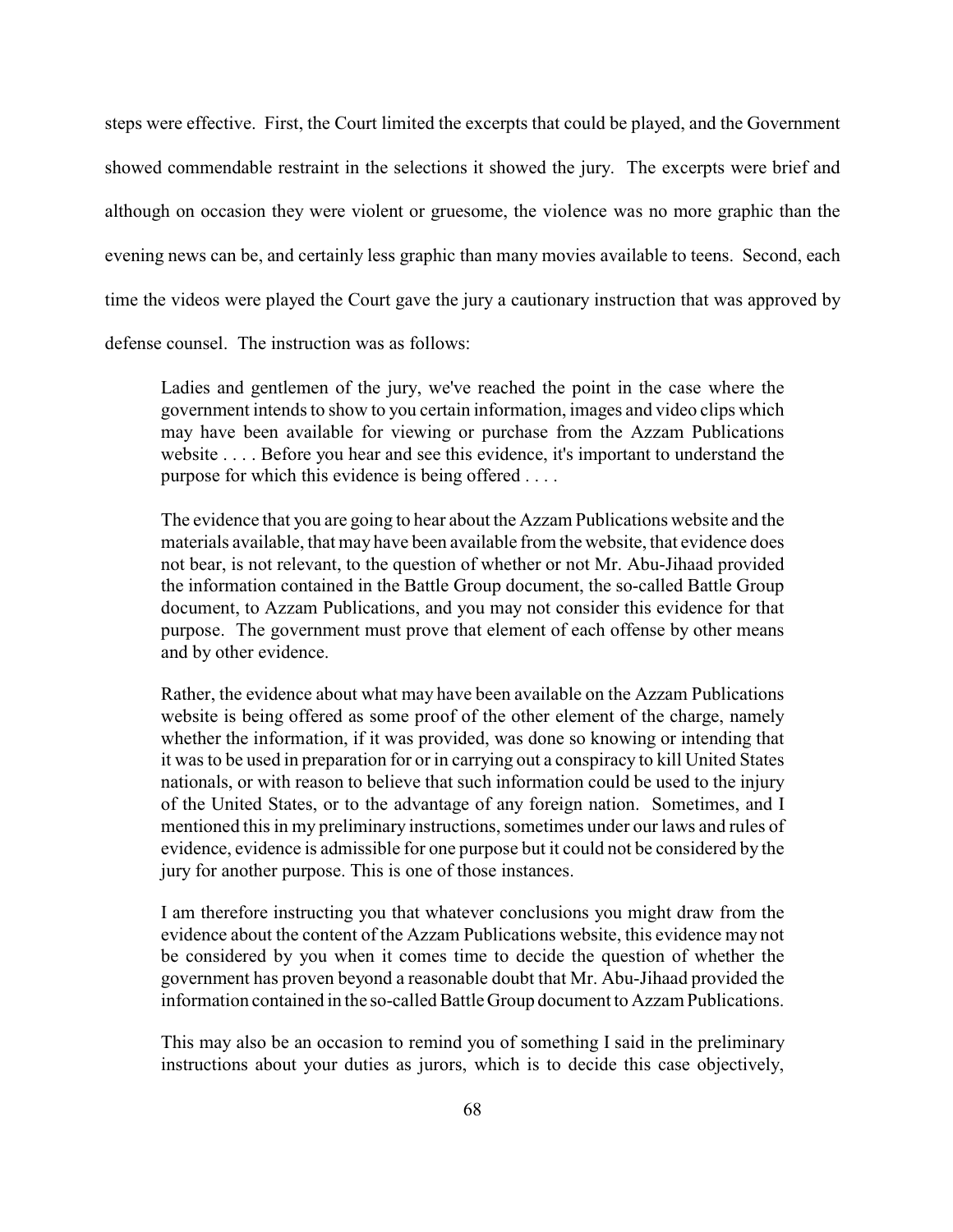without passion or sympathies. Some of the evidence that you are about to see, including the videos, includes some depictions of violence or some declarations of religious, political, or personal belief which some people may find distasteful or which some people may disagree with.

The evidence is being offered only for the purpose that I have just explained to you and you should consider it for no other purpose. You need to keep an open mind about this case and perform your duties as jurors faithfully, regardless of any personal likes or dislikes, opinions, prejudices, or emotions. That is to say you need to consider this, all of the evidence in this case including this evidence, dispassionately and not allow your personal opinions, your personal beliefs, fears, sympathies, or biases to enter into your deliberations in any respect. As Isaid, I will remind you before we do the video clips of this instruction which will also govern those clips as well, though I won't repeat the entire instruction at that time.

Transcript [doc. # 279] at 156-160. Finally, the Court repeated that instruction in the final jury

charge as follows:

You will recall that during the course of the trial I instructed you that there are some occasions in which evidence is offered and admitted for a limited purpose. The admission of evidence for a limited purpose occurs in different trials for different reasons. In this trial, I gave you a limiting instruction concerning the evidence you heard and saw about the content of the Azzam Publications websites and the content of some of the videotapes that were available for purchase there. I want to remind you again about the law regarding evidence that is admitted for a limited purpose.

The evidence you heard about the content of the Azzam Publications websites does not bear at all on the question of whether or not Mr. Abu-Jihaad sent the information contained in the Battle Group document to Azzam Publications and you may not consider it for that purpose. The Government must prove that element of the offense by other means. Rather, this evidence about Azzam Publications was offered as some proof of the other element of the charges – whether the information contained in the Battle Group document, if it was provided, was provided knowing or intending that it was to be used in preparation for, or in carrying out, a conspiracy to kill United States nationals or with reason to believe that such information could be used to the injury of the United States or to the advantage of any foreign nation. In your final deliberations, you may consider evidence about the content of the Azzam Publications websites only for the limited purpose I have explained and you may not consider it for any other purpose.

Final Jury Instructions [doc. # 244] Ex. 7 at 23-24.

Juries are presumed to follow the instructions they are given, and the Court is aware of no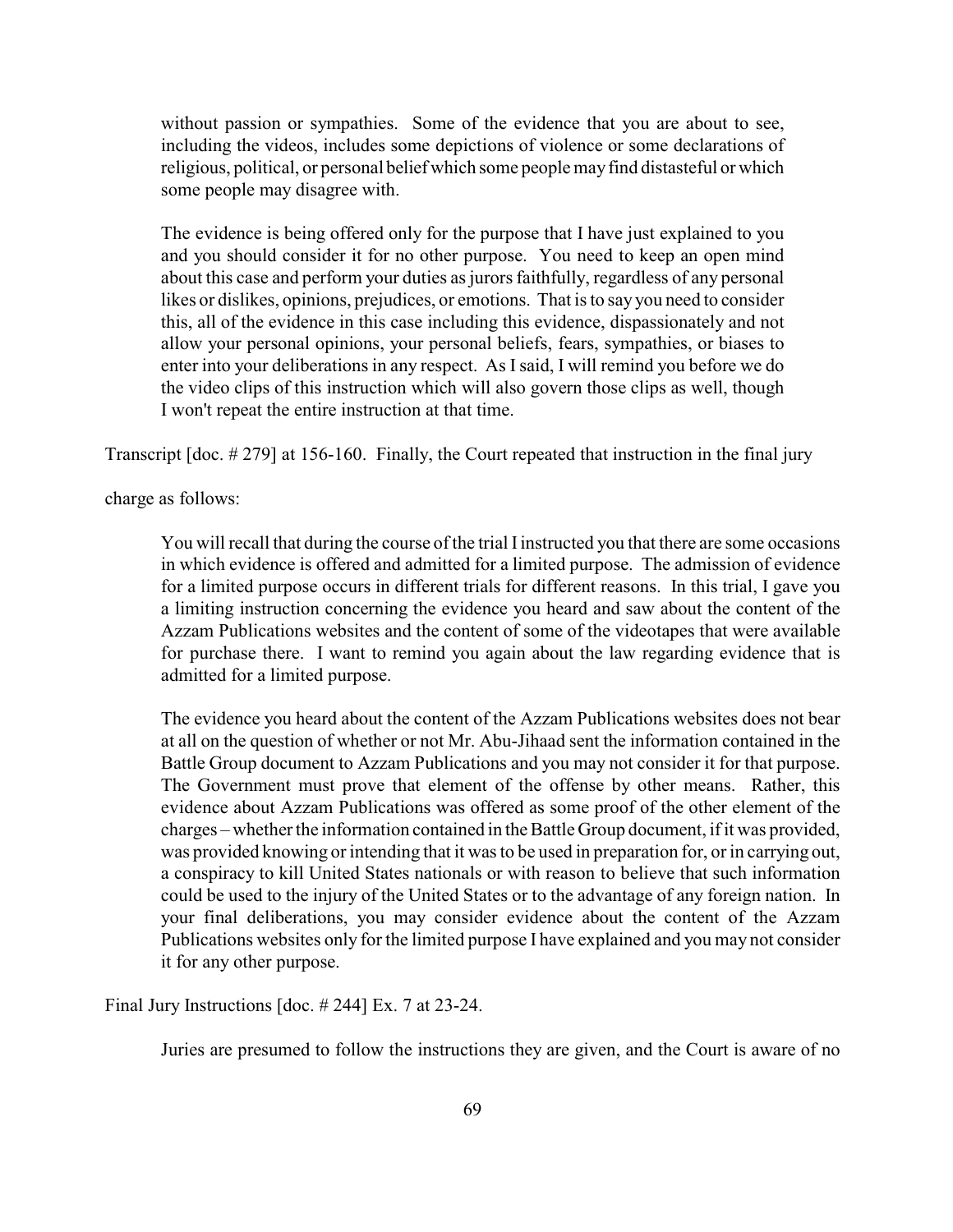evidence suggesting otherwise in this case. The Court is convinced, therefore, that any potential for prejudice was minimized and that in any event, it was well outweighed by the probative value of the video evidence. *See, e.g., United States v. Hammond*, 381 F.3d 316, 342 (4th Cir. 2004); *Abdi*, 498 F. Supp. 2d at 1071-72.

Insofar as the claim of manifest injustice is concerned, the Court has already indicated that it believes that Mr. Abu-Jihaad's trial was fair and free of bias, and accordingly, the Court sees no reason to order a second trial. With the exception of the videos, discussed above, the evidence was introduced without objection from Mr. Abu-Jihaad at trial. There were no major credibility or impeachment issues and the evidence was not conflicting. Furthermore, the jury charge was given without objection from either side. It is true that the Court has granted a judgment of acquittal on one of the charges, but that is not a reason to hold a new trial on the disclosing classified information count. Even inconsistent verdicts do not ordinarily require a new trial and there was no inconsistency here. *See Dunn v. United States*, 284 U.S. 390, 391 (1932 ) (Holmes, J.) ("Consistency in the verdict is not necessary. Each count in an indictment is regarded as if it was a separate indictment."); *United States v. Mahaffy*, 499 F. Supp. 2d 291, 295 (E.D.N.Y. 2007) ("Inconsistent verdicts are recognized as within a jury's prerogative."). That is the reason for asking for separate verdicts on each count. The Court told the jury to evaluate each count separately, and the Court has every confidence that the jury did so. That the Court has granted a judgment of acquittal on one count is not a reason to have any less confidence in the jury's verdict on the classified information count. And, of course, the Second Circuit may disagree with the Court's assessment of the material support charge.

The Court is well aware that it has more leeway to grant a new trial than it does to grant a motion for judgment of acquittal. *See Triumph Capital Group,* 544 F.3d at 159. On a Rule 33